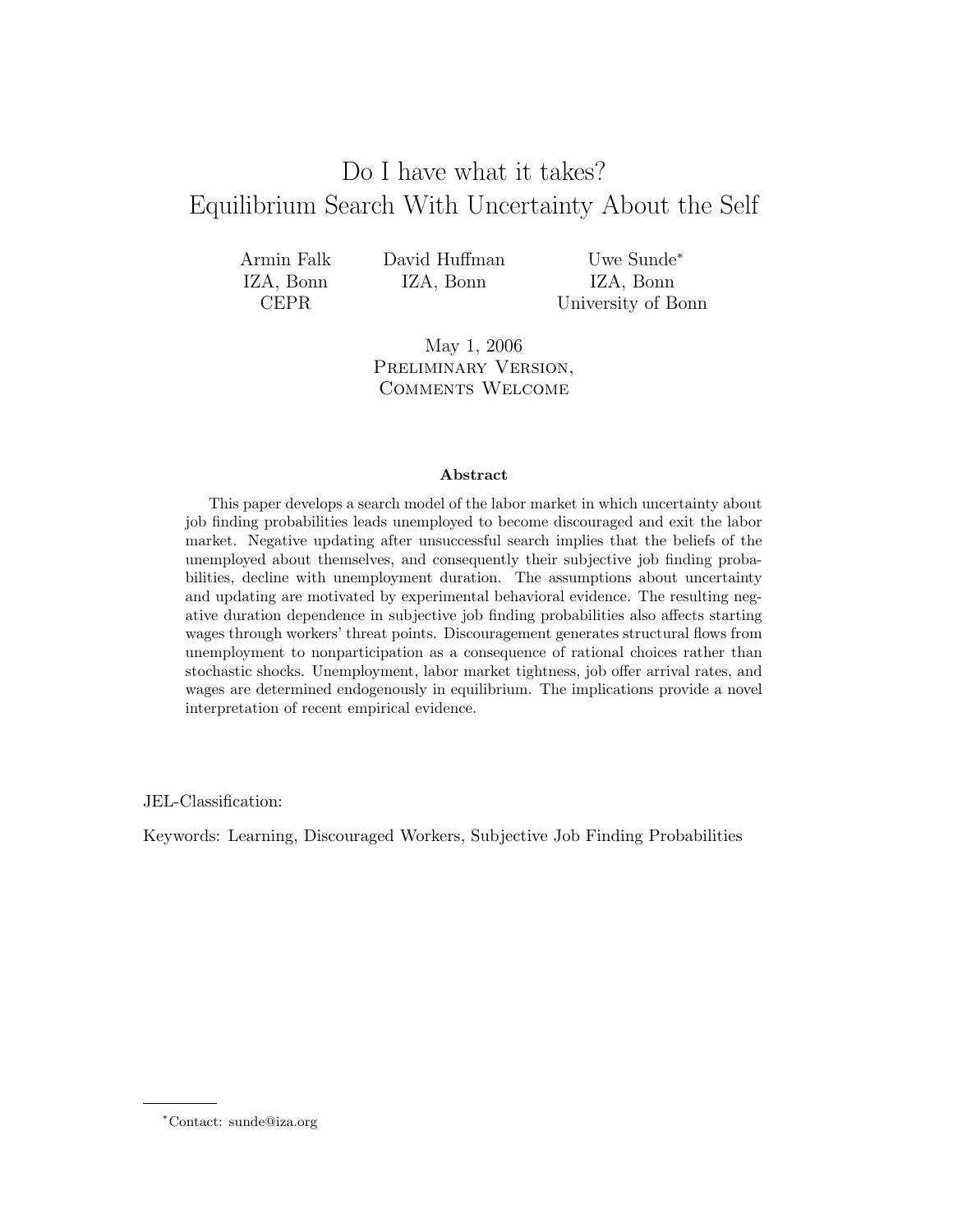### 1 Introduction

It is a commonplace that unemployment is a pervasive phenomenon in Europe. High unemployment levels are associated to sclerotic and frictional labor markets, with low flows between unemployment and employment. Much research has been devoted to investigating the structure and determinants of transitions between employment and unemployment, the reasons for the large proportions of long-term unemployed workers, and the role of high and long entitlements to unemployment benefits and pervasive employment protection in generating these outcomes (see e.g. Bean, 1994; Ljungqvist and Sargent, 1998; and Machin and Manning, 1999). Beyond its economic and fiscal costs, unemployment is socially undesirable because it is a stressful experience. Many unemployed exhibit substantial declines in well-being, mental health and self-esteem (see, e.g., Gerdtham and Johannesson, 2003; Bjorklund and Eriksson, 1998; Mathers and Schofield, 1998; and Winkelmann and Winkelmann, 1998). Substantial fractions of the unemployed, around 30 percent in Germany according Atkinson and Micklewright (1991), eventually give up to search for new employment and leave the labor market to nonparticipation instead of employment.

Yet, surprisingly little work has been devoted to investigate the relationship between search decisions and flows between unemployment and nonparticipation in frictional labor markets. In the empirical literature, the usual approach is to allow for a transition from unemployment to nonparticipation only at stochastically determined moments, such as child birth, disability, the passing of an early retirement age threshold and the like. However, this approach cannot generate transitions that occur after some time in unemployment and without any exogenous stochastic change in the individual environment. To our knowledge the only study estimating a structural search model in which nonparticipation is a permanent option and involves a true choice rather than an invocation of a stochastic shock is the paper by Frijters and van der Klaauw (2006). They model the individual search environment as non-stationary in order to account for non-stochastic transitions from unemployment to nonparticipation. In their approach an individual's value of being unemployed declines as the duration of unemployment lengthens, either because the arrival rate of job offers to that individual declines, or because the distribution of wage offers that the individual receives shifts to the left. Eventually, if the value of unemployment is too low an individual may stop searching for new employment and leave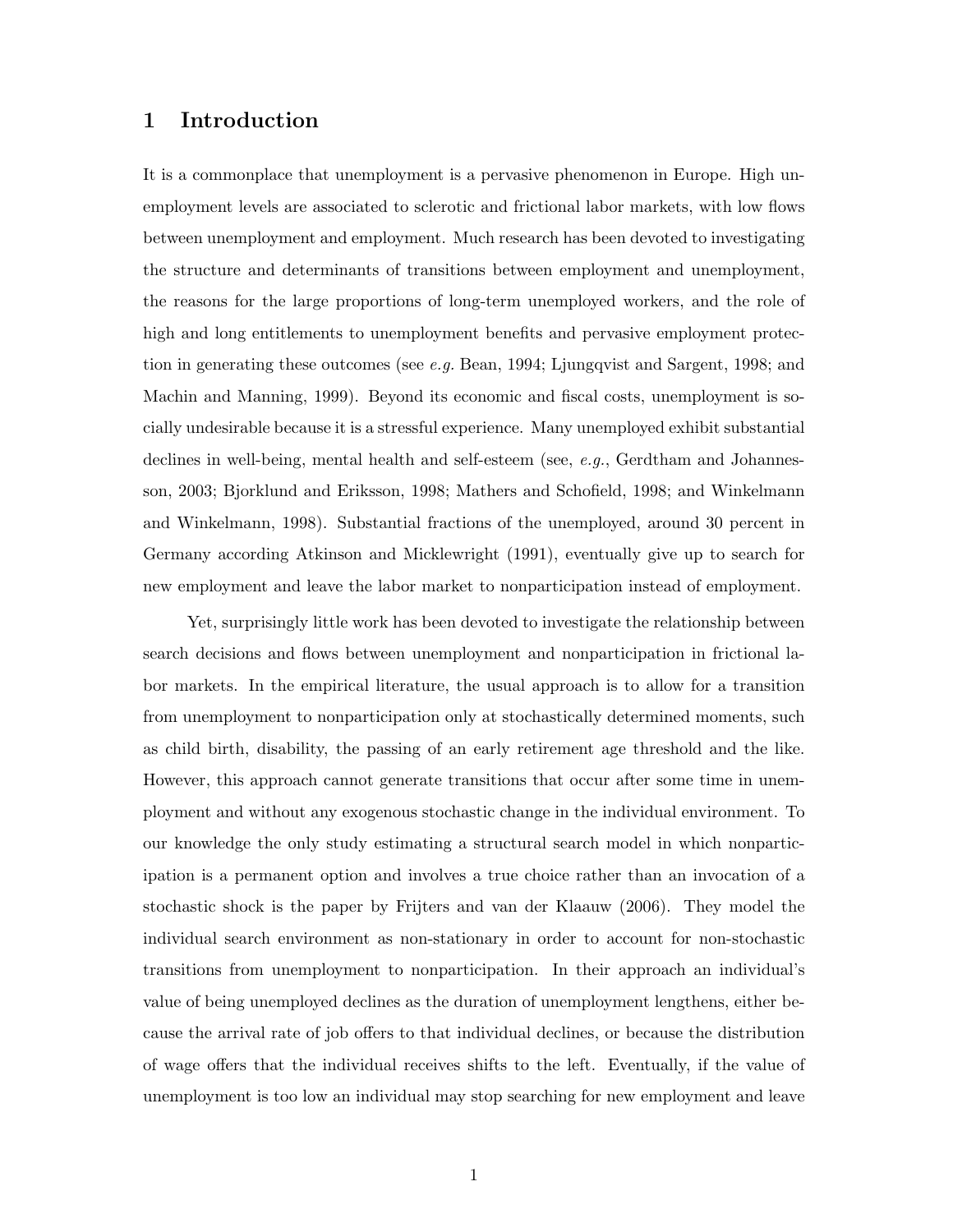the labor market. The estimation results obtained with data for Germany show negative duration dependence in the transition from unemployment to employment as consequence mainly in wage offers, while there is only weak evidence for negative duration dependence in job offers. They also find some differences between men and women, with women exhibiting fewer job offers and lower wage offers than men, and stronger negative effects of unemployment duration on the wage offers received.While highlighting the empirical importance of duration dependence and unobserved heterogeneity for search and participation decisions, the Frijters and van der Klaauw (2006) model has little to offer in terms of explaining where the non-stationarity and heterogeneity in individuals' unemployment valuation comes from. Candidates for explaining the results are discouragement as consequence of declining psychological well-being, human capital depreciation or stigma.

There is not much theoretical literature that could clarify these issues. Only very few models take nonparticipation explicitly into account in an environment with search frictions and unemployment. Existing equilibrium search models mostly look at individuals who are heterogeneous concerning the value of leisure or home production, and who decide about their labor market participation. Flows between unemployment and nonparticipation are driven by exogenous changes in the labor market environment, such as cyclical variations.<sup>1</sup> Only two recent general equilibrium search models by Garibaldi and Wasmer (2005) and Pries and Rogerson (2004) are able to generate permanent structural flows between activity and inactivity even when aggregate labor market conditions are unchanged. These structural flows are caused by exogenous shocks to the individual productivity in home production, or exogenous shocks to the individual costs of labor market participation, respectively.<sup>2</sup> However, to our knowledge, there is no theoretical equilibrium search model that resembles the approach of Frijters and van der Klaauw (2006) and models transitions from unemployment to inactivity as true choices between two alternatives without resorting to exogenous stochastic variation. Nor is there a theoretical framework that can rationalize the empirical findings of Frijters and van der Klaauw (2006) with

<sup>1</sup> Examples for models in this vein are Bowden (1980), McKenna (1987), Pissarides (2000, chapter 7) and Sattinger (1995).

<sup>&</sup>lt;sup>2</sup> In another recent paper, Rosholm and Toomet (2005) investigate the role of unemployment benefits for transitions from unemployment to non-participation. In their partial equilibrium model, discouragement arises as consequence of shocks to the job offer arrival rate. In a different context, Calmfors and Lang (1995) consider exogenous shocks to psychological well-being to generate discouragement and negative duration dependence to study the role of active labor market programs in a union wage-setting framework.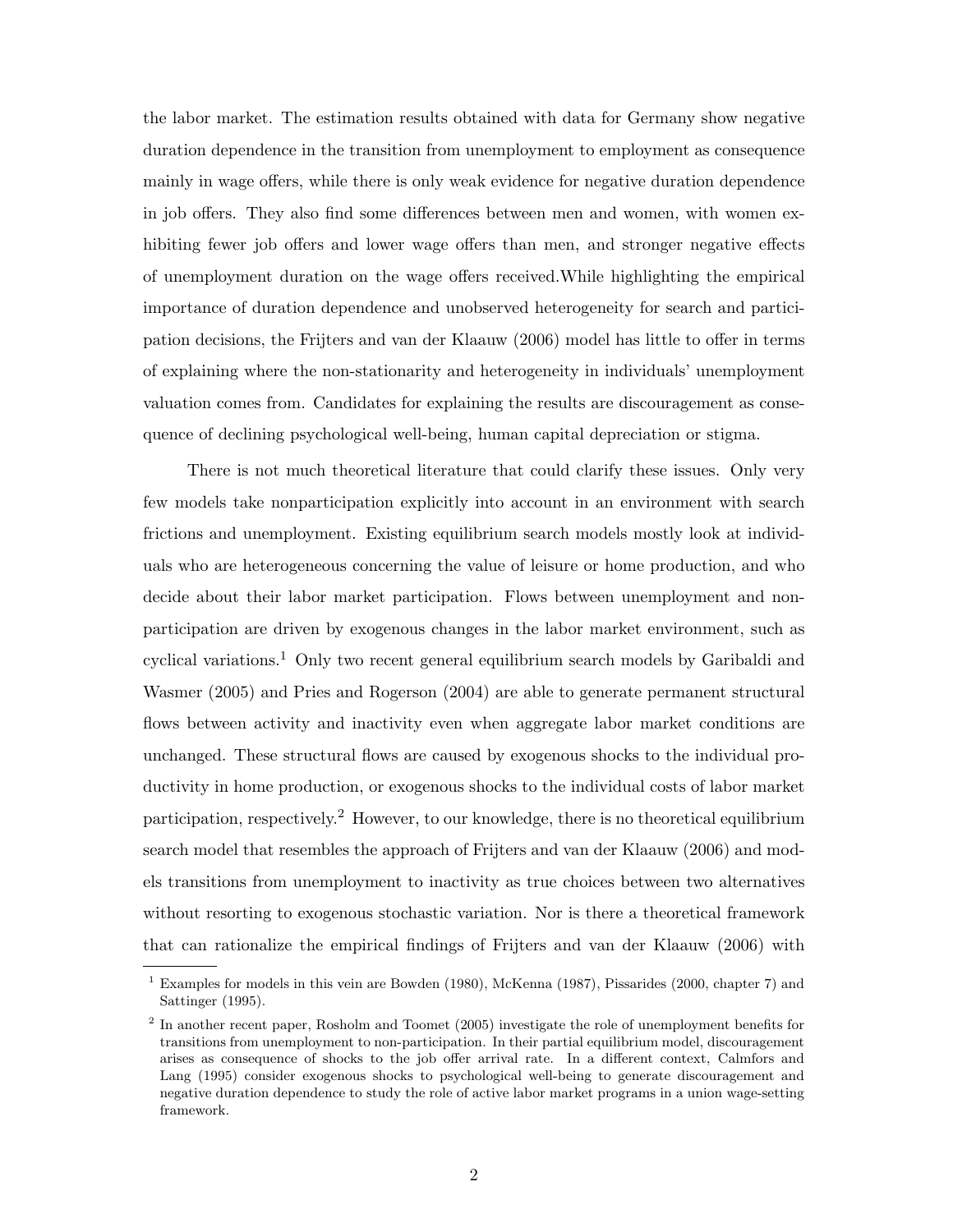respect to negative duration dependence in job contacts and wages.

In this paper, we provide a model that can generate structural flows from unemployment to nonparticipation in line with the empirical evidence, and that at the same time provides a behavioral explanation and interpretation of the empirical findings of Frijters and van der Klaauw (2006). The model builds on a single intuitive generalization of the standard search model in which it is typically assumed that unemployed workers know, with certainty, their objective chances of success in search. If uncertainty and learning are modelled at all in the standard model, it is usually in the form of uncertainty about market conditions, e.g., the shape of the wage offer distribution. In contrast, we hypothesize that individuals are uncertain about themselves when they enter the search process, lacking knowledge about their own abilities, and their abilities relative to those of competing applicants. We argue that this subjective aspect of job search is potentially very important for understanding search behavior, the nature of unemployment, and the structure of labor market flows. In our model workers are assumed to be uncertain of their own abilities, and to update beliefs about themselves based on previous search outcomes. The motivation for this assumption comes from a companion paper on search and learning (Falk, Huffman and Sunde, 2006), which provides experimental evidence that people are in fact uncertain about relative ability, even in a simple experimental setting. The experimental results show that people update their beliefs about themselves based on the new information provided by search outcomes. The updated beliefs in turn affect future search decisions. By incorporating individual uncertainty about the self into a standard equilibrium search framework, we derive a steady state equilibrium from individual decisions that are made in a – from the individuals' perspective – non-stationary environment.

In the model there are two types of individuals, high and low. High types have a sufficiently high probability of receiving a job offer such that search is always worthwhile if an individual is certain of being a high type. Low types have a sufficiently low probability of success such that it is never worthwhile to search. The key assumption of the model is that individuals do not know their type with certainty. As a result, search decisions are based on a subjective probability of success, which arises from the searcher's subjective beliefs about her type. Assuming rational updating, individuals update beliefs about their types based on successful or unsuccessful search outcomes. We show that for a given prior there is a unique cumulative unemployment duration after which it is rational for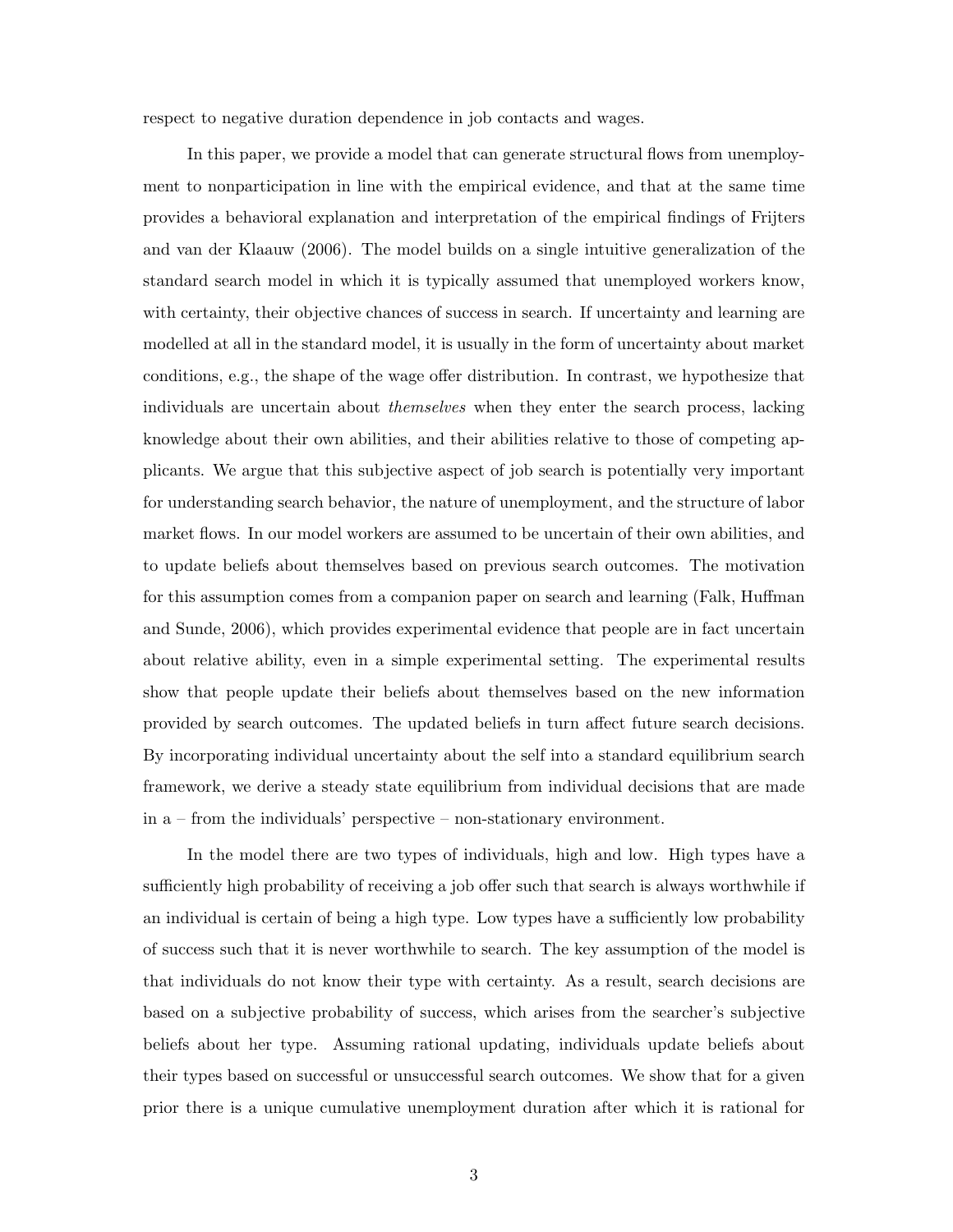an individual to stop search, even if she is a high type, because subjective beliefs have converged sufficiently towards certainty of being a low type. This gives rise to rational inactivity, or discouragement. The transition from active search to discouragement and non-participation is an active decision rather than the outcome of a stochastic change in an individual's environment.<sup>3</sup>

On the demand side, firms post vacancies optimally given their expectations about wages, and wages are determined once a match occurs based on Nash bargaining. However, individuals' subjective beliefs about their type affect their threat point in the wage negotiations. This implies that in equilibrium the wage an individual can earn decreases endogenously with her unemployment duration. In equilibrium, wages, the level of unemployment, the number of vacancies, and the unemployment duration threshold for discouragement are all determined endogenously. Everything else equal, both the equilibrium level of unemployment and the share of inactive unemployed are increasing in unemployment benefits and decreasing in productivity. Moreover, in terms of responsiveness to variations in productivity, such as cyclical shocks, the model predicts a higher variability of unemployment than a standard model without uncertainty. This arises due to an additional feedback effect through the discouragement margin.

The model offers a new perspective on a collection of important empirical facts regarding search behavior. For example, the model predicts that workers are increasingly likely to stop search as duration of unemployment increases, because of declining selfconfidence. The same mechanism generates negative duration dependence in subsequent wages. These predictions are consistent with the pattern of negative duration dependence frequently documented in field data (e.g., Machin and Manning, 1999; Frijters and van der Klaauw, 2006). The typical explanations for these findings, based on human capital depreciation or stigma, have been difficult to corroborate with direct empirical evidence (e.g. the discussion in Machin and Manning, 1999). Based on experimental evidence, our model instead suggests that uncertainty about the self could be an important contributing factor, providing a behavioral foundation for the phenomenon of discouraged workers. Moreover, the paper provides a natural explanation for the gender differences in search behavior found by Frijters and van der Klaauw (2006) that are difficult to rationalize

<sup>&</sup>lt;sup>3</sup> In a less extreme form, this result can be interpreted as individuals deciding to stop search for a particular kind of job, and redirecting efforts towards labor market segments that are less demanding in terms of ability but offer higher job finding chances.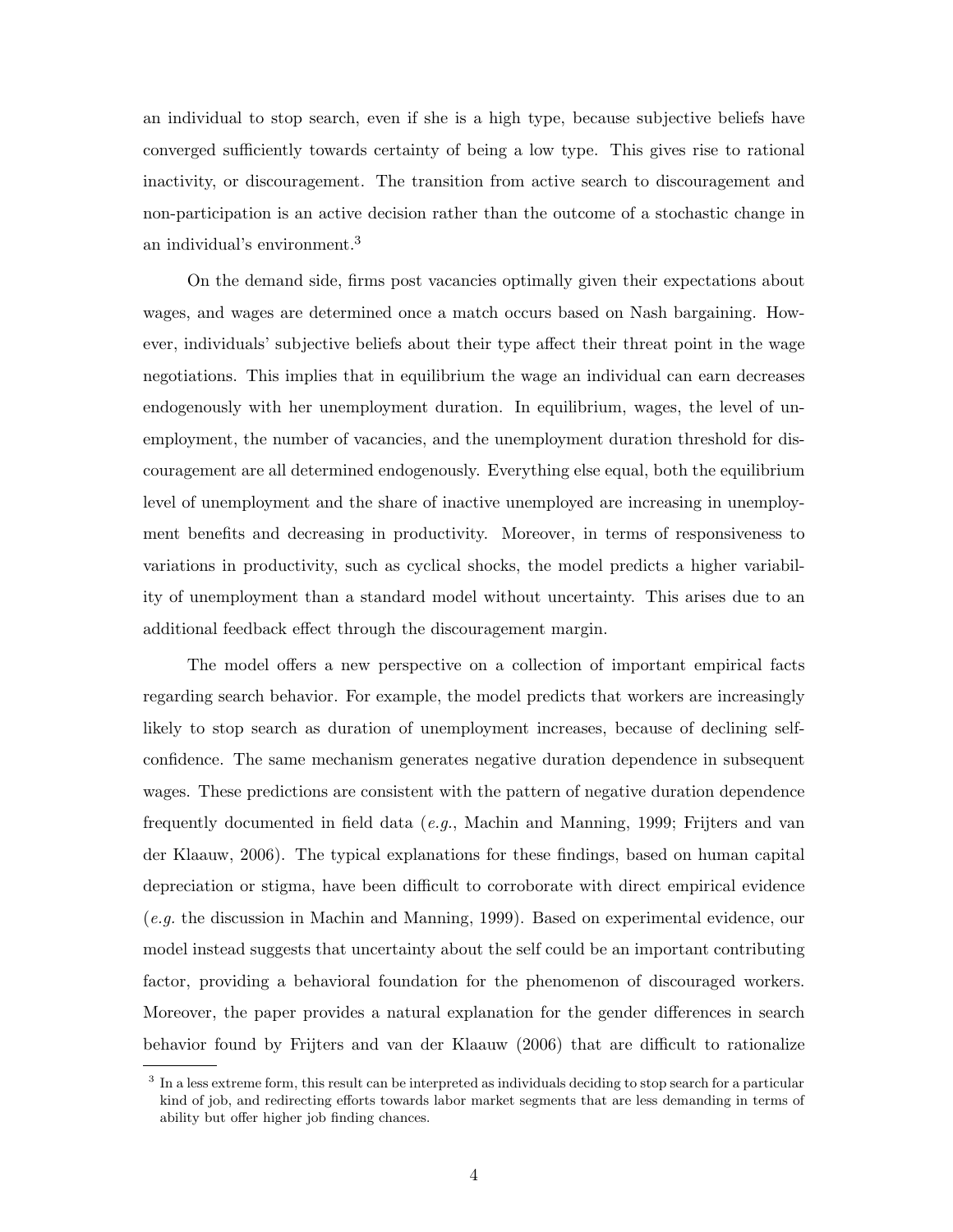with human capital depreciation or stigma. If women have lower beliefs about themselves, they are less attached to the labor market and have a weaker stance in wage bargaining, which implies stronger negative duration dependence in the wage offers than for men. This explanation is corroborated by the results of our search experiment, where we find that women exhibit lower confidence. This is also in line with previous experiments that have documented a gender gap in confidence in other settings (Gneezy, Niederle and Rustichini, 2003).<sup>4</sup>

Our model also implies a different interpretation of non-participation, or discouragement, than usually adopted in the literature. Because search outcomes are only a noisy signal of ability, some of the discouraged may in fact be types with high ability who have simply been unlucky. In that sense, leaving the labor force too early (or too late) is a mistake based on imperfect information. Discouraged individuals are thus more appropriately considered as part of the problem of involuntary unemployment, in contrast to definitions of unemployment based on the criteria of active search.<sup>5</sup> We also argue that the model provides an answer to a long-standing puzzle regarding the group of workers labelled as discouraged in US labor force surveys. Our model highlights the role of individual search histories for the participation decision, potentially explaining why some workers exhibit only a weak response to improvements in aggregate conditions (McElhattan, 1980; Jones and Riddell, 1999). Taken together, this subjective view of job search has consequences for policy interventions to reduce (long-term) unemployment. Rather than training measures for individuals with a long unemployment history designed to address a lack of objective ability, our model suggests early interventions that assist the unemployed in their search efforts and foster their subjective perception to be able to find new employment. In this respect, our approach reflects the evidence for the damaging effect of unemployment on subjective well-being referred to in the opening paragraph. Additional psychological costs of unsuccessful search in the form of a loss in "ego utility" (Köszegi, 2001 and 2006) caused by receiving negative information about the self would further aggravate the mechanism highlighted in our model. In fact, our experiment provides evidence for such a psychological cost, showing that people deny free information about their ability if this information

<sup>4</sup> These predictions are consistent with field evidence on gender differences in search behavior and the gender wage gap  $(e.g.,$  Bowlus, 1997), but are explained by a different mechanism than has been discussed in the literature.

<sup>5</sup> Low types who keep on searching because of uncertainty could also be seen as involuntarily unemployed in this context, since under perfect information they would immediately opt for nonparticipation.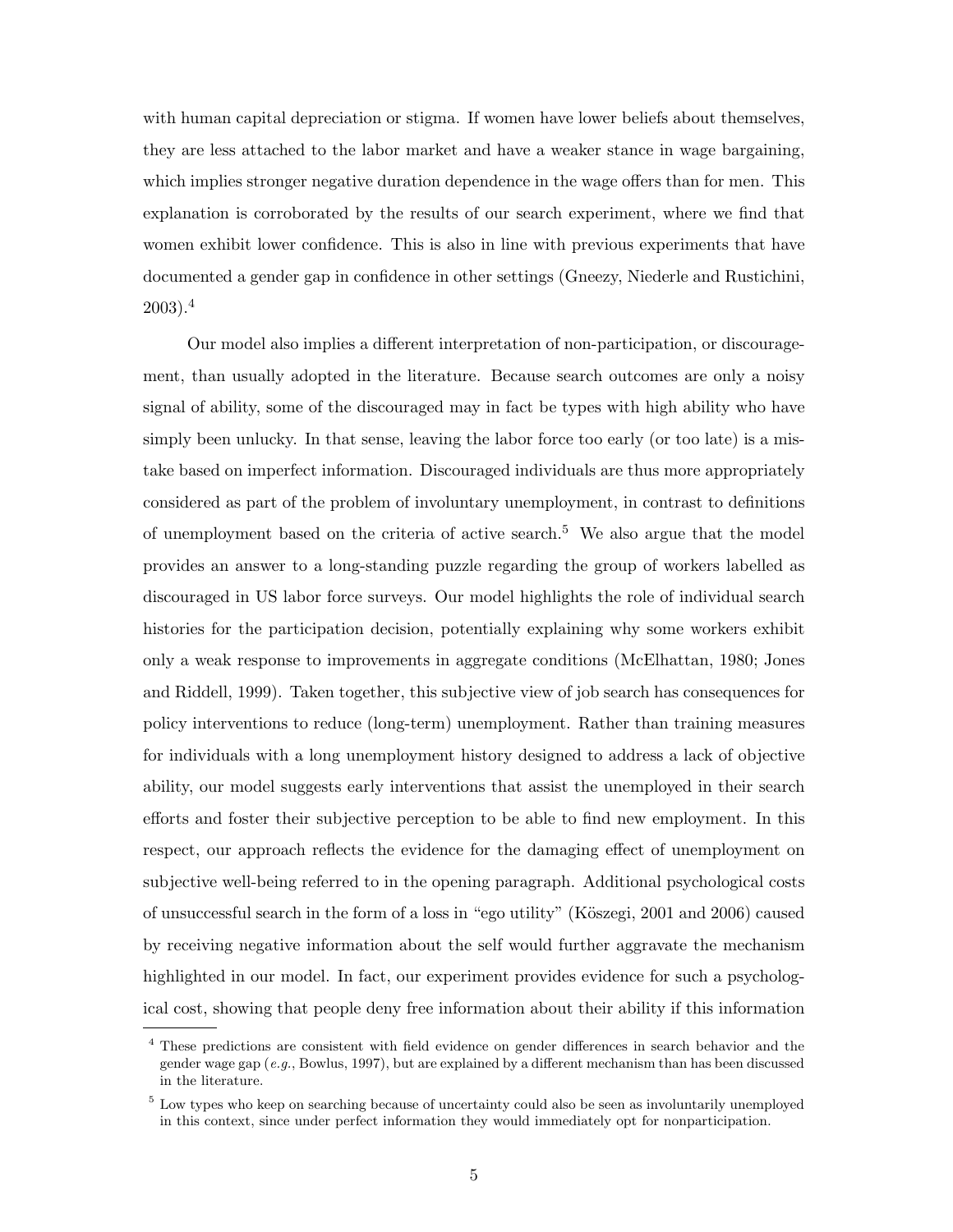is likely to be negative.

The model is also relevant for the current debate regarding volatility of unemployment (see Shimer, 2005; Mortensen and Nagypal, 2005), providing an explanation for why unemployment is more volatile in reality than predicted by standard search models, which is based on inflows of discouraged workers.<sup>6</sup>

Our paper relates to several recent theoretical contributions that consider uncertainty in a search framework. Andolfatto *et al.* (2004) consider an environment where individuals are uncertain about their abilities. Their focus is on modelling ego utility, or preference for positive beliefs about the self in a two-period, partial equilibrium model. Our aim is to nest uncertainty about the self in a general equilibrium search framework. This allows us to investigate whether firms' vacancy posting or the wage determination have effects that revoke the results under partial equilibrium, and to provide a behaviorally founded equilibrium search model of non-stationary job search in the spirit of Frijters and van der Klaauw (2006). A different group of papers studies uncertainty and learning in search, but focuses on learning about market conditions, such as the shape of the wage distribution (Morgan, 1985; Burdett and Vishwanath, 1988; Flam and Risa, 2003; Dubra, 2004) or about the aggregate matching efficiency of the market (Gonzalez and Shi, 2005). Our paper is different in that it highlights the role of uncertainty about the self, rather than market conditions. Moreover, we view individual unemployment history as natural candidate for explaining the observed heterogeneity in individuals' behavior. In addition, and in contrast to the other literature, the learning process embedded in our model is micro-founded on the basis of experimental evidence.<sup>7</sup>

The paper is organized as follows. In section 2 we highlight findings from our companion paper that motivate new behavioral assumptions regarding search behavior. In section 3 we develop a general equilibrium search model that incoporates these new assumptions. Section 4 discusses field evidence in light of our model, and 5 concludes.

 $^6$  The effect is analogous to the added-worker and discouraged-worker effects discussed by Pissarides (2000, chapter 7).

<sup>7</sup> There are previous job search experiments that study search behavior when the wage or price distribution is unknown  $(E.g., Hey, 1982 and 1987)$ . This uncertainty is imposed rather than related to individual ability, however, and these experiments do not elicit beliefs directly, limiting the possibilities for verifying whether and how individuals update beliefs about wage distributions.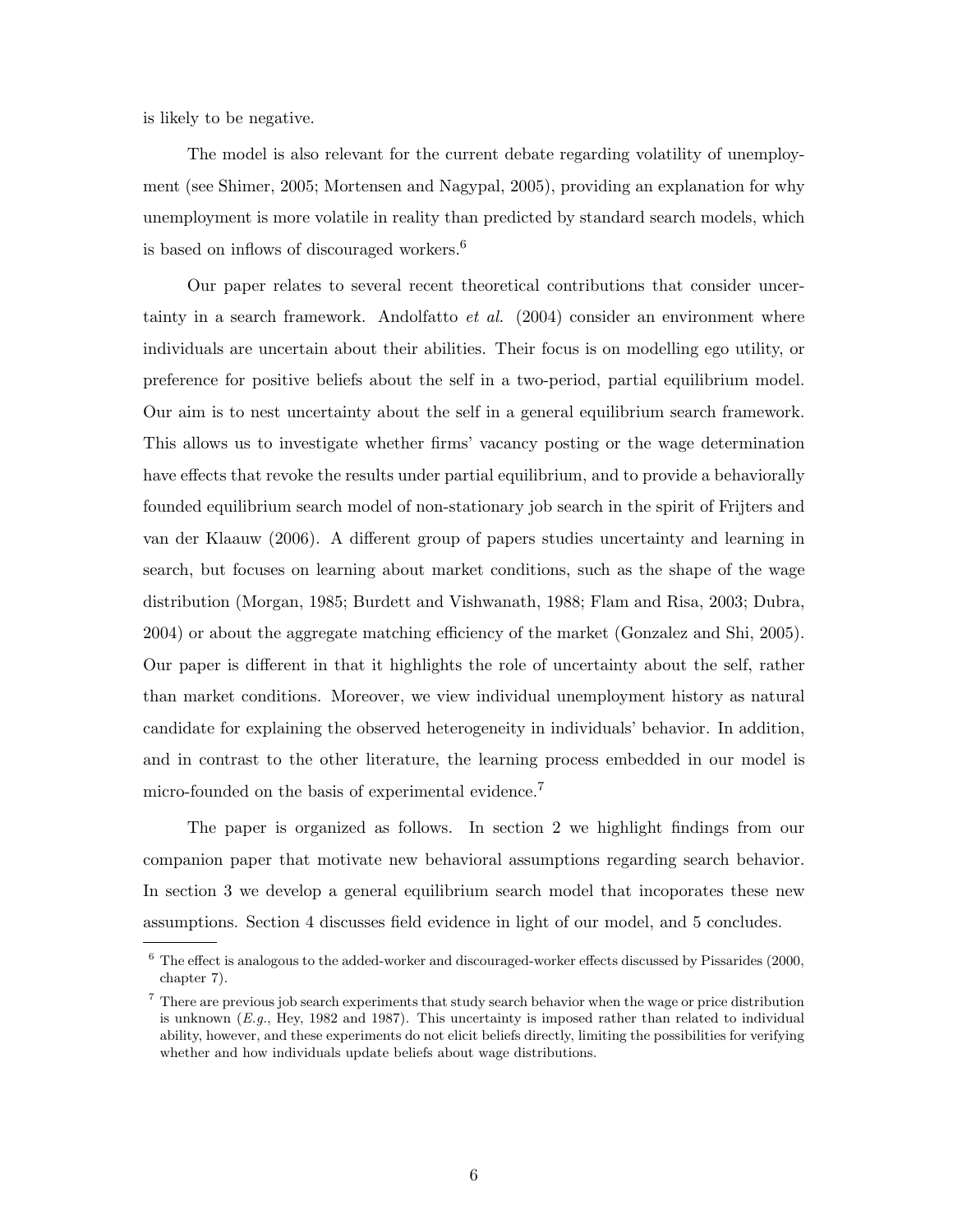### 2 Some Evidence on Uncertainty and Search Behavior

In order to motivate our equilibrium search model, we briefly survey some of the main findings from a companion paper, in which we conducted a laboratory experiment on learning and search (Falk, Huffman, and Sunde, 2006). In the experiment we tested whether people are in fact uncertain about their own relative abilities, and studied how this uncertainty affects decisions in a search environment.

In the experiment, subjects first took part in a math test. Subjects were compensated for each correct answer according to a piece rate. After the test, subjects were informed about their score, but not the scores of the other subjects in the room. Subjects then participated in eight rounds of a search process, which involved real stakes. In each round, they were given 80 points, and could decide whether to keep the 80 points or invest them. If they invested the points, they could win 200 or they could win nothing. Importantly, the probability of winning 200 depended on their relative performance on the initial math test. If they had scored above the median they were a high type, with a 60 percent of winning 200. If they had scored below the median they were a low type, with only a 30 percent chance of winning. These parameters were chosen so that a risk neutral individual would always search given certainty of being a high type, and never search if certain of being a low type.

Figure 1 shows that people are uncertain about their relative abilities. Between the math test and the first period of search, we asked subjects how likely they thought it was, in percentage terms, that they had scored better than half of the other subjects in the room. The top panel of Figure 1 shows the distribution of subjective beliefs of all participants. If subjects knew with certainty whether they were a high or a low type, the distribution should be bi-modal, with half of the mass at 0 at half at 1. Instead, the distribution is nearly uniform. Subjects did have some idea of their type, as shown by the bottom two panels: the beliefs of low types and high types are clearly different, in the right direction. There is still substantial uncertainty, however. For instance, some individuals who are absolutely certain that they are of one type are absolutely wrong. Given that the environment in our experiment is relatively simple, involving a known number of competing applicants, and only a single skill dimension, these findings provide a strong empirical basis for assuming that job searchers in the real world are also uncertain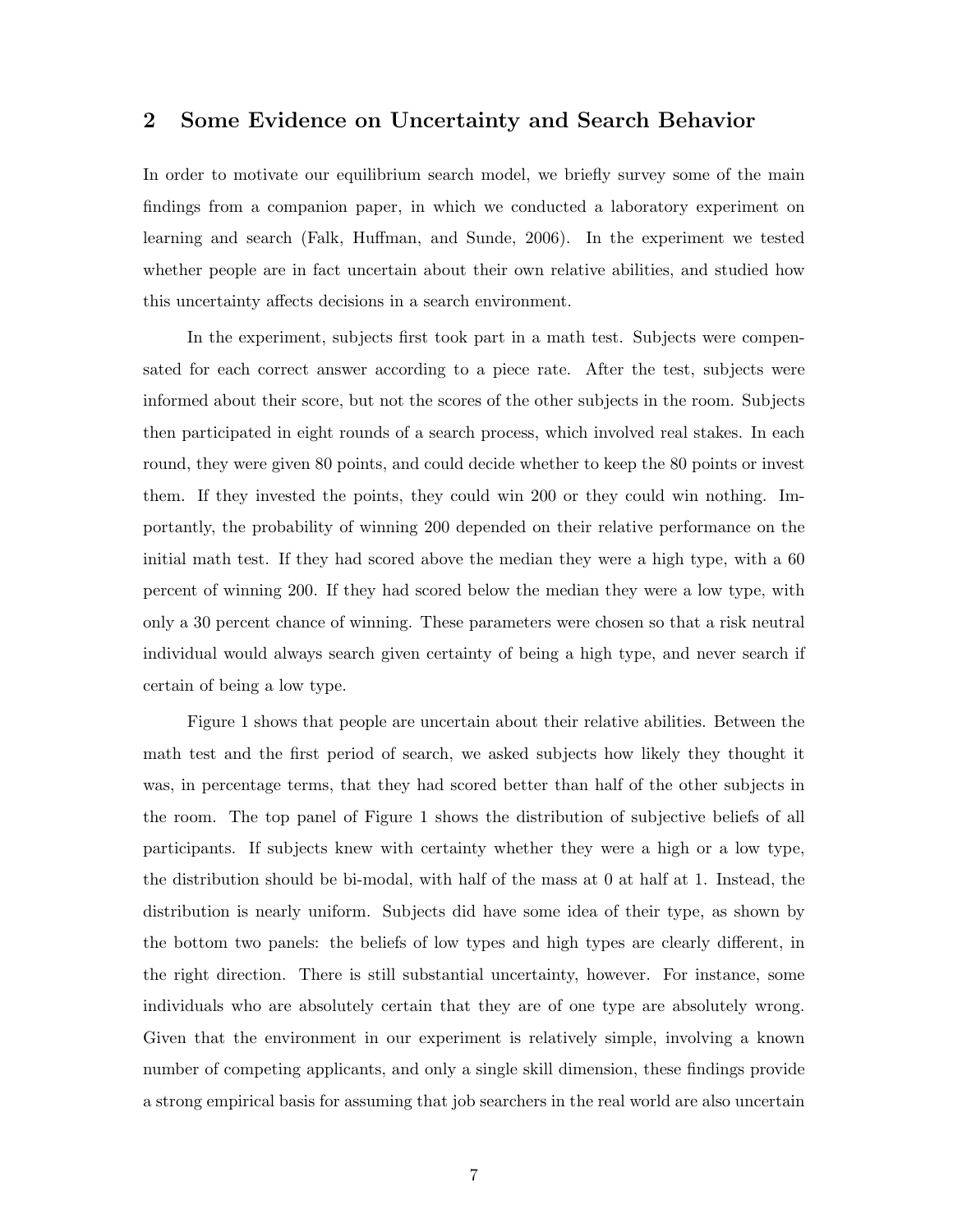of their relative abilities.

The second main finding of the experiment is that subjects change their beliefs about themselves based on search outcomes, in the direction predicted by rational updating. We asked subjects about the likelihood of being the high type after each subsequent round of search. Regressions (not shown) reveal that the most important determinants of an individual's beliefs in period t are the belief in  $t-1$  and an indicator for whether search was successful or unsuccessful in  $t - 1$ . Following an unsuccessful round of search, beliefs about the probability of being the high type drop significantly.

The third main finding of the experiment is that belief updating has an impact on subsequent search decisions. We find that beliefs in  $t$  are the most important determinant of whether an individual decides to search in period  $t+1$ , dominating demographic factors and risk preferences.

In summary, the experiment provides an empirical basis for assuming that job searchers are uncertain of their own relative abilities. Furthermore, the data show how this uncertainty plays out in a search environment: people respond to search outcomes by updating beliefs about themselves, and this updating has an impact on subsequent search decisions.

The experiment also provides two additional results, which suggest possible extensions to our model. One is a gender difference in initial priors: women are significantly less confident about being the high type before search begins, even though they perform better on the test than men on average. A second finding suggests that the process of search may be psychologically painful. At the end of the search process, after learning whether they were in the top or bottom half, subjects were asked whether they wanted to know their exact rank on the math test. Although this information was free, roughly 30 percent of individuals declined to learn this information. Overwhelmingly, these were individuals who had scored in the bottom half. This finding suggests that people have a strong aversion to learning that they are one of the worst in terms of ability. At the end of the paper we discuss the implications of both the gender difference and psychological costs of search for the predictions of our model.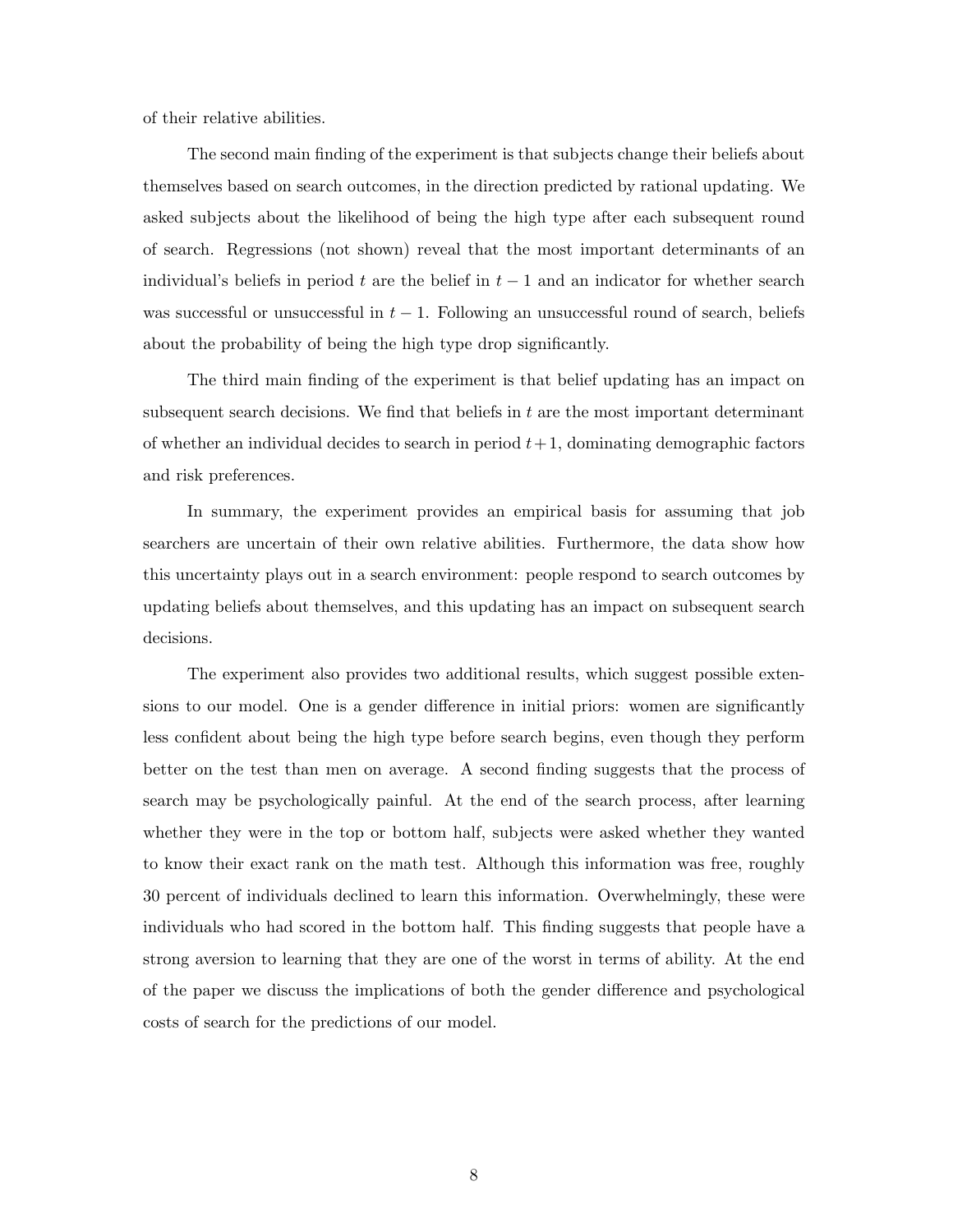## 3 An Equilibrium Search Model with Type Uncertainty

In this section we construct a general equilibrium model of the labor market. We develop the model incrementally, beginning by describing the behavior of workers and then characterizing the steady state. Without adding the complexity of firm behavior, or wage determination, this portion of the model makes it possible to analyze the implications of our alternative assumptions in a partial equilibrium. We then proceed to add the firm side of the market and wage bargaining, and allow for endogenous wages and vacancy posting to close the model. We conclude the section by characterizing equilibrium in the full model, and performing comparative statics exercises.

### 3.1 Workers

In our model, workers are either unemployed or employed. Unemployed workers decide in each instant whether to search actively for a job or not. Active search entails a flow cost of c, and with some probability leads to a job offer. Passive, or inactive search is costless but results in a job-finding probability of zero.<sup>8</sup> Employed individuals are assumed not to search while they have a job, and to lose their jobs and re-enter the pool of unemployed with rate  $\delta$ , reflecting exogenous job destruction due to bankruptcies, plant closings, etc... Regardless of whether they are unemployed or employed, workers leave the labor force at a rate  $\rho$ , due to death or retirement. New workers of either type are born, and enter the pool of unemployed at the same rate  $\rho$ . Workers discount the future at rate r.

We depart from a standard model by assuming that individual workers do not know their objective job-finding probabilities with certainty. This assumption is motivated by our finding that people are uncertain about their relative ability even in the simple environment implemented in our laboratory experiment. This type of uncertainty is likely to be even more pronounced in real labor market decisions, given that these involve a much larger pool of competing applicants, and multiple skill dimensions rather than only one. Under the reasonable assumption that job-finding probabilities in the labor market depend on relative ability, this uncertainty about the self leads to uncertainty about one's job-finding probability. For simplicity, we assume that there are only two types of workers

<sup>&</sup>lt;sup>8</sup> Alternatively we can allow for a non-zero job-finding probability for passive searchers, without changing the main insights of the model as is discussed below. Without costs for search, however, individuals would never stop searching.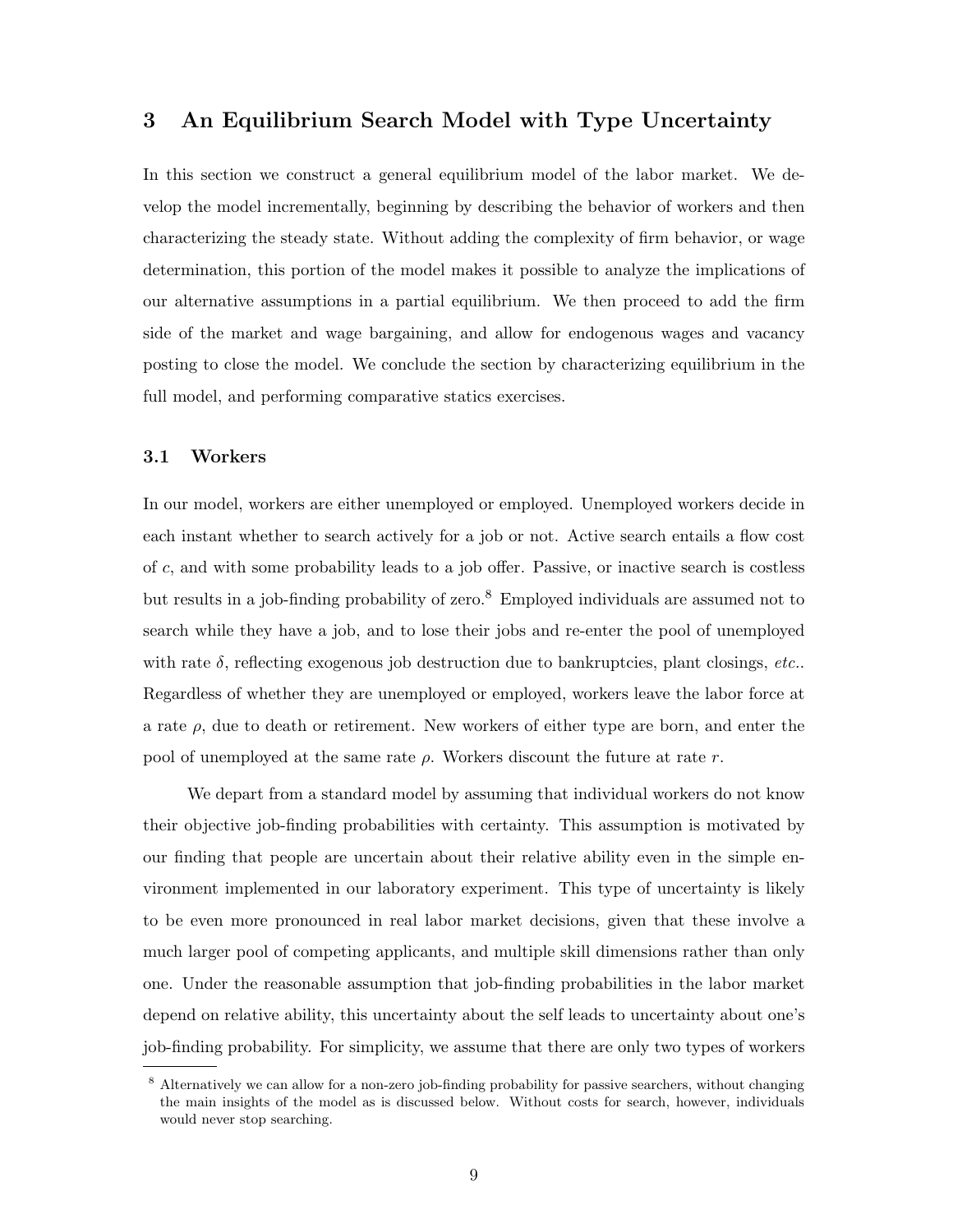in the market, high and low, with different job finding rates  $\lambda^h$  and  $\lambda^l$ , respectively. The precise job-finding rates are determined in equilibrium, and are increasing in labor market tightness,  $\theta$ , as discussed below. However, we impose the restriction  $\lambda^h > \lambda^l$ , *i.e.*, the high type has a relatively good chance of finding a job while the low type has a relatively poor chance. In fact, we will assume below that search is always worthwhile for a worker who knows with certainty that she is a high type, and never worthwhile for a worker who knows she is a low type. We normalize the labor force to one and assume that a fraction  $q^{l} = q \in (0,1)$  are low types, with the remaining fraction  $q^{h} = (1-q)$  consisting of high types. The objective job-finding probabilities for high and low types, and the fraction of high and low types in the population, are both common knowledge to workers and firms.

The key assumption of the model is that workers do not know their true type with certainty. They are assumed to have an initial prior abut the likelihood of being a high type, equal to the fraction of high types in the population,  $p^{h}(0) = q^{h}$ . We assume that firms are also uninformed about a worker's true type, because this simplifies the analysis considerably. In particular, it precludes the possibility that firms exploit an information asymmetry in wage bargaining with workers. We also assume that productivity on the job, and therefore the wage, does not depend on whether a worker is a high or low type. In this case types can still be interpreted as reflecting differences in relative ability, but ability in the search process itself,  $e.g.,$  in writing resumes or interviewing, rather than in the workplace.<sup>9</sup> As will become clear below, this simplifying assumption does not imply that there is only a single wage in the market. Rather, a worker's wage will depend on the worker's level of confidence about being the high type, through wage bargaining. Thus there will be a distribution of wages across individuals, but due to different confidence levels rather than due to differences in randomly drawn productivity as is typically the case in search models.

A worker's type plays a crucial role in her choice of whether to search actively or not, because it affects the expected value of search. In the model, the only information that a worker can use to infer something about her true type is the cumulative time,  $t$ , she has spent unemployed so far. We assume that workers use Bayes' rule to update beliefs, so that their subjective belief about the likelihood of being the high type is decreasing

This assumption eliminates the complication of different, potentially non-stationary reservation wage policies on the part of workers. For a model considering this type of non-stationarity, see Burdett and Vishwanath (1988).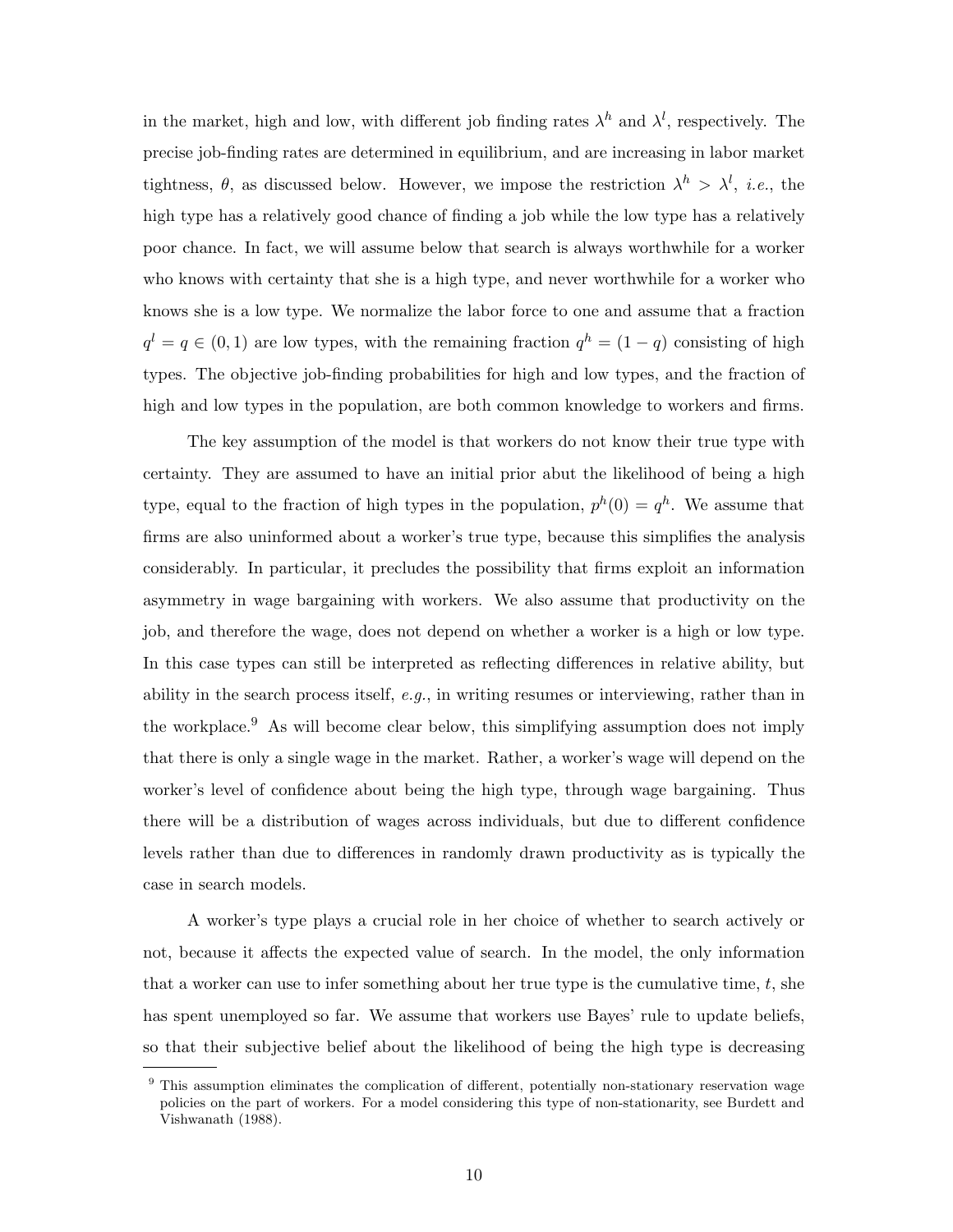in the length of unsuccessful search t. This assumption is in line with the results of our experiment, in the sense that people were observed to update beliefs in a way that is qualitatively consistent with Bayes' rule.<sup>10</sup> Below, we will also impose the restriction that the initial prior is high enough that all individuals find it worthwhile to search in the initial period, regardless of their type. This ensures that some portion of the population finds it optimal to search. For simplicity we do not consider any informational content of the number of previous employment spells  $n$  of an individual with cumulative unemployment duration t. While the model could be extended to account for this, it would complicate the analysis considerably, because the optimal policies would be conditional on both  $t$ and  $n<sup>11</sup>$  We also assume perfect recall, namely that when an individual loses her job due to job destruction she recalls the duration of unsuccessful search  $t$  that she had right before finding her job. This is not essential for the basic insights of the model; we could alternatively assume that the individual starts over with  $t = 0$  each time she loses her job.

Formally, the worker's subjective belief about the probability of being the high type, conditional on t, is given by the continuous time version of Bayes' rule

$$
p^{h}\left(t,\theta\right) = \frac{e^{-\lambda^{h}\left(\theta\right)\cdot t} \cdot (1-q)}{e^{-\lambda^{h}\left(\theta\right)\cdot t} \cdot (1-q) + e^{-\lambda^{l}\left(\theta\right)\cdot t} \cdot q},\tag{1}
$$

where  $p^{h}(0) = 1-q$  is the prior belief about the probability of being a high type. A longer cumulative unemployment duration t unambiguously implies a lower subjective belief of being a high type.<sup>12</sup> Importantly, beliefs need not converge to the truth, at least over the short run. It takes some time for a low type with a high initial prior to become certain that she is the low type, and similarly, a run of bad luck can convince a high type that she is a low type. Given her subjective beliefs about the probability of being a high type, the worker's subjective job-finding probability is simply the weighted average of the

$$
\frac{\partial p^h(t,\theta)}{\partial t} = \frac{\left(\lambda^l(\theta) - \lambda^h(\theta)\right)q(1-q)e^{-(\lambda^h(\theta) + \lambda^l(\theta))t}}{\left(e^{-\lambda^h(\theta) \cdot t} \cdot (1-q) + e^{-\lambda^l(\theta) \cdot t} \cdot q\right)^2} < 0
$$

since  $\lambda^l(\theta) < \lambda^h(\theta)$  for any  $\theta$ .

 $10$  In fact, people were somewhat too conservative in their updating in our experiment. For simplicity we maintain the assumption of fully-rational updating, but in principle it is possible to modify the model, replacing Bayes' rule with a more conservative updating rule, in which case the main results are unchanged except that updating occurs more slowly.

<sup>&</sup>lt;sup>11</sup> The equilibrium would have to be characterized by optimal policies for all combinations t and n and the respective consistent distributions, without altering the main insights of the model.

<sup>&</sup>lt;sup>12</sup> By taking partial derivatives, we have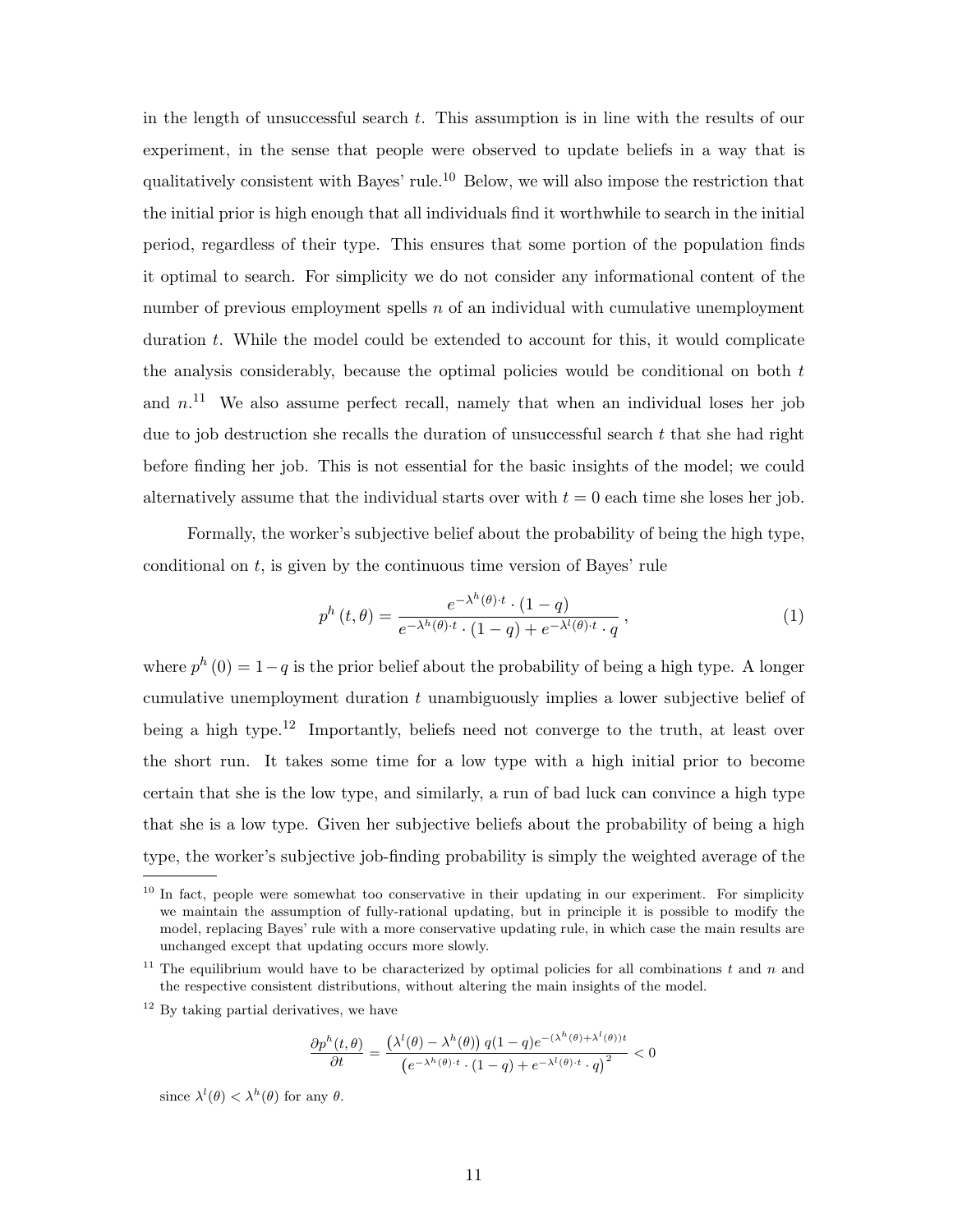job-finding probabilities of high and low types

$$
\widetilde{p}(t,\theta) = \lambda^{l}(\theta) + p^{h}(t,\theta) \cdot \left(\lambda^{h}(\theta) - \lambda^{l}(\theta)\right).
$$
\n(2)

This subjective job-finding probability is clearly also decreasing in t.

We can now characterize the unemployed worker's decision problem formally. Let  $U(t)$  denote the expected discounted value of being unemployed for a worker with unemployment duration t, and let  $W(t)$  denote the expected discounted value of a newly found job, which also depends on t through subsequent search behavior in the case that the job is destroyed. When unemployed, the worker receives an unemployment benefit, b, which is independent of time and unemployment duration. The benefit level is assumed to be sufficient to cover the worker's basic needs, but to be sufficiently low for her to accept any job offer she might receive, i.e.  $W(t) - U(t) > 0$ . The value of unemployment for a worker with history  $t$  can then be characterized as

$$
(r+\rho)U(t) = b + \max \left\{ \tilde{p}(t,\theta) \cdot (W(t) - U(t)) - c + U(t), 0 \right\},
$$
 (3)

where the expressions in curly brackets give the value of searching actively and searching passively, respectively. The last expression,  $\hat{U}(t)$ , is the derivative with respect to unemployment duration  $t$  and reflects the decline in utility associated with another instant of unsuccessful search, as discussed in detail below.

Clearly, the unemployed worker will choose to search actively as long as the expected benefit from doing so exceeds the utility of passive search. This implies that there exists a critical subjective job-finding probability such that the individual is just indifferent between searching and not searching. We assume that high types always find it worthwhile to search, given full information about their type, and that low types never find it worthwhile to search, which is equivalent to  $\lambda^h(\theta) > \tilde{p}(T,\theta) > \lambda^l(\theta)$ , where the critical probability  $\widetilde{p}(T, \theta)$  is given by

$$
\widetilde{p}(T,\theta) = \frac{c}{W(T) - U(T)}.\tag{4}
$$

For each individual this probability is associated with a threshold duration of unemployment,  $T < \infty$ , sufficient to reduce their confidence about being the high type to the point that their subjective job-finding probability is equal to  $\tilde{p}(T, \theta)$ . We will refer to unemployed workers with  $t > T$  as discouraged workers, *i.e.*, workers whose personal search history has lead them to revise their subjective beliefs downwards, to the point where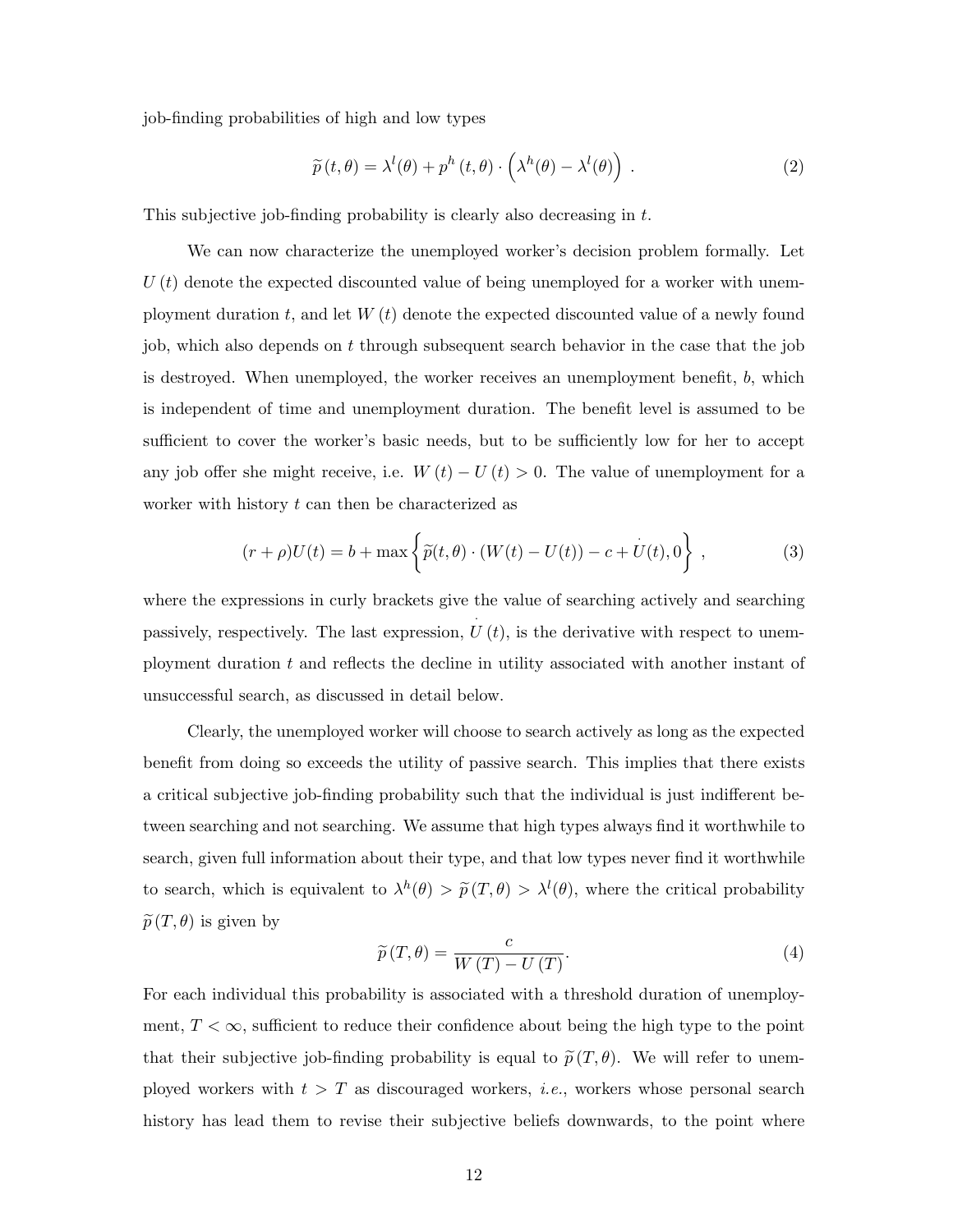they no longer see a point in searching.<sup>13</sup> Note that high types should always search, by assumption, but will become discouraged and stop search if they are sufficiently unlucky to remain unemployed for more than  $T$ . Low types should never search, but will search until they reach  $T$ , assuming that they were sufficiently uncertain about their type to justify search initially.

To show that  $T$  exists and is unique for each individual, we use the fact that workers process no new information once they become discouraged and stop search. This implies that they have stationary values for  $U(t) = U$ , and  $W(t) = W$ , where U satisfies

$$
(r+\rho)\underline{U}=b\,,\tag{5}
$$

and W is discussed below. Active searchers with durations  $t \leq T$ , on the other hand, face a value of being unemployed of

$$
(r + \rho) U(t) = b - c + \widetilde{p}(t, \theta) (W(t) - U(t)) + U(t) .
$$
 (6)

Optimality of T implies  $U(T) = U$  and  $W(T) = W$ , which can be used to rewrite condition (4) as

$$
\widetilde{p}(T,\theta) = \frac{c}{\underline{W} - \underline{U}}.
$$
\n(7)

In a later section, we discuss the process of wage formation in detail, which is based on Nash bargaining between workers and firms. Bargaining occurs after a firm and a worker have met, and all characteristics of the match have been revealed, in particular  $t$  for the worker. For the moment, let  $w(t, \theta)$  denote the wage of a worker that has an unemployment history of cumulative duration t, given an aggregate labor market characterized by  $\theta$ . The value of being employed for a worker with cumulative unemployment duration  $t \leq T$  can then be characterized as

$$
(r + \rho) W(t) = w(t, \theta) + \delta (U(t) - W(t)) + \dot{W}(t) ,
$$
\n(8)

while the value for discouraged workers with  $t > T$  is given by

$$
(r+\rho)\underline{W} = w(T,\theta) + \delta(\underline{U} - \underline{W}) . \tag{9}
$$

Using the value of being unemployed for discouraged workers given by (5), one obtains

$$
\underline{W} - \underline{U} = \frac{w(T, \theta) - b}{r + \rho + \delta},\tag{10}
$$

<sup>&</sup>lt;sup>13</sup> Note that once individuals become discouraged they stop search and thus receive no new information. This implies  $\dot{U}(t) = 0$  for all  $t > T$ .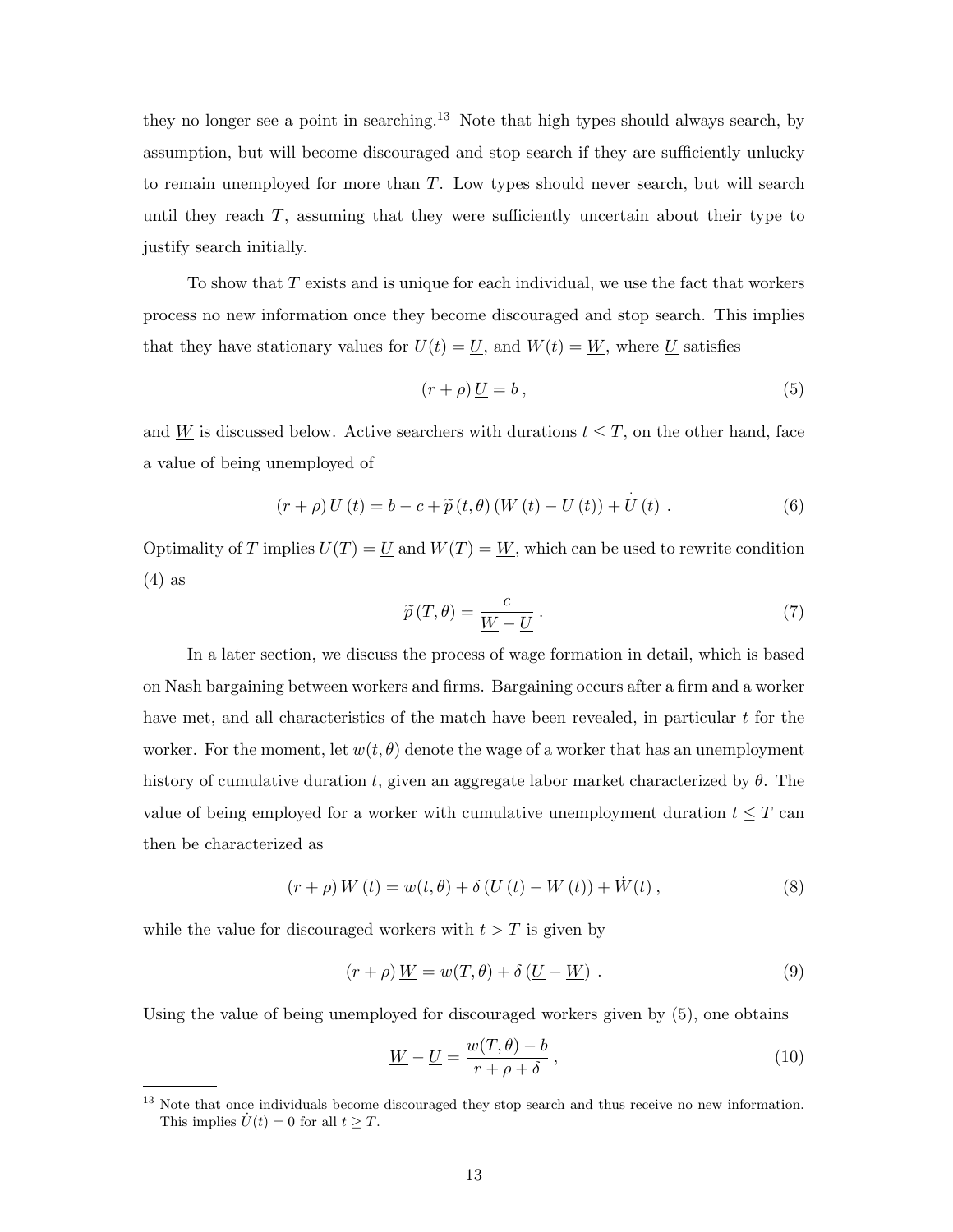which then makes it possible to express the critical condition for the subjective job offer arrival rate as

$$
\widetilde{p}(T,\theta) = \frac{c}{w(T,\theta) - b}(r + \rho + \delta). \tag{11}
$$

This condition is crucial in the model, implicitly determining the maximum cumulative unemployment duration T after which individuals stop searching actively for employment. In partial equilibrium, i.e. taking the wages as exogenously given, existence follows directly from condition (11) and the fact that  $\tilde{p}(t, \theta)$  is strictly falling in t. In general equilibrium, the threshold also exists and is unique, since, as shown below, equilibrium wages depend negatively on unemployment duration and therefore on T. This implies that the right hand side is strictly increasing in T, while the left hand side falls in T.

In summary, we assume that the job-finding probability depends on the worker's true type, but that workers are uncertain of their type. Workers use search outcomes to update their beliefs, where the outcome is the cumulative duration of unsuccessful search. This updating in turn determines search decisions. Once the duration of unemployment reaches a critical threshold T, the likelihood of being a hight type, and thus the subjective job-finding probability, is perceived as being too low to justify further search. Importantly, uncertainty causes low types to search too long in the model, and can cause high types to stop search too early.

### 3.2 Steady State

Having defined the behavior of workers, we next characterize the conditions required to hold in a steady state. This yields a sufficiently developed framework for a partial equilibrium analysis focusing on worker behavior, without worrying about firms or how jobfinding probabilities and wages are determined.

Note that there are, in principle, four groups of workers in the model. For characterizing the steady state it is important to keep track of all of these. For each type  $j \in \{l, h\}$ we denote the proportion of unemployed that search actively by  $a_u^j$ , and let  $a_e^j$  be the proportion of employed workers who would search actively if they lost their job. Let  $d_u^j$  be the proportion of unemployed of each type that are discouraged, that is, have experienced a cumulative unemployment duration exceeding T. Finally, let  $d_e^j$  be the proportion of employed of type j that would be discouraged if they became unemployed. By definition,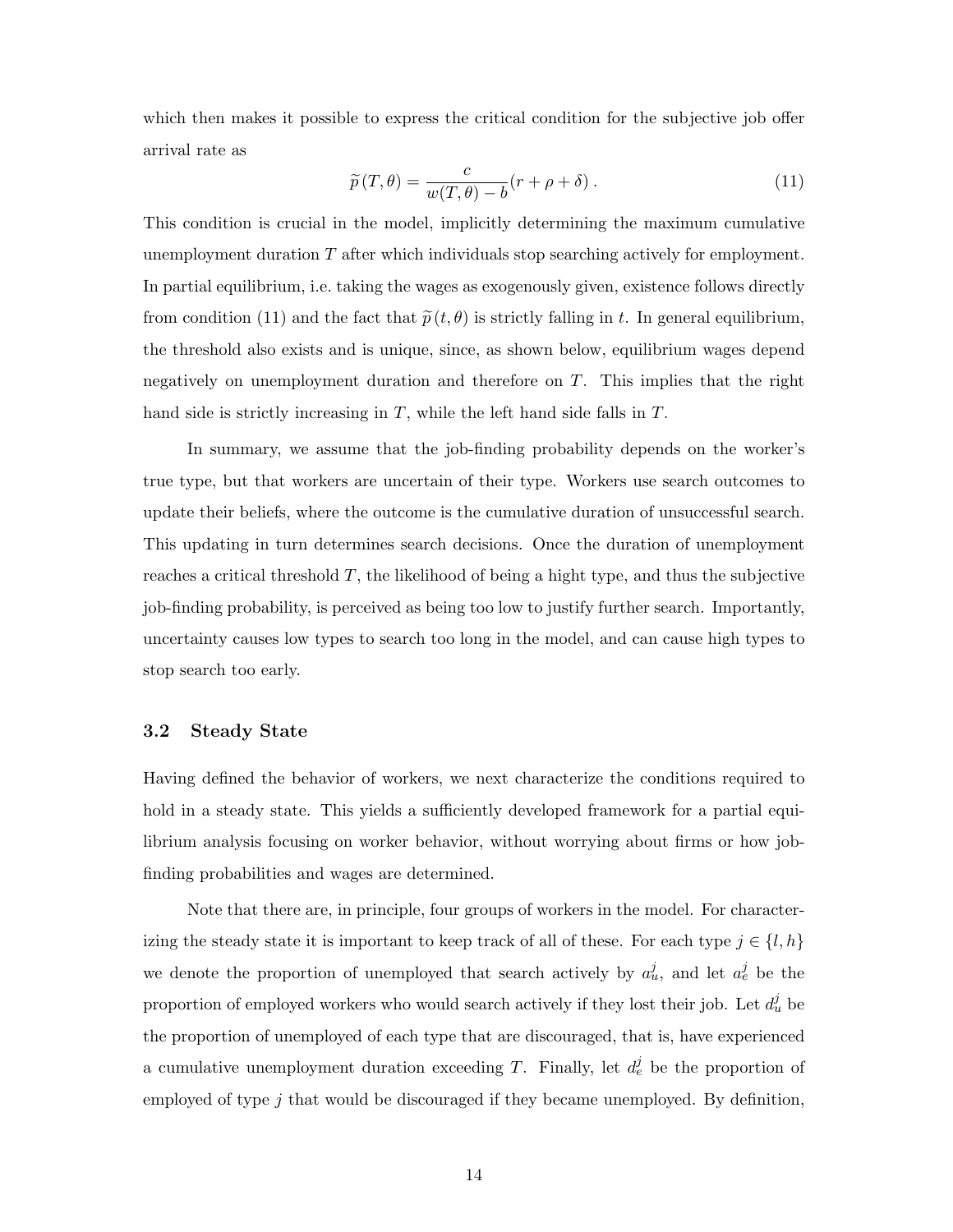these proportions satisfy

$$
a_u^h + d_u^h + a_u^l + d_u^l = 1, \text{ and} \t\t(12)
$$

$$
a_e^h + d_e^h + a_e^l + d_e^l = 1.
$$
 (13)

We denote the proportion of the labor force that is unemployed by  $u$ . Given that the fraction of low (high) types in the labor force is  $q(1-q)$  at any point in time, the following must also hold

$$
\left(a_u^l + d_u^l\right)u + \left(a_e^l + d_e^l\right)(1 - u) = q, \text{ and } (14)
$$

$$
\left(a_u^h + d_u^h\right)u + \left(a_e^h + d_e^h\right)(1-u) = 1-q.
$$
\n<sup>(15)</sup>

Let  $f^j_u(T)$  be the density of actively searching unemployed, of type j, who become discouraged at any point in time, because their cumulative unemployment duration reaches T. This density differs across types because of the difference in job finding rates. Note that workers cannot become discouraged while being employed.

With this notation in hand we can now characterize the steady state, which is reached when all of the following are stationary:  $a_u^j, d_u^j, a_e^j, d_e^j$ , the unemployment rate, u, and the density of unemployed individuals becoming discouraged in each moment of time,  $f^j_u(T)$ . In other words, steady state is characterized by a collection of balancing conditions, such that the flows in and out of each of these states are equal, for both types of workers,  $j \in \{l, h\}$ . Using such conditions, one can derive an expression for the discouragement density  $f^j_u(T) = \gamma^j \frac{e^{-\gamma^j T}}{1 - \gamma^j}$  $\frac{e^{-\gamma^j T}}{1-e^{-\gamma^j T}}$ , with  $\gamma^j = \rho \frac{\rho + \delta + \lambda^j}{\rho + \delta}$  $\frac{\partial^2 \phi + \lambda^j}{\partial \phi^j}$ ,  $j = l, h$ .<sup>14</sup> This density is strictly decreasing in T. Solving the steady state conditions for the fractions of active and discouraged workers in and out of employment, and using the expression for  $f_u^j(T)$ one obtains

$$
ua_u^j = \frac{\rho + \delta}{\rho + \delta + \lambda^j} \left( 1 - e^{-\gamma^j T} \right) q^j , \qquad (16)
$$

$$
(1 - u) a_e^j = \frac{\lambda^j}{\rho + \delta + \lambda^j} \left( 1 - e^{-\gamma^j T} \right) q^j, \text{ and } (17)
$$

$$
ud_u^j = e^{-\gamma^j T} q^j \,. \tag{18}
$$

These conditions express the masses of different groups of employed and unemployed workers in terms of exogenous parameters.<sup>15</sup> One can easily verify that restrictions  $(14)$ 

 $14$  The full derivation of the steady state conditions can be found in Appendix A.1.

<sup>&</sup>lt;sup>15</sup> Note that in steady state the mass of employed workers who would immediately discouraged upon losing their job is zero.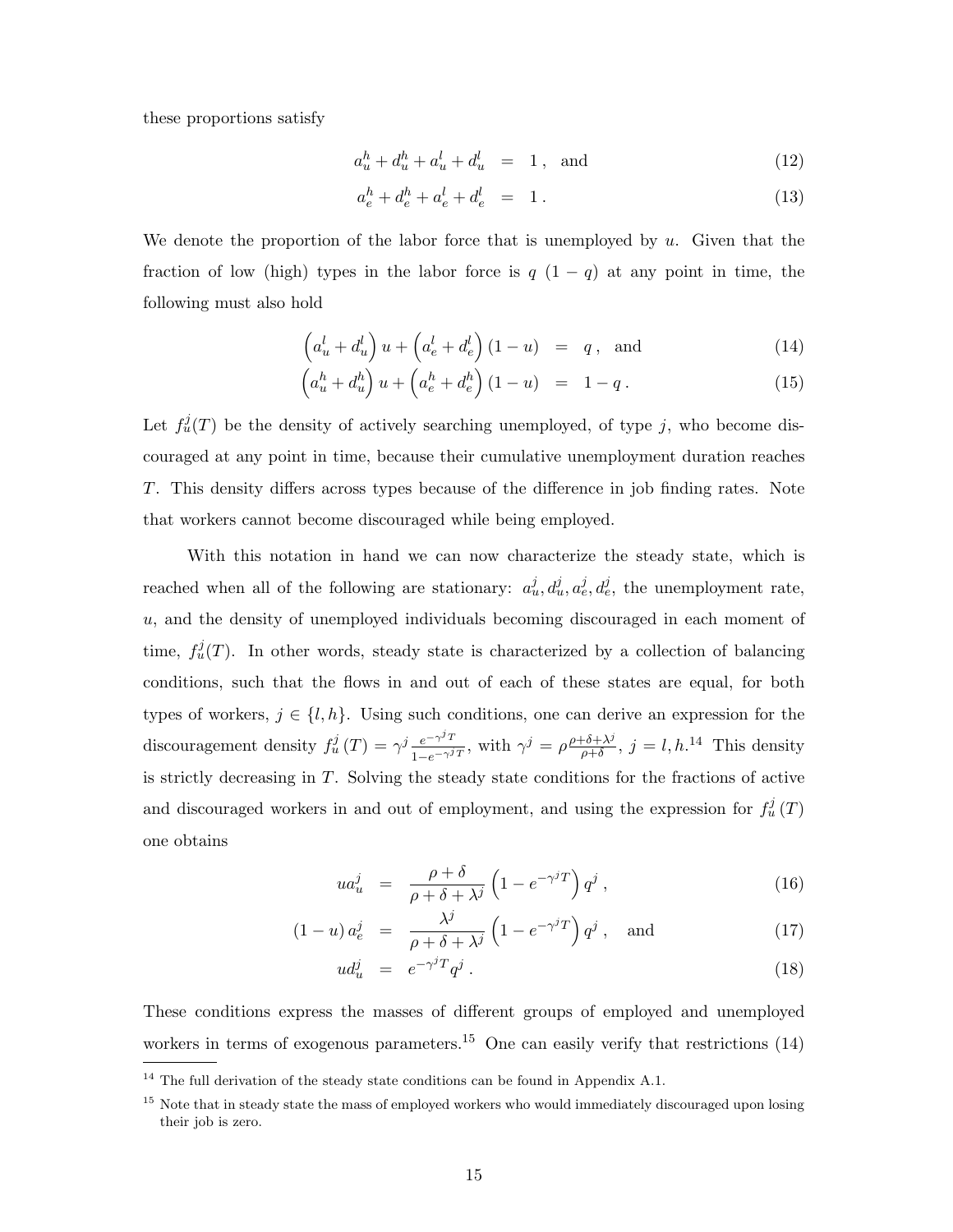and (15) are satisfied. This completes the characterization of the steady state, treating the job finding probabilities and the wage schedule as given. Note that the masses of (potential) active searchers  $(1 - u) a_e^j$  and  $u a_u^j$  are strictly increasing in T, whereas the masses of discouraged are strictly decreasing in  $T$ , as one would expect.

### 3.3 Labor Market Tightness and Job Arrival Rates

In this section we move beyond a partial equilibrium framework, defining the process that matches workers and firms. This matching process is assumed to be a function of labor market tightness,  $\theta$ , which is given by the effective number of unemployed searchers in the market divided by the number of job vacancies available. Through the matching process,  $\theta$  determines the equilibrium job-arrival rates for workers and the applicant arrival-rate for firms.

One component of labor market tightness is the effective number of unemployed workers searching for jobs. A formal investigation of the equilibrium requires an explicit treatment of the effective number of unemployed that determines the effective labor market tightness faced by all agents on the labor market. This effective mass of searching unemployed workers can be characterized in terms of efficiency units as

$$
\tilde{u} = \left(a_u^h + \frac{\lambda^l}{\lambda^h} a_u^l\right) u \,,
$$

where the search efficiency of actively searching high types is normalized to one, low types have a strictly lower relative search efficiency since  $\lambda^{l} < \lambda^{h}$ , and the search efficiency of inactive unemployed workers is zero. The second component of labor market tightness is the number of vacancies,  $v$ , available in the market. Firms looking for workers are assumed to post vacancies according to their hiring policy, which is described in the next section.

The labor market exhibits search frictions, so productive matches do not form instantaneously, but require a costly search process by both firms and unemployed workers. Matches between searching firms and searching unemployed workers are assumed to arise randomly, search is undirected. The flow of successful job matches arising per unit of time is generated by a matching function  $m$  such that

$$
m = m\left(\tilde{u}, v\right) \,,\tag{19}
$$

where  $m$  is increasing and concave in both arguments, exhibits constant returns to scale and satisfies  $m(0, v) = m(\tilde{u}, 0) = 0$ .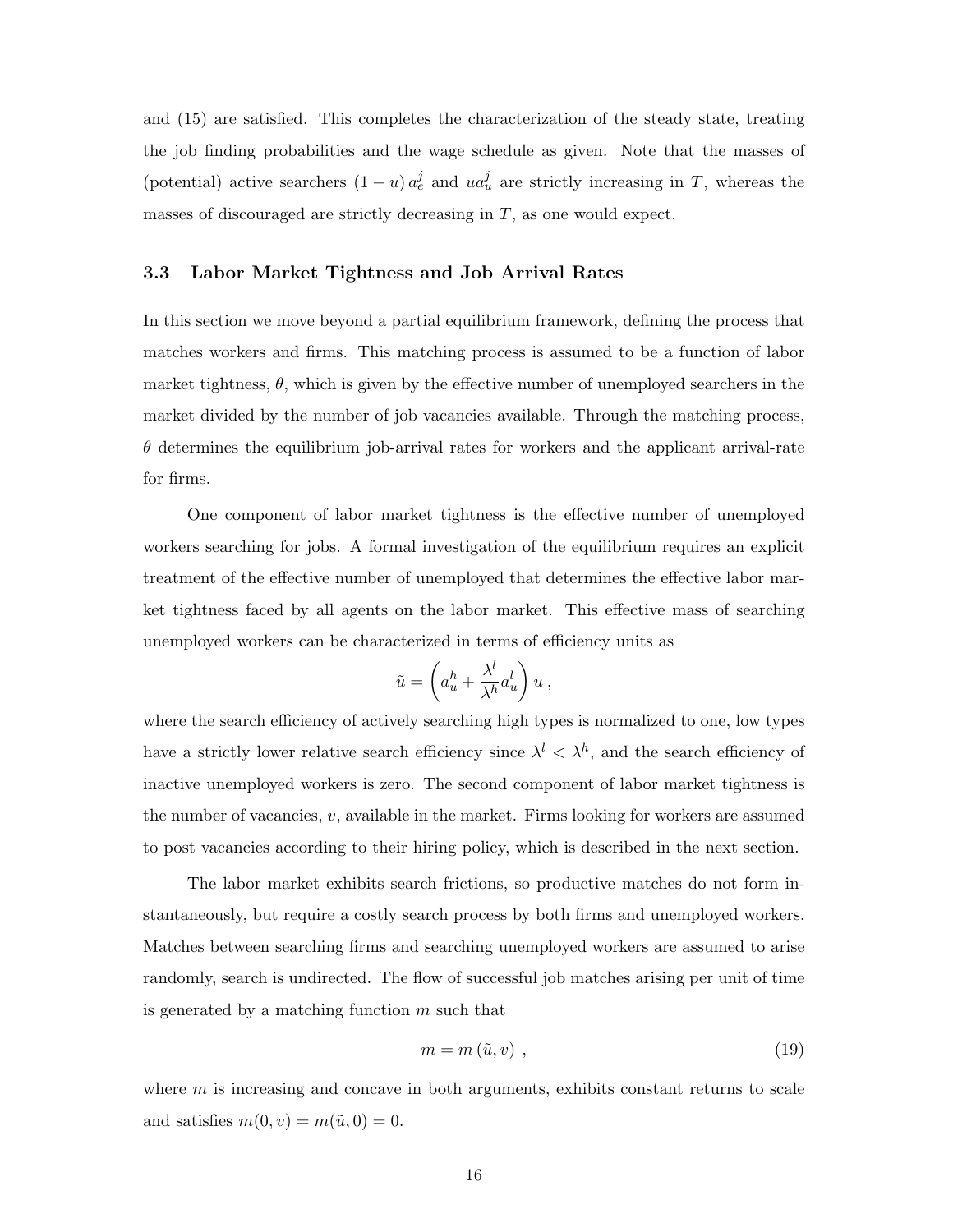Given this matching function, the rate of job-arrivals per effective searcher is  $m(\tilde{u}, v) / \tilde{u} = m(\theta)$ , where  $\theta = \frac{v}{\tilde{u}}$  $\frac{v}{\tilde{u}}$  is market tightness in terms of search efficiency units. At some points the discussion below will be facilitated by making specific assumptions about the relationship between the job finding probabilities of high and low types. Since we assume that  $\lambda^{l} < \lambda^{h}$ , a natural assumption to ensure this is that low types have a discretely lower job-arrival rate. The job finding probabilities for high and low types are then given by

$$
\lambda^{h} = m(\theta), \text{ and } \lambda^{l} = \max\{m(\theta) - \phi, 0\},\tag{20}
$$

respectively, with  $\partial \lambda^l/\partial \theta > 0$  and  $\partial \lambda^h/\partial \theta > 0$ .<sup>16</sup> We will discuss the role of this assumption and the effects of alternative assumptions where needed. For firms, the analogue is the applicant arrival rate, or number of matches per vacancy, given by  $m(\tilde{u}, v)/v = m(\theta)/\theta$ , which is decreasing in  $\theta$ .

#### 3.4 Vacancy Posting

We now specify the hiring policy of firms in the model, which determines the number of vacancies in the market. We assume that jobs are created by small firms, offering only one job at a time, where  $\nu$  denotes the total number of vacancies posted in the economy. The productivity of a newly hired worker does not to depend on the worker's unemployment history t. Nevertheless, as mentioned earlier, t will affect the value of the match to the firm, through its impact on the wage that the firm has to pay. We assume that firms have to post a vacancy before it is possible to encounter a match. As long as a job is vacant, the firm incurs a flow cost  $\kappa$  for maintaining the vacancy. Therefore, firms decide whether to post a vacancy or not by comparing the expected cost of the vacancy to the expected wage that will have to be paid to the worker. Free entry of firms implies that the expected vacancy cost has to be equal to the expected return from the job for the firm,  $EJ > 0$ , where E denotes the expectations operator over worker types. Importantly, this must be true ex ante, that is before a particular match has been formed and the unemployment duration  $t$  of the respective worker is known. Free entry (with positive job creation) implies the following<sup>17</sup>

$$
\kappa = \frac{m(\theta)}{\theta} EJ \,. \tag{21}
$$

<sup>&</sup>lt;sup>16</sup> The maximum operator is needed to rule out negative job finding probabilities.

<sup>&</sup>lt;sup>17</sup> Note that we assume that  $q$ ,  $T$  etc. are common knowledge and therefore known to firms.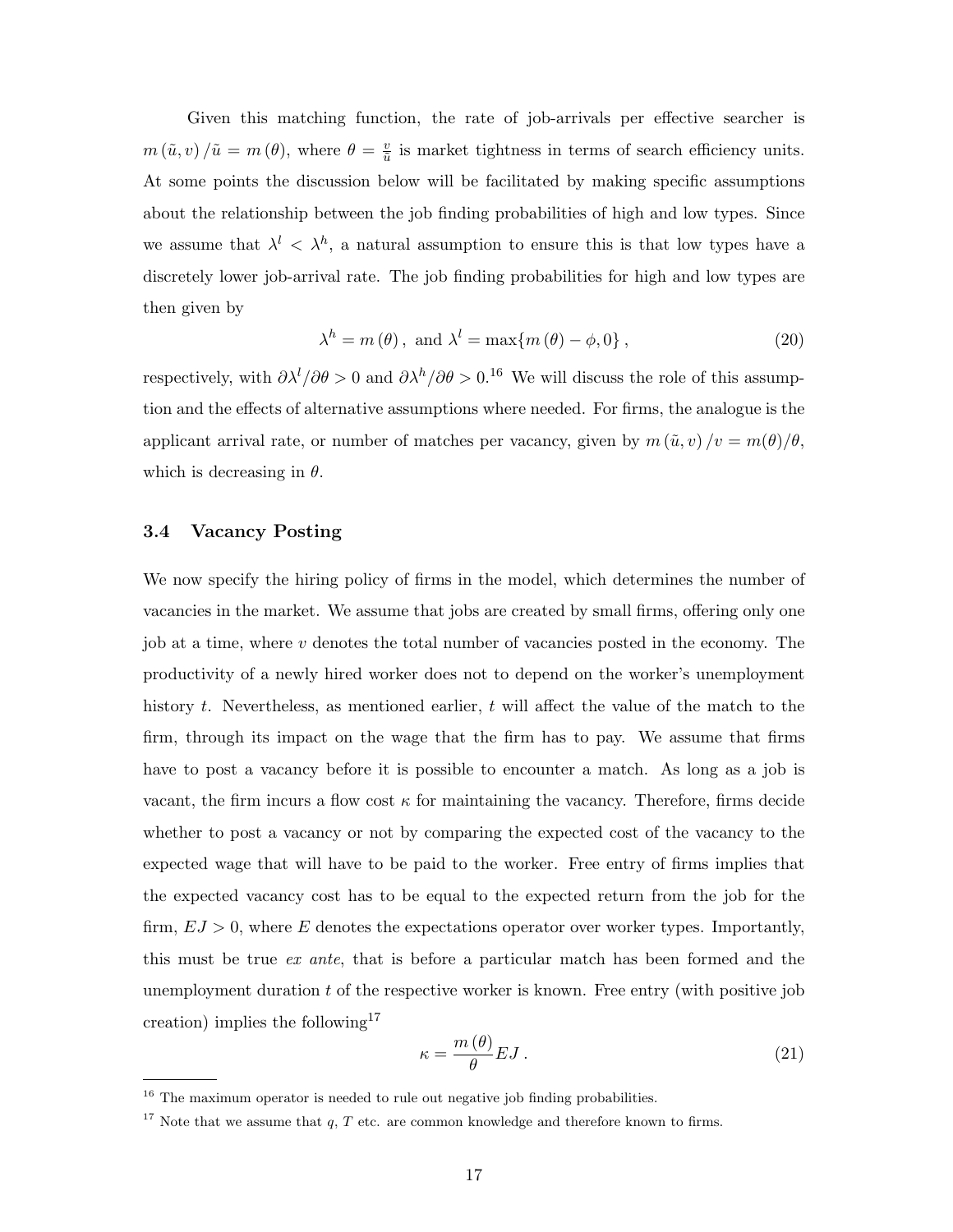Given the assumptions on  $m(\tilde{u}, v)$ , this condition determines the equilibrium value of market tightness  $\theta$ , as will be shown below.

With free entry of firms, the value of a vacancy is zero in equilibrium. As soon as a match between a vacancy and an unemployed applicant is realized, however, information about the worker's cumulated unemployment duration  $t$  is revealed. This  $t$  determines the worker's threat point and thus has an impact on wage bargaining. What is important from the firm's point of view is that a filled job generates an expected payoff that depends on the particular wage that has to be paid to the worker with state variable  $t$ . The value of a filled job to the firm is then given by

$$
(r + \rho + \delta)J = y - w(t, \theta).
$$
\n(22)

#### 3.5 Wage Determination and Search Decisions

Wages are a key determinant of vacancy posting and job creation behavior on the side of firms. At the same time, wages determine the search decisions of workers. The set-up of the model implies that wages are determined once a match has been formed and all match characteristics, such as the worker's cumulative unemployment duration at the time of hiring, have materialized. We assume that the surplus  $S$  that a new match generates is divided according to the generalized Nash solution to the bargaining problem. Let  $\beta$  denote the workers' bargaining power. Then, the solution to the bargaining problem  $\max_{W(t)-U(t),J(t)} (W(t)-U(t))$ <sup>β</sup>( $J(t)$ )<sup>1-β</sup> s.t.  $S(t) = W(t) - U(t) + J(t)$  can be characterized as

$$
\frac{W(t) - U(t)}{\beta} = S(t) = \frac{J(t)}{(1 - \beta)}
$$
\n(23)

as long as the surplus  $S(t)$  is non-negative. The key issue to note is that a worker's threat point in the wage negotiations depends on his subjectively perceived job finding probability,  $\tilde{p}(t, \theta)$ , and, in particular, his subjective probability of being a high type,  $p^{h}(t, \theta)$ , which determines the value of being unemployed. Once a match is realized and firm and worker begin bargaining, the unemployment 'clock' is stopped, and the workers threat point does not decrease during the negotiations. This rules out that any party can change the surplus by delaying.<sup>18</sup> Using (3), (8) and (22), and eliminating  $(r + \rho + \delta)$ , the

<sup>&</sup>lt;sup>18</sup> In this sense, the problem differs from a non-stationary bargaining problem where the possible payoffs change over time even during the negotiations, as in the environment studied by Coles and Muthoo (2003).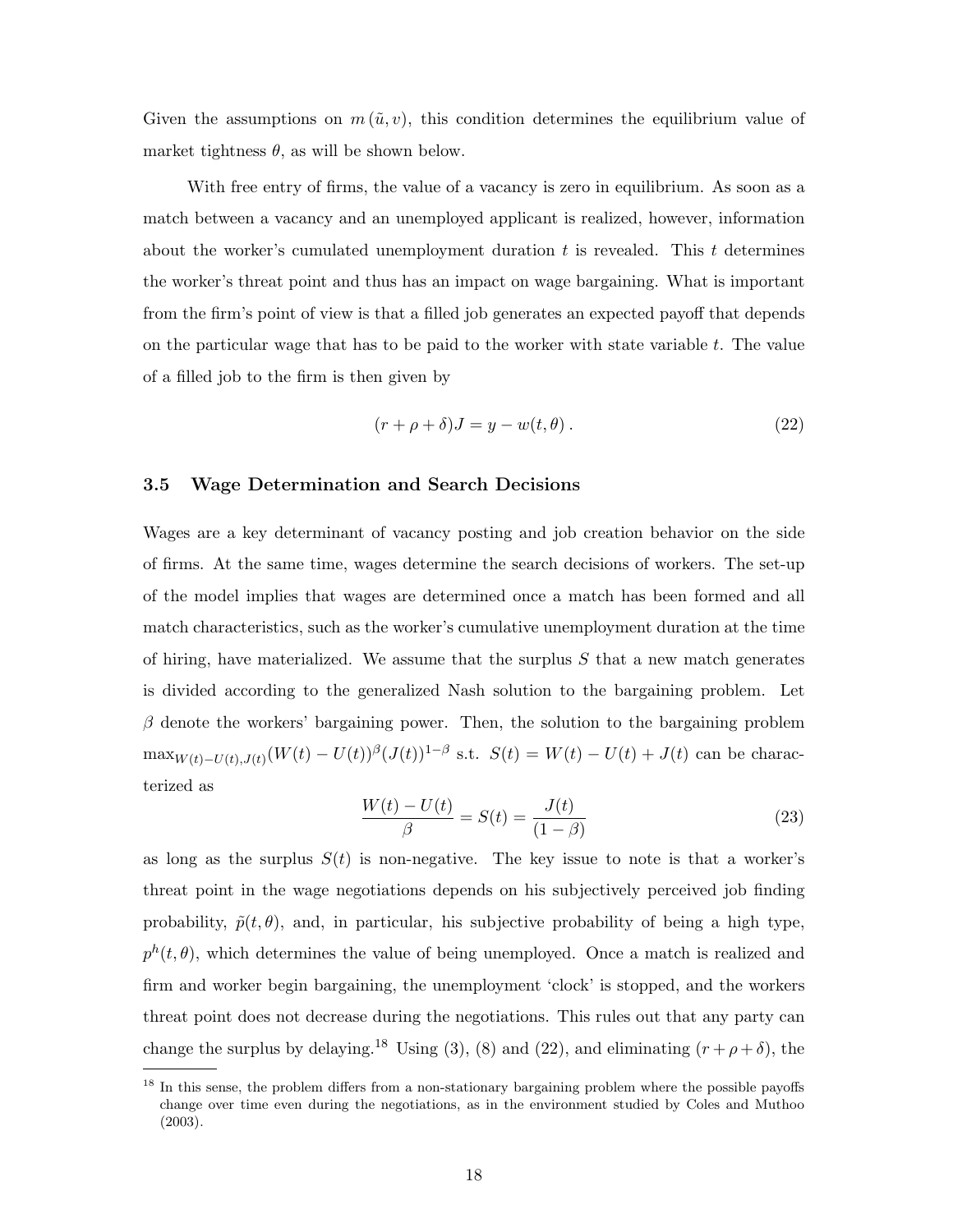wage can be expressed as

$$
w(t,\theta) = \beta y + (1-\beta)(b-c) + (1-\beta)\tilde{p}(t,\theta) (W(t) - U(t)) + (1-\beta)\left(\dot{U}(t) - \dot{W}(t)\right). (24)
$$

The last term reflects the fact that another instant of unsuccessful search alters (more precisely, decreases) the worker's self-evaluation, and therefore the values of being unemployed and employed, respectively.<sup>19</sup> In the current context, these terms can not simply be dismissed since they affect the worker's position in the bargaining, and therefore imply a discount on the wage, as we now show. From the sharing rule in equation (23), one can solve for  $U(t) - W(t) = \frac{\beta}{1-\beta}$ 1  $\frac{1}{r+\rho+\delta}(w(t)-y)$ . Taking derivatives with respect to t, one obtains an expression for  $(\dot{U}(t) - \dot{W}(t))$  that can be substituted into the wage expression. ´ In this case, the wage function is characterized by a non-homogeneous, non-autonomous ordinary differential equation that can be written as

$$
w(t,\theta) = \frac{r+\rho+\delta+\tilde{p}(t,\theta)}{r+\rho+\delta+\beta\tilde{p}(t,\theta)}\beta y + \frac{(1-\beta)(r+\rho+\delta)}{r+\rho+\delta+\tilde{p}(t,\theta)}(b-c) + \frac{\beta}{r+\rho+\delta+\beta\tilde{p}(t,\theta)}\dot{w}(t,\theta). \tag{25}
$$

A general solution to this ordinary differential equation exists and can be obtained by applying an integrating factor method.<sup>20</sup> To see how the logic of discouragement shows up in the wage distribution, consider the wage of an individual that is just about to give up search at  $t = T$ . Using the fact that no new information arrives in the next instant when search is abandoned,  $\dot{w}(T,\theta) = 0$ , it turns out that the wage in the last instant of search is given by the respective share of the surplus without taking into account any option value of future job offers.<sup>21</sup> Using condition (7) and simplifying, the wage expression (25) can be simplified to yield

$$
w(T, \theta) = \beta y + (1 - \beta)(b - c) + (1 - \beta)\tilde{p}(T, \theta)\left(\underline{W} - \underline{U}\right) = w(T, \theta) = b + \beta(y - b). \tag{26}
$$

Solving the differential equation yields a unique solution for the wage function conditional on  $T$ ,  $\theta$ , and  $u$ .

Given the solution to the wage function, we can now also explicitly state the assumptions mentioned in the discussion of worker behavior before, which ensure that search is

 $19$  It is important to note, however, that the time derivatives are derivatives with respect to unemployment duration, i.e.  $\dot{U}(t) = \partial U(t)/\partial t$ , not with respect to actual (calendar) time.

<sup>20</sup> See Appendix A.2 for details.

<sup>&</sup>lt;sup>21</sup> Put differently, this condition implies a terminal condition that the differential equation  $(25)$  has to solve, see Appendix A.2.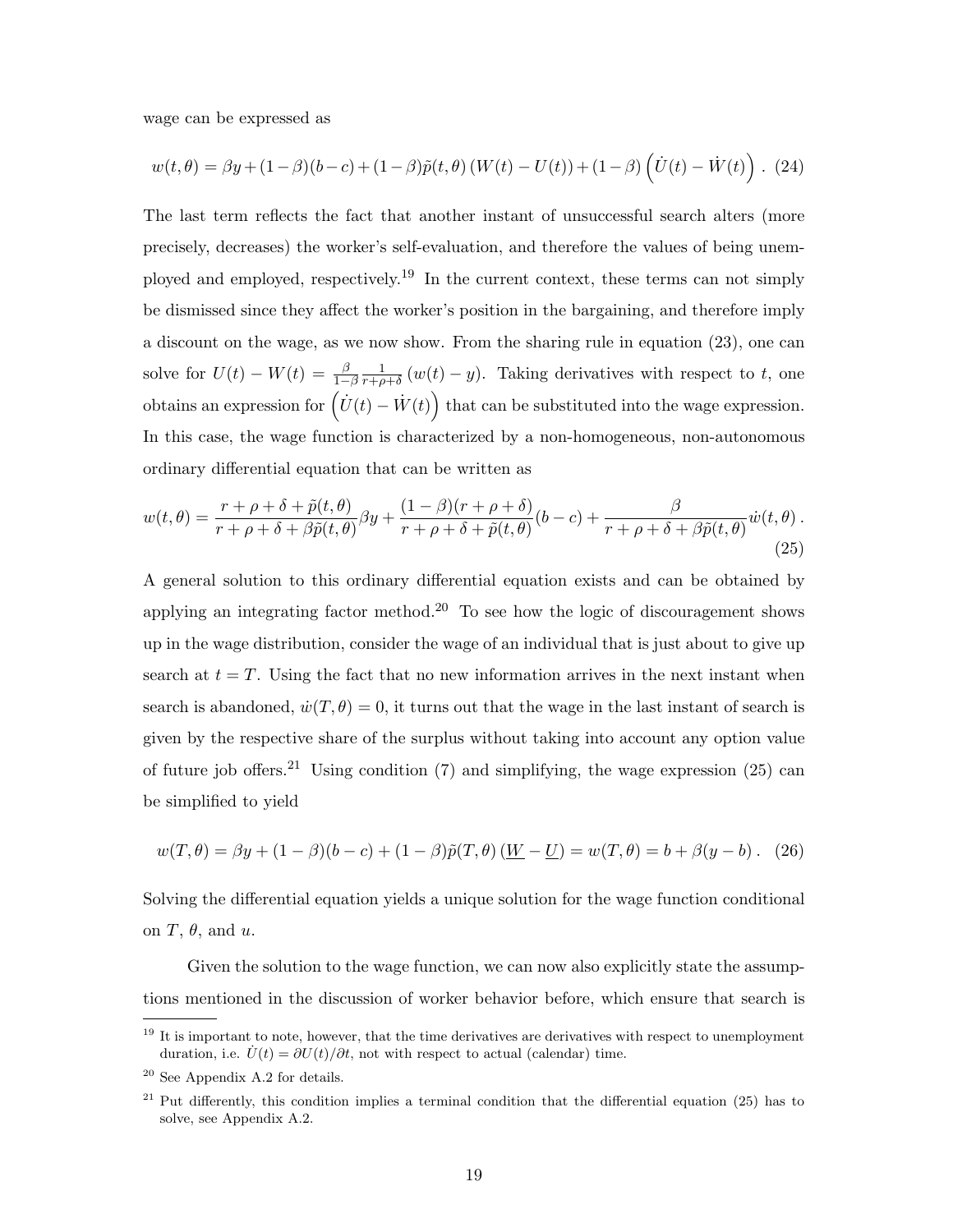optimal for a subset of the unemployed population. Without loss of generality and for the sake of illustration, in the following we assume first that active search is always preferred to inactivity when individuals first enter the labor market with their initial (flat) prior. Secondly, we assume that inactivity is better than active search if an individual is certain to be a low type. Formally, these assumptions imply

$$
\tilde{p}(0,\theta) > \frac{(r+\rho+\delta)c}{\beta(y-b)},
$$
  
and 
$$
\tilde{p}(p^h = 0,\theta) < \frac{(r+\rho+\delta)c}{\beta(y-b)}.
$$

Taken together, these conditions imply that search tends to be better than inactivity for small t, while for large t the opposite is the case because individuals become certain that they are the low type.

We now turn to the determination of the labor market equilibrium.

#### 3.6 Labor Market Equilibrium

Intuitively, a labor market equilibrium is given by a search threshold  $T^*$ , a labor market tightness  $\theta^*$  and a level of unemployment  $u^*$ , such that individuals stop search optimally given their beliefs about themselves, firms post vacancies optimally with free entry ensuring the value of a vacancy being zero, and the level of unemployment as well as the composition of active and discouraged unemployed is stationary. In this section we specify the equilibrium condition for each of these three endogenous variables. As we go along, we derive the properties of each condition that are needed to show that the equilibrium exists and is unique.

For determining the equilibrium, note that the wage function is strictly decreasing in unemployment duration over the entire support. That is, for a given labor market tightness  $\theta$ , the wage decreases as the cumulative unemployment duration t of an individual increases,  $\dot{w}(t, \theta) < 0$  for all searchers with  $t \in [0, T)$ .<sup>22</sup> Intuitively, individuals with low cumulated unemployment history  $t$  have a high subjective probability of being a high type, and thus can credibly extract higher wages in equilibrium than individuals with a long unemployment record, because the outside option is better with a low unemployment duration. Recalling the implicit condition (11), and the fact that  $\tilde{p}(t, \theta)$  is strictly

 $22$  The result is shown in Appendix A.3.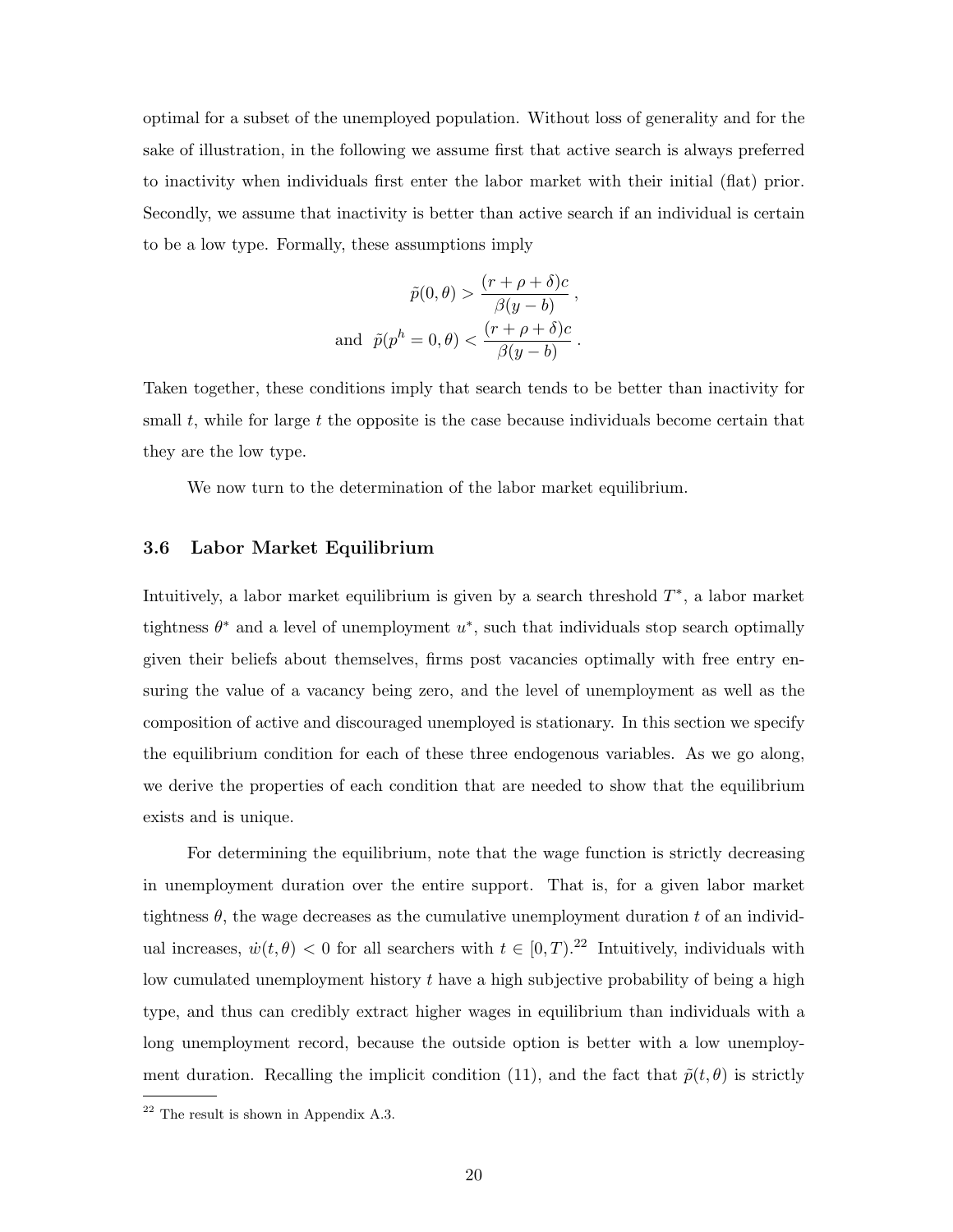decreasing in t, this implies that, for each  $\theta$ , a search threshold T exists and is unique. By feeding the wage  $w(T, \theta)$  back into the threshold condition (11), the condition that implicitly determines  $T$  in equilibrium is given by

$$
G \equiv \tilde{p}(t,\theta) = \phi m(\theta) + (1-\phi)m(\theta)p^{h}(T,\theta) = \frac{c(r+\rho+\delta)}{\beta(y-b)}.
$$
 (27)

This implies that, for any state of aggregate labor market conditions,  $\theta$  and u, there exists a unique search threshold,  $T$ , such that condition (27) holds. Given the assumptions on the job finding rates made in (20), one can rewrite  $p^{h}(t, \theta) = \frac{1}{1 + \frac{q}{1-q}e^{\phi t}} = p^{h}(t)$  and  $\tilde{p}(t,\theta) = -\phi + m(\theta)(1+p^{h}(t))$ . With this, and using the threshold conditions (11) and (26), the threshold can be explicitly written as function of equilibrium labor market tightness  $\theta^*,$  $\mathbf{r}$  $\overline{a}$ 

$$
T(\theta) = \frac{1}{\phi} \ln \left[ \left( \frac{m(\theta)\beta(y-b)}{c(r+\rho+\delta)+\phi\beta(y-b)} \right) \frac{1-q}{q} \right].
$$
 (28)

Hence, in equilibrium, the search threshold  $T$  is strictly increasing in labor market tightness θ. This implies that the higher θ in equilibrium, the larger is the unemployment duration T before people get discouraged in equilibrium.<sup>23</sup>

Note that, although there is a unique discouragement threshold  $T^*$ , there is a distribution of wages along the dimension of cumulative unemployment duration. More precisely, in equilibrium wages are distributed according to the density  $\frac{a_e^l f_e^l(t) + a_e^h f_e^h(t)}{a_e^l + a_e^h}$  $\frac{a_e^l + a_e^h}{a_e^l + a_e^h}$  on a support that is bounded by the range of subjective probabilities  $p^h(t)$  that sustain active search behavior (i.e. in equilibrium, wages only exist for individuals of unemployment duration  $t \in [0, T^*]$ ).

The second equilibrium condition characterizes the optimal vacancy posting behavior of firms, and thus the equilibrium value of  $\theta$ . In equilibrium the costs of posting a vacancy must be exactly outweighed by the expected value of a job, which depends crucially on

 $23$  This positive relationship follows from the assumption in  $(20)$  concerning the different job finding probabilities for high and low types. Allowing for a positive job finding probability  $\lambda$  even under inactivity would leave the results unaltered if it is unrelated to labor market conditions  $\theta$ . With a  $\lambda$  that increases in  $\theta$  just as the job finding probabilities of active searchers of either type, however, the relationship between  $\theta$  and T would be negative. In this case inactivity is relatively more attractive if labor market conditions are better. Finally, assuming that low types have a proportionally lower job finding probability than high types, i.e.  $\lambda^l = \varphi \lambda^h$ ,  $0 < \varphi < 1$ , the sign of  $\frac{\partial T}{\partial \theta}$  would be a priori ambiguous. As long as the direct, positive effect on the labor market outweighs the indirect, negative effect through self perception in that case, the subjective job finding probability  $\tilde{p}(t, \theta)$  would be higher for a labor market with more vacancies per searcher, and thus  $\frac{\partial T}{\partial \theta} > 0$ , leading to the same results as in the presented scenario. In this context it is worth noting that the model can also be solved for a negative relationship between  $T$ and  $\theta$ . In this case better labor market conditions imply a faster discouragement of unemployed. While changing the comparative statics results below, this would provide different, but potentially interesting implications.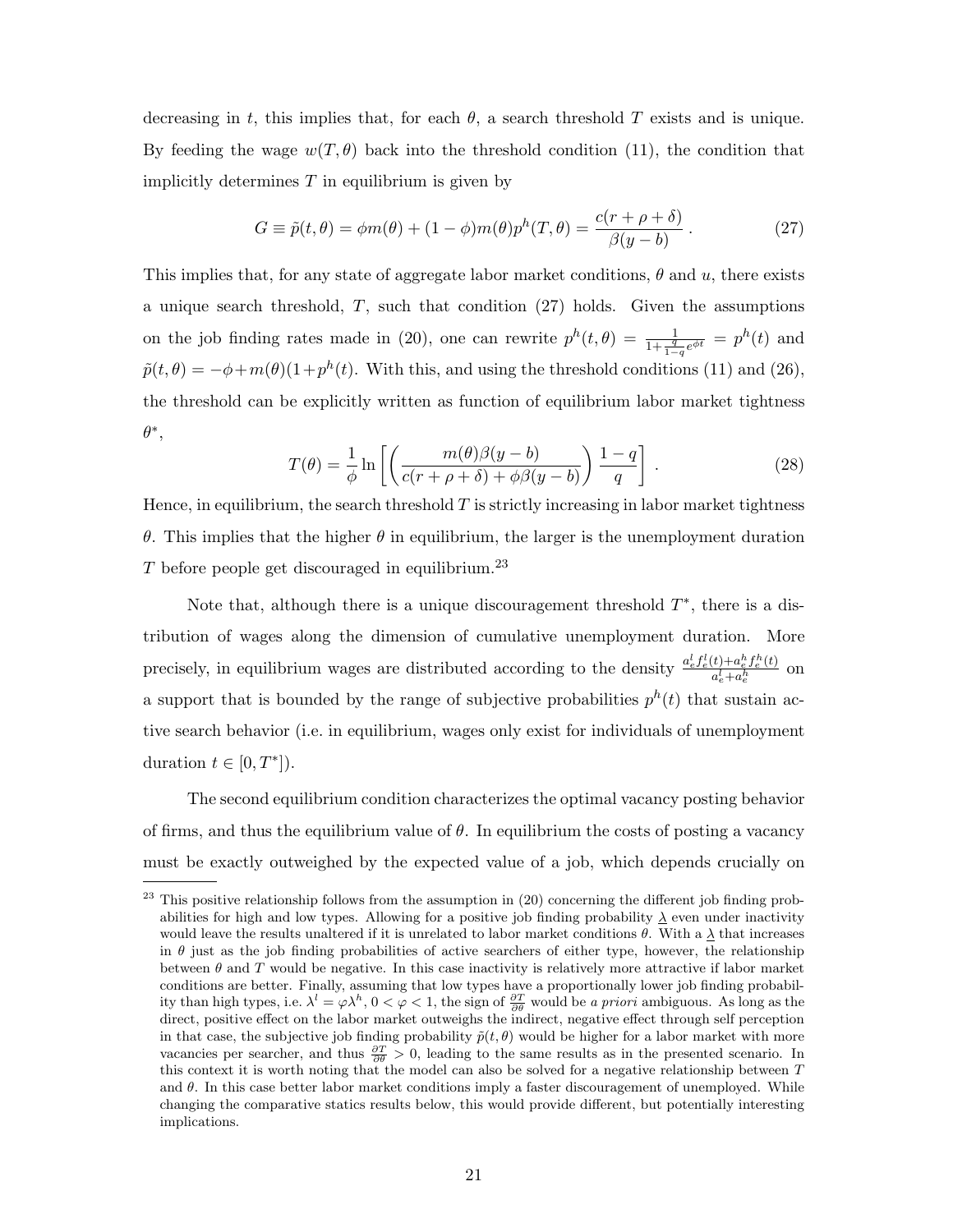the expected wage. Note that the firm has no way to influence the type of worker in terms of t that it encounters in the frictional labor market. From the characterization of the wage function before, wages are strictly decreasing in the t of the worker the firm is eventually matched with.<sup>24</sup> Note also that the subjective probability of being a high type at T defines the lower bound for the wage distribution, while the upper bound is given by the prior probability of being a high type that one presumes (e.g.  $(1 - q)$  with a flat prior). The expected wage therefore depends on the expected unemployment duration of the available workers that the firm can be matched with. Hence, in equilibrium it must hold that

$$
\kappa = \frac{m(\theta)}{\theta} EJ = \frac{m(\theta)}{\theta} \frac{y - Ew(t, \theta)}{r + \rho + \delta} = \frac{m(\theta)}{\theta} \frac{y - w(E(t|T^*, \theta), \theta)}{r + \rho + \delta} \equiv H. \tag{29}
$$

Because the probability to be matched with an applicant decreases with  $\theta$ ,  $\frac{\partial (m(\theta)/\theta)}{\partial \theta} < 0$ , we have that the right hand side of the condition is strictly falling in  $\theta$ ,  $\frac{\partial H}{\partial \theta} < 0.^{25}$ 

To evaluate the behavior of the function  $H$  with respect to  $T^*$ , we again use the fact that the wage is decreasing in the unemployment duration of a worker that is hired, which implies that the wage is also decreasing in the expected duration. But the expected duration is a strictly monotonic increasing function of the search threshold  $T^*$ ,  $\frac{\partial E(t|T^*,\theta)}{\partial T^*}$ 0, and so the right hand side of condition (29) increases in  $T^*$ ,  $\frac{\partial H}{\partial T^*} > 0.26$  This implies a one-to-one relationship between the optimal search threshold  $T^*$  and firms' vacancy posting, which determines  $\theta$ . In particular, the higher the search threshold  $T^*$ , the more it pays off for firms to post vacancies, and therefore the higher is  $\theta$ .

The third equilibrium condition concerns the level of unemployment. The first thing to note is that for each level of unemployment  $u$ , there is a unique level of effectively searching unemployed  $\tilde{u}$ , so one can restrict attention to either of these variables in the determination of the equilibrium.<sup>27</sup> In the following, we consider the equilibrium level of aggregate unemployment u.

 $24$  This is shown formally in Appendix A.3.

<sup>&</sup>lt;sup>25</sup> Under mild assumptions on  $\phi$ , one can also show that the wage is strictly increasing in  $\theta$  for any t, see Appendix A.3.

<sup>&</sup>lt;sup>26</sup> This result follows from applying the Leibniz rule to both densities  $f_u^j$ ,  $j = h, l$ , since the expected unemployment duration  $E(t|T,\theta)$  is an average of the expected unemployment durations of both types weighted by their respective share of the total pool of unemployed. Because  $E(t^j|T,\theta) = \int_0^T f^j_u(t) t dt =$  $\int_0^T \gamma^j \frac{e^{-\gamma^j t}}{1-e^{-\gamma^j t}}$  $\frac{e^{-\gamma^j t}}{1-e^{-\gamma^j T}} t dt$ , we have  $\frac{\partial E(t^j | T, \theta)}{\partial T} = \int_0^T (\gamma^j)^2 \frac{e^{-\gamma^j t} e^{-\gamma^j T}}{(1-e^{-g^j T})^2}$  $\frac{e^{-\gamma^{j} t} e^{-\gamma^{j} T}}{\left(1-e^{-g^{j} T}\right)^{2}} t dt + \int_{0}^{T} \gamma^{j} \frac{e^{-\gamma^{j} t}}{\left(1-e^{-g^{j} T}\right)^{2}}$  $\frac{e^{-\gamma^j t}}{(1-e^{-g^j T})} dt + \gamma^j \frac{e^{-\gamma^j T}}{1-e^{-\gamma^j T}} > 0.$ 

<sup>&</sup>lt;sup>27</sup> The proof of the injective relationship between u and  $\tilde{u}$  depends on the assumptions concerning the relative search effectiveness of the two types in terms of  $\lambda^l$  and  $\lambda^h$ . Given the assumptions in (20),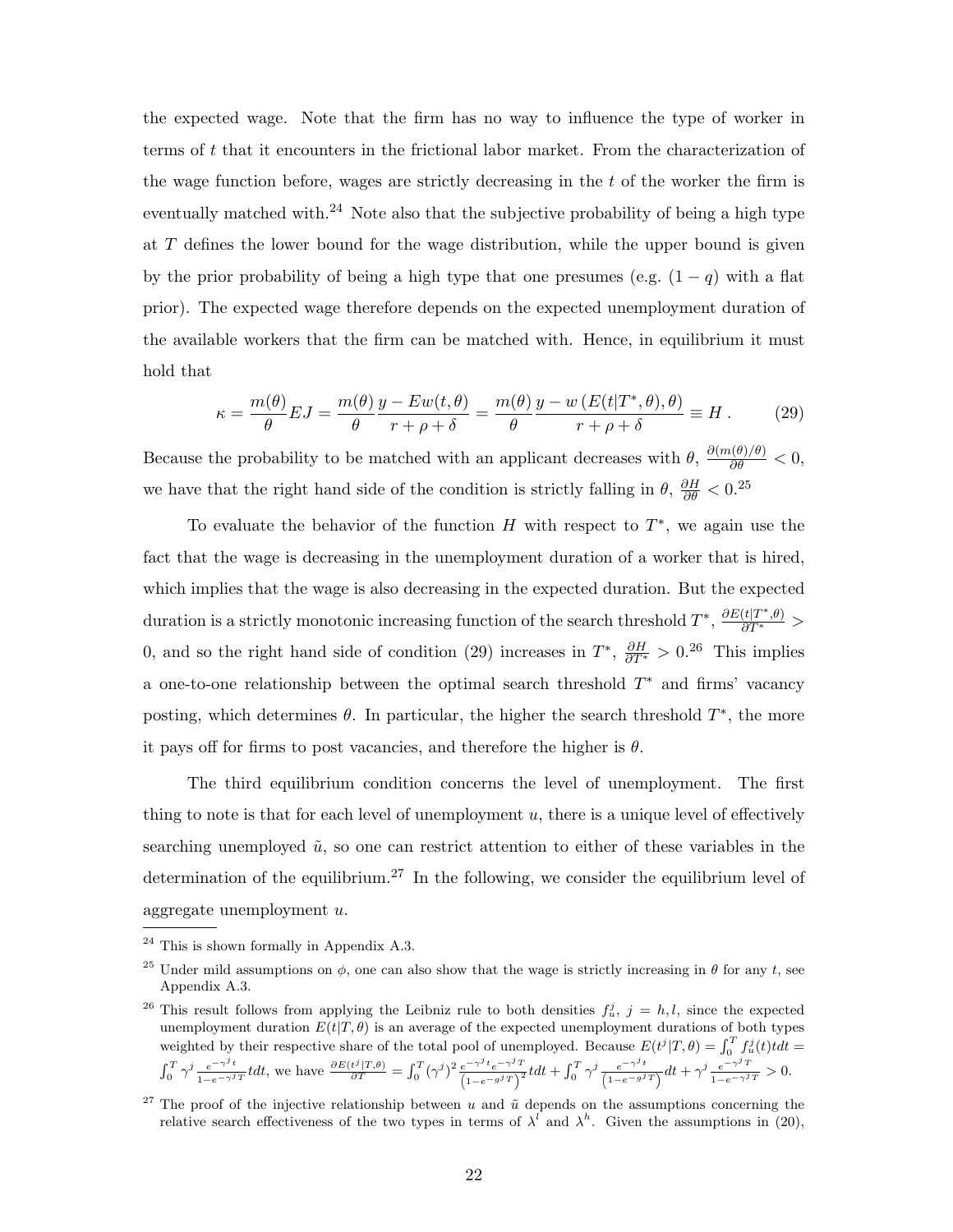The level of unemployment only affects the level of vacancy posting through its effect on labor market tightness, and does not affect the structure of wages, which is entirely determined by the pattern of unemployment duration t. For consistency between expected wages and the wages that firms actually have to pay, we assumed before that firms cannot strategically target unemployed with certain unemployment histories. Using conditions (16) and (17) and the steady state condition for unemployment (35), the equilibrium unemployment rate can be expressed as

$$
u = 1 - \frac{\lambda^h q}{\rho + \delta + \lambda^h} \left( 1 - e^{-\rho \frac{\rho + \delta + \lambda^h}{\rho + \delta}} T \right) - \frac{\lambda^l (1 - q)}{\rho + \delta + \lambda^l} \left( 1 - e^{-\rho \frac{\rho + \delta + \lambda^l}{\rho + \delta}} T \right) ,\qquad(30)
$$

using the implicit notation of before.<sup>28</sup> Taking derivatives shows that unemployment is strictly falling in the horizon until unemployed become discouraged, *i.e.*,  $\frac{\partial u}{\partial T}|_{\theta} < 0.^{29}$ Likewise, unemployment is lower if labor market tightness is higher, *i.e.*,  $\frac{\partial u}{\partial \theta}|_T < 0$ .<sup>30</sup>

The steady state equilibrium is fully characterized by a vector  $\{T^*,\theta^*,u^*\}$  for which conditions (27), (29) and (30) hold simultaneously, and by a composition of the population  $a_u^j$ ,  $a_e^j$  and  $d_u^j$  such that the steady state conditions (16), (17) and (18) hold as well. Hence, together with the steady state conditions, the equilibrium is characterized by the unique solution of a system of six equations in six unknowns. Apart from the unemployment rate u<sup>\*</sup>, all these variables are jump variables. The properties of the equilibrium conditions, identified above, imply that conditional on the prior the equilibrium exists and is unique.<sup>31</sup> The results so far are sufficient to illustrate the working of the model.<sup>32</sup>

<sup>28</sup> Given the assumptions on the job finding probabilities  $\lambda^j$ , this condition can be explicitly written as

$$
u = 1 - \frac{m(\theta)q}{\rho + \delta + m(\theta)} \left( 1 - e^{-\rho \frac{\rho + \delta + m(\theta)}{\rho + \delta}} r \right) - \frac{(m(\theta) - \phi)(1 - q)}{\rho + \delta + (m(\theta) - \phi)} \left( 1 - e^{-\rho \frac{\rho + \delta + (m(\theta) - \phi)}{\rho + \delta}} r \right) .
$$

- <sup>29</sup> This result can be seen by the fact that  $\partial(1 e^{-\gamma^j T})/\partial T > 0$ .
- <sup>30</sup> The result follows since  $\partial (1 e^{-\gamma^j T})/\partial \theta > 0$  and  $\partial (\frac{m(\theta)(1-q)}{\rho + \delta + m(\theta)})/\partial \theta > 0$ .
- <sup>31</sup> See also appendix B. In case of type specific priors, there are two type specific search thresholds in equilibrium. More generally, if priors are dispersed, the equilibrium is characterized by a distribution of threshold durations that correspond to the priors. A detailed analysis of these cases is beyond the scope of this paper.
- <sup>32</sup> The main results of this section do not depend on the assumption of wage determination through Nash bargaining. In a wage posting environment, a qualitatively similar wage distribution would arise. The problem faced by firms in this case would be very similar to the model by Albrecht and Vroman (2005), where individuals' unemployment benefits b vary, and can fall to a lower level  $s < b$  according to a

 $\frac{\tilde{u}}{u} = a_u^h + a_u^l \frac{\max\{m(\theta) - \phi\}}{m(\theta)}$ . The claim then follows, because the left-hand side is strictly increasing in  $\tilde{u}$ , while the right hand side is strictly decreasing in  $\tilde{u}$ . This can be seen since the right hand side increases in  $m(\theta)$  while  $\partial m/\partial \theta > 0$  and  $\partial \theta/\partial \tilde{u} < 0$ . For alternative assumptions like a proportional mark-off in search efficiency of low types  $\varphi$  mentioned in footnote 23, an analogous proof applies.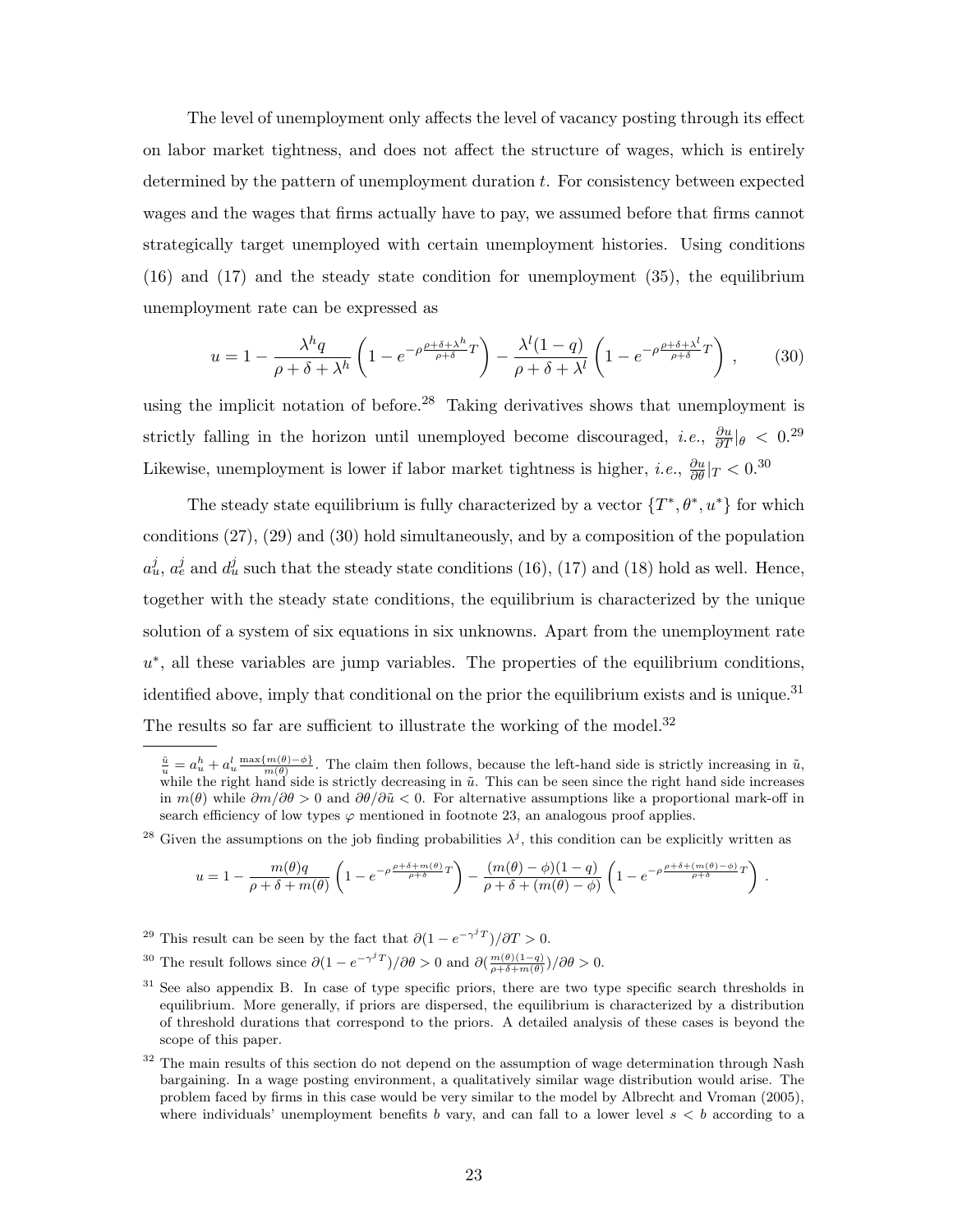To summarize, in equilibrium the outflows from unemployment into employment decline with cumulative unemployment duration, and become zero for durations above T ∗ . On the other hand, outflows into the inactive state of discouragement increase with unemployment duration, in the sense of a discrete jump at  $T^*$ . The extent of this negative duration dependence of the hazard into employment, and the positive duration dependence of hazards into discouragement is endogenously determined in equilibrium and characterized by  $T^*$  and the associated distributions  $f_u^i$ . Finally, wages decline with unemployment history in terms of  $t$ , reflecting the lower self-confidence in terms of subjective job finding probabilities that eventually determines the bargaining position of the unemployed. Overall, fewer individuals with high unemployment duration are employed.

#### 3.7 Some Comparative Static Results

Having characterized equilibrium in the model, we can now perform comparative statics. We illustrate by discussing the impact of a change in the income stream from unemployment, b, and a change in productivity, y. Comparative statics with respect to other parameters follow directly, based on analogous arguments.

An unexpected, exogenous increase in the income stream from unemployment,  $b' > b$ , leads to workers becoming discouraged earlier, and increases the level of unemployment. To see this, note that an increase in b improves all workers' payoff from inactivity. From condition (27) this leads to an increase in the subjective probability that makes an unemployed worker indifferent between active search and discouragement. In other words, there is a new equilibrium unemployment duration  $T'$ , such that the unemployed leave the active search pool earlier, i.e.  $T' < T^*$ . This, in turn, leads to an increase in the wages that firms expect to pay to newly hired workers, as implied by the discussion of condition (29), and therefore reduces the job creation activity of firms. A lower labor market tightness  $\theta' < \theta^*$  and an earlier discouragement threshold  $T' < T^*$ , lead, in turn, to a higher

random process. With type uncertainty, it is not the value of unemployment that is changing along an unemployment spell, but the value of employment, due to the decreasing expected wage. In equilibrium, firms would post wages corresponding to the respective worker's reservation wage, and vacancies would depend on the reservation wage of the expected worker, i.e. the expected unemployment duration  $t$ . Firms would pay the reservation wage ex post, since offers that are below a worker's reservation wage are rejected. The main complication in such a model is the continuum of different reservation wages determined by the unemployed's beliefs about their type and characterized by their t. The determination of a continuous wage distribution with unknown types under wage posting is beyond the scope of this paper.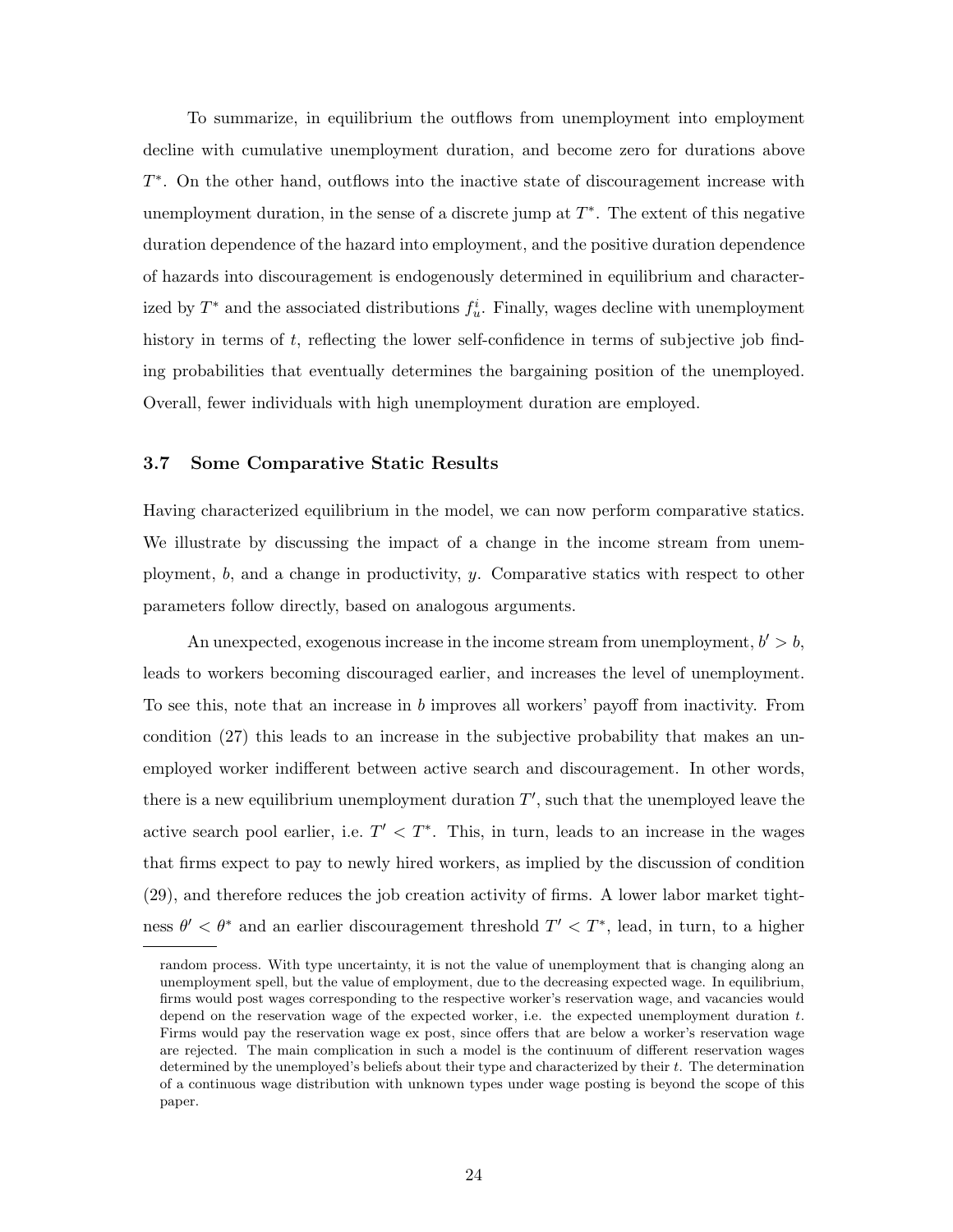equilibrium unemployment level,  $u' > u^*$ , as can be seen from condition (28). We obtain the same comparative static result for an exogenous increase in the search cost,  $c$ , by an analogous argument. Higher search costs imply faster discouragement, and a higher level of unemployment.

Following an unexpected, exogenous increase in productivity to  $y' > y$ , the time it takes for workers to become discouraged increases, and unemployment decreases. This follows from the fact that, on the one hand, an increase in  $y$  implies that search is more profitable. This induces the unemployed to search longer, i.e. it must be that  $T' > T^*$  for (27) to be satisfied because  $\frac{\partial \tilde{p}(T^*, \theta)}{\partial T^*}$  < 0. On the other hand, higher productivity makes vacancies more attractive, and thus for (29) to be satisfied, labor market tightness must increase. Consequently, the steady state is characterized by lower unemployment  $u' <^* u$  from condition (28). Similar effects emerge for an unexpected exogenous decrease in vacancy costs  $\kappa$ . On the other hand, higher rates of r,  $\rho$  or  $\delta$  have precisely the opposite effect of an increase in productivity, since they make vacancy posting and search more expensive. They lead to a lower  $\theta$  and faster discouragement  $T' < T^*$  in equilibrium.

As an aside, note that a policy enforcing active search, that is, increasing  $T^*$  exogenously regardless of whether this is optimal or not, unambiguously decreases unemployment since  $u(T^* = \infty) < u(T^* = 0)$ . Hence, if unemployed could be forced to search, not surprisingly, unemployment would be lower in steady state.

Beyond these comparative statics results, the presence of type uncertainty has important implications for the dynamics of the labor market. After an unexpected increase in productivity  $y$ , individuals' subjective beliefs about their type, and hence about their job finding probability, are unchanged. This is because the change in labor market conditions does not affect the information value of their previous search history in the old environment, and therefore does not affect their current subjective self-evaluation.<sup>33</sup> However, the threshold probability needed to justify search decreases with an increase in y. This induces individuals at the discouragement threshold to resume active search. In the model presented so far, there is a mass point of discouraged workers with unemployment duration  $T^*$ , so the response to an increase in y in terms of renewed search is substan-

<sup>&</sup>lt;sup>33</sup> Recall that under the assumption (20) it follows that  $p^{h}(t, \theta) = p^{h}(t) = \frac{1}{1 + \frac{q}{1-q}e^{\phi t}}$ . This claim would be also true for any change in labor market conditions under any other parametric specification of the difference in job finding probabilities, however, since there would be no reason to adjust the subjective belief retroactively.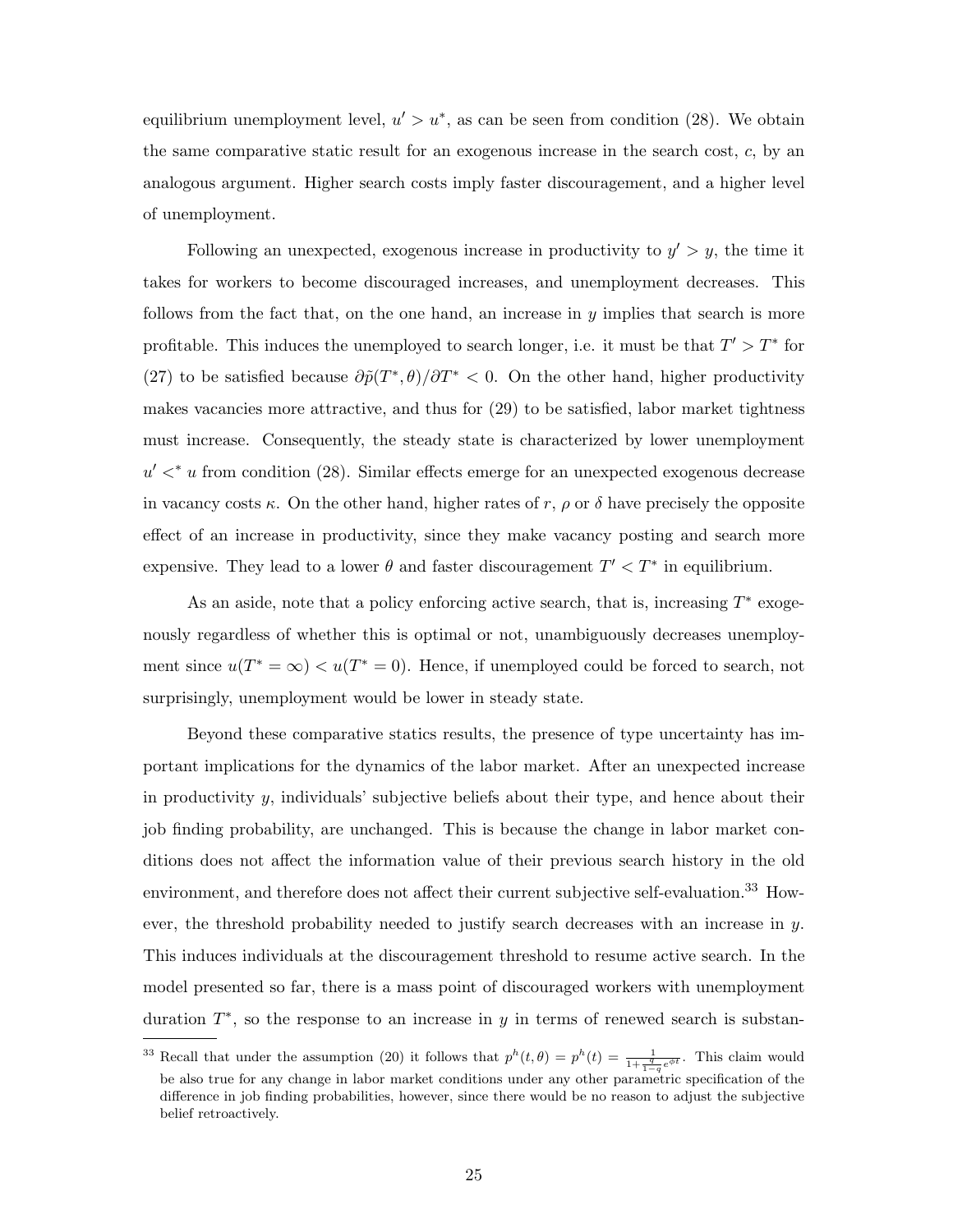tial. In fact, immediately after the increase, all workers in the economy will be searching actively, and will continue to do so until they reach the new unemployment threshold  $T'$ . This implies that type uncertainty leads to an amplification of the effects of changes in productivity on unemployment and vacancies, compared to a standard search model. The increase in y raises  $\theta^*$  as jobs become more valuable for firms, but the attendant increase in  $T^*$  induces more individuals to search, which makes it even easier for firms to meet an applicant as labor market tightness is moderated by more searchers. This facilitates job creation, amplifying the firms' increase in vacancy posting. In a model with a nondegenerate distribution of unemployment durations above  $T^*$ , the increase in the pool of active searchers would be less pronounced but still existent. Thus, in comparison to a standard model without uncertainty, unemployment decreases more in response to an increase in y.

### 4 Explaining Search Behavior in the Field

In this section we turn to a discussion of field evidence. We show that the model developed above provides a new, unifying explanation for a collection of important stylized facts regarding search behavior and labor markets.

#### 4.1 Duration Dependence, Discouragement, and Volatility

Field studies frequently document the existence of duration dependence in hazard rates. In particular, the evidence suggests that exit rates out of unemployment tend to decrease, and hazards into non-participation tend to increase, as unemployment duration lengthens (see Machin and Manning, 1999 for a review; for recent evidence see Frijters and van der Klaauw, 2006). One explanation discussed in the literature is that skills, or human capital may deteriorate as unemployment duration lengthens. This depreciation would reduce productivity and thus decrease the objective chances that an employer will want to hire the worker (Ljungqvist and Sargent, 1998, Sen, 1997). Another possibility is that employers cannot observe the current state of applicants' human capital, but use a long unemployment duration as a negative signal about productivity (see,  $e.g.,$  Berkovitch, 1985, Vishwanath, 1989; Blanchard and Diamond, 1994). Although both explanations are plausible, there is little direct evidence for either (Machin and Manning, 1999), partly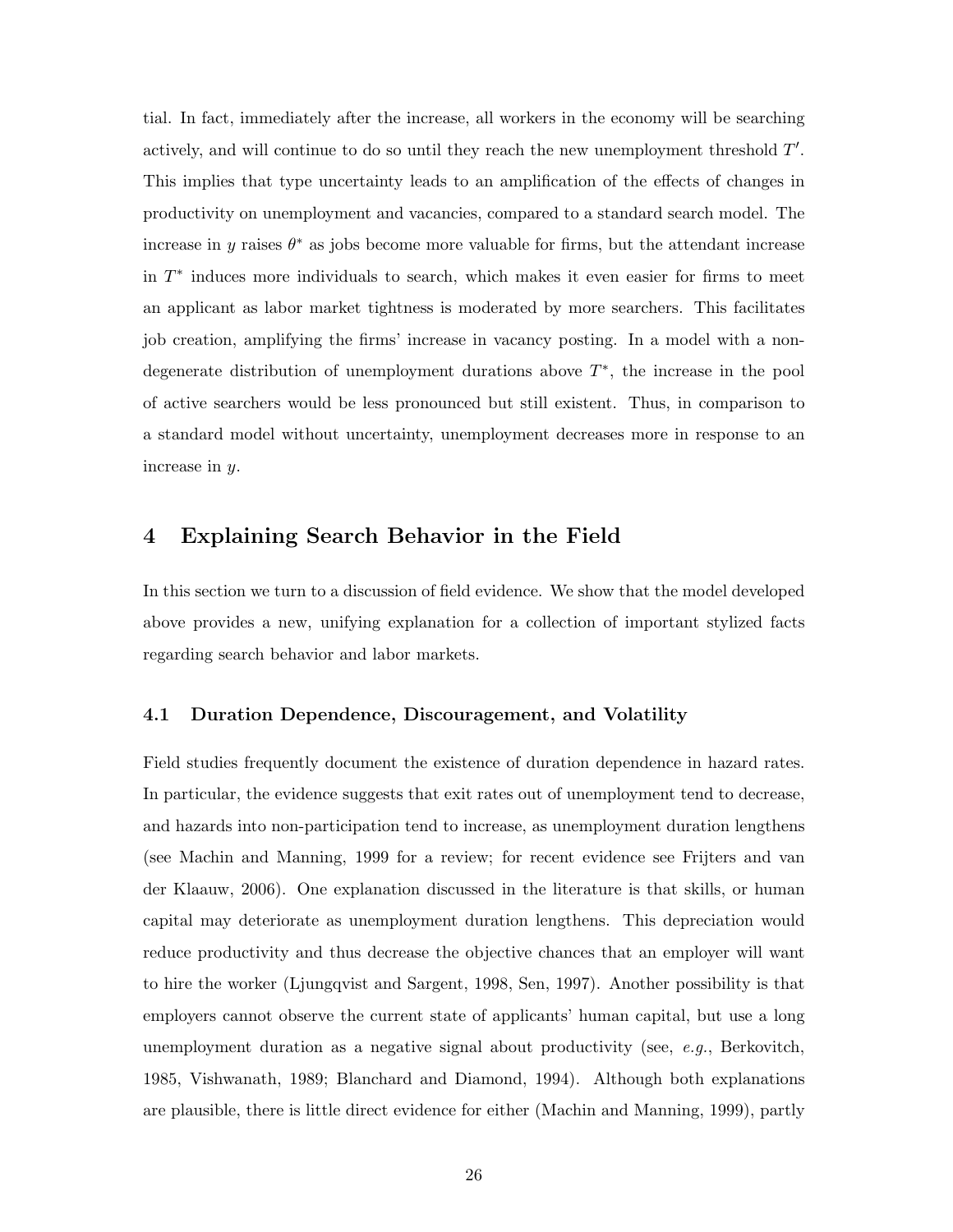because surveys typically do not measure objective skills of an individual over time, or the strategies of potential employers.

Our model highlights a different mechanism, uncertainty about the self, which has not been discussed in the literature but has a strong empirical basis in light of our laboratory experiment. Our experiment shows that uncertainty about the self, and updating, are relevant for search even in a relatively simple environment. The experimental evidence has the additional advantage that it rules out other possible explanations, such as human capital depreciation or stigma, by design. Incorporating these findings, our model predicts behavior that is consistent with the field evidence: as unemployment duration lengthens, individuals lose self-confidence and are increasingly likely to stop search, even though their objective job-finding chances are unchanged. We do not claim that human capital depreciation and stigma are irrelevant for explaining the evidence on exit rates, but the message from our model and our experimental findings is that declining self-confidence is likely to be an important factor as well. Moreover, declining self-confidence provides a realistic behavioral channel for the negative effects of unemployment duration for human capital investments and motivation, and consequential statistical discrimination of long-term unemployed.

Another application is explaining evidence on the state of non-participation. Our model offers a different perspective what it means to drop out of the labor force. The subjective aspect of job search highlighted in our model leads to a different interpretation of the non-participation choice, because search outcomes are only a noisy signal of ability, and thus some people who stop search and drop out of the labor force may in fact be types with high ability who have simply been unlucky. In this case these individuals are properly considered part of the problem of involuntary unemployment, in contrast to measures of unemployment based on the criteria of active search. Notably, explanations for non-participation such as human capital depreciation lead to a different interpretation because they imply non-participants are objectively unsuited for employment.

Looking at job search from the perspective of our model also sheds light on a longstanding puzzle regarding the behavior of a particular group of non-participants, those labelled as discouraged workers. Since the 1960's the Bureau of Labor Statistics has included questions in US labor force surveys that identify discouraged workers: workers who report wanting a job but nevertheless are not searching for one, because they believe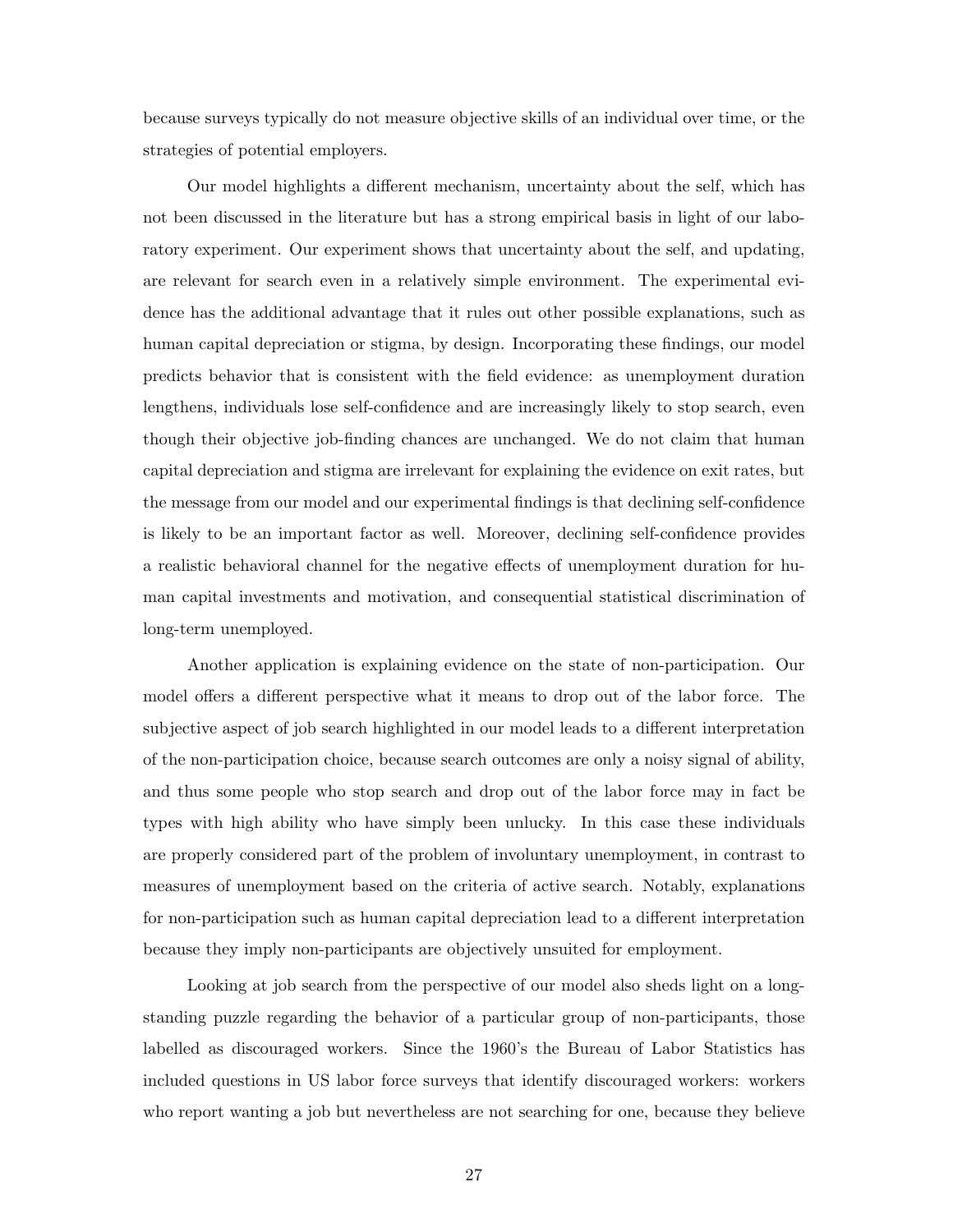their job-finding chances are too low. The discouraged worker phenomenon is typically hypothesized to be the result of the business cycle,  $e.g.,$  a recession causes a drop in objective job-finding probabilities and thus leads individuals at the margin to stop search. This notion has been an important source of policy debate for decades, as it implies that unemployment may be flawed as a welfare measure.<sup>34</sup> If some of those who do not search in fact want a job, they experience the same or worse hardship as the regular unemployed and should be counted as part of the social problem (Norwood, 1988). The puzzling finding is that discouraged workers do not respond strongly to aggregate economic conditions (see, e.g., McElhattan, 1980). One interpretation of this finding is that discouraged workers do not actually want to work, even though they say that they do. However, Jones and Riddell (1999) show that discouraged workers have a significantly higher exit rate into employment than other non-participants, although not as great as for the unemployed. This suggests that the stated desire to work does convey meaningful information. The question, then, is why these individuals do not respond to economic conditions?

Our model provides one possible answer, because it shows how discouragement can be the outcome of an unsuccessful personal search history. An improvement in aggregate conditions would lead to an exogenous increase in an individual's job-finding probability in our model, and could cause a nonparticipant to restart search. However, it is not clear empirically how much weight individuals give to aggregate economic indicators when forming beliefs about job-finding chances, as opposed to information from previous search experiences. Also, even if an improvement in aggregate conditions leads the individual to resume search, in our model it may take only a short duration of unsuccessful search to push subjective beliefs back below the critical threshold. Thus, our model does not rule out that participation decisions respond to economic conditions, but suggests reasons why individuals may respond only weakly and perhaps temporarily to such indicators, even though they in fact desire to work.

In line with the evidence provided by Jones and Riddell (1999), our model provides a rationale that is consistent with permanent, structural flows between the states of unemployment and (marginally attached) non-participation. Outflows from unemployment into non-participation occur because of discouragement after reaching the threshold  $T^*$ .

<sup>&</sup>lt;sup>34</sup> Discouraged workers have also been a source of controversy because of implications for the unemployment rate. Pro-cyclical participation decisions imply that unemployment rates are underestimated during recessions and overestimated during booms.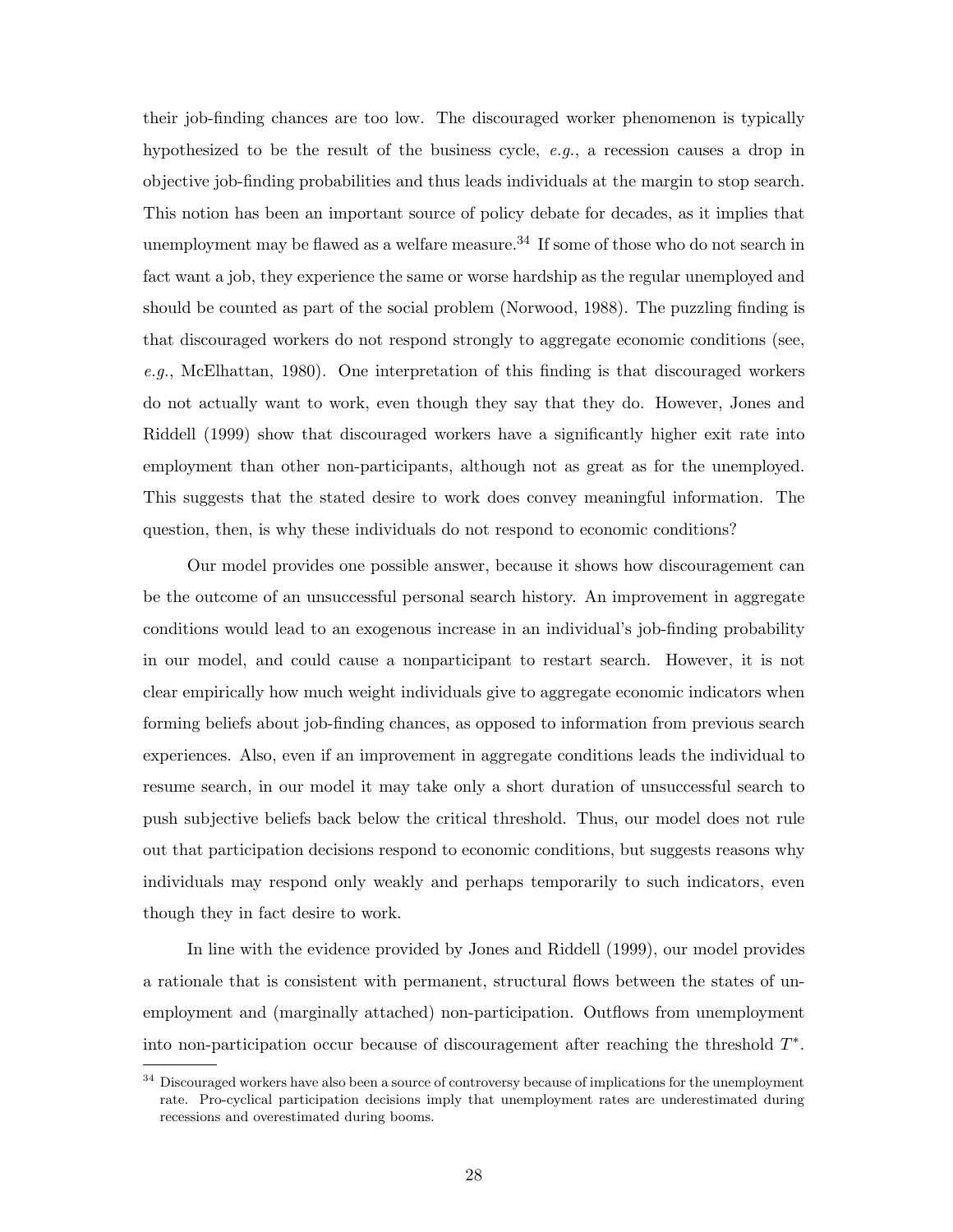An extension of the model taking into account cyclical productivity shocks or likewise other shocks affecting individuals' incentives to search for employment, e.g. arising from private issues like marriage or child birth, can generate inflows from non-participation into (active) unemployment. Extending the model to allow for positive job finding probabilities even in the state of no active search would enable the model to generate flows from the state of discouragement back to employment.

Finally, workers' uncertainty has an impact on the dynamics of the labor market in our model, with implications for the current debate on volatility of unemployment. Empirically, unemployment is substantially more volatile in response to cyclical fluctuations than can be explained by standard models (Shimer, 2005; Mortensen and Nagypal, 2005). Our model generates higher variability of unemployment in response to productivity shocks than in standard search models. As discussed above, type uncertainty generates a higher variability of unemployment because of endogenous variations in the search threshold  $T^*$ . As labor market prospects become better, the critical unemployment duration beyond which individuals stop searching increases, thereby keeping more unemployed in the market searching. These improved labor supply conditions facilitate job creation by firms, and lead to a lower unemployment rate than without the additional feedback caused by uncertainty.

### 4.2 Extensions and Further Empirical Implications

The experimental findings from our companion paper suggest two possible extensions to the model. Incorporating these changes formally is beyond the scope of the current paper, but in this section we discuss how these changes would be likely affect the predictions and possible applications for the model.

One extension would be to allow for a gender difference in the initial prior about types, with women being less confident. This is in line with findings from our experiment, and with previous evidence suggesting that women are less confident given the same objective information, due to the presence of negative stereotypes about female ability (Spencer, Steele, and Quinn, 1999; Gneezy, Niederle and Rustichini, 2003). In this case the model implies shorter search duration and greater rates of non-participation for women. Lower confidence would also lead to lower wages for women, holding productivity constant, through its impact on the threat point in wage bargaining. Thus the model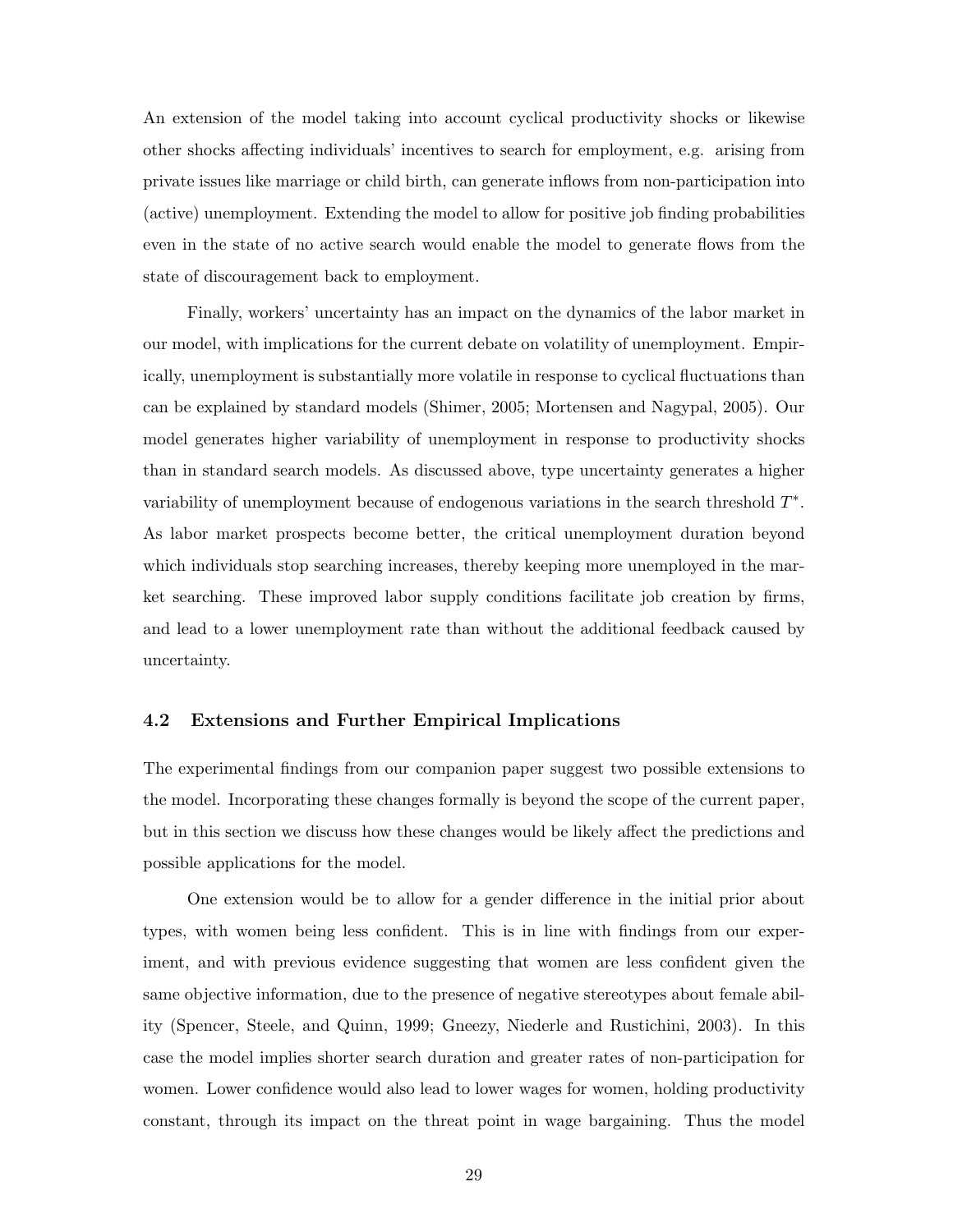could help explain the well-known gender wage gap and greater non-participation rates for women, but based on the role of confidence in the search process, a mechanism that has not been discussed in the literature. This explanation is complementary to Bowlus (1997), who finds that differences in search behavior explain up to 30 percent of wage differences between men and women in the US, and concludes that a large part of these differences are driven by differences in reservation wages. By suggesting that subjective beliefs about the self differ between men and women, our model provides a rationale why reservation wages might differ sharply between men and women with observationally identical characteristics.

Another possible extension would be to incorporate a psychological cost of unsuccessful search. Such a cost could arise if people lose utility "ego utility" (Köszegi, 2001 and 2006) from receiving negative information about the self. Evidence from our experiment suggests such a cost does exists, and that it leads people to avoid further negative information about the self as a coping strategy. Modelling preferences over beliefs is beyond the scope of this paper, but the resulting psychological costs of unsuccessful search would presumably lead to lower willingness to search and faster discouragement. Incorporating ego utility would also provide a link between our model and the decline in self-esteem and mental health associated with increasing unemployment duration, documented in psychology. Unemployment has been shown to be associated with depression, lower health status, higher risk of mortality, and lower subjective well-being (see, e.g., Gerdtham and Johannesson, 2003; Bjorklund and Eriksson, 1998; Mathers and Schofield, 1998; and Winkelmann and Winkelmann, 1998). There is also a large literature in psychology linking low self-esteem to depression and poor mental health.

### 5 Concluding remarks

This paper explores a simple idea: what happens when people are uncertain of their abilities, and thus search without knowing their objective chances of success? We develop a general equilibrium model of the labor market in which workers are uncertain of their type and update beliefs about their subjective job-finding chances based on the duration of unsuccessful search. The model offers a new perspective on several aspects of job-search behavior and unemployment, including falling hazards out of unemployment and lower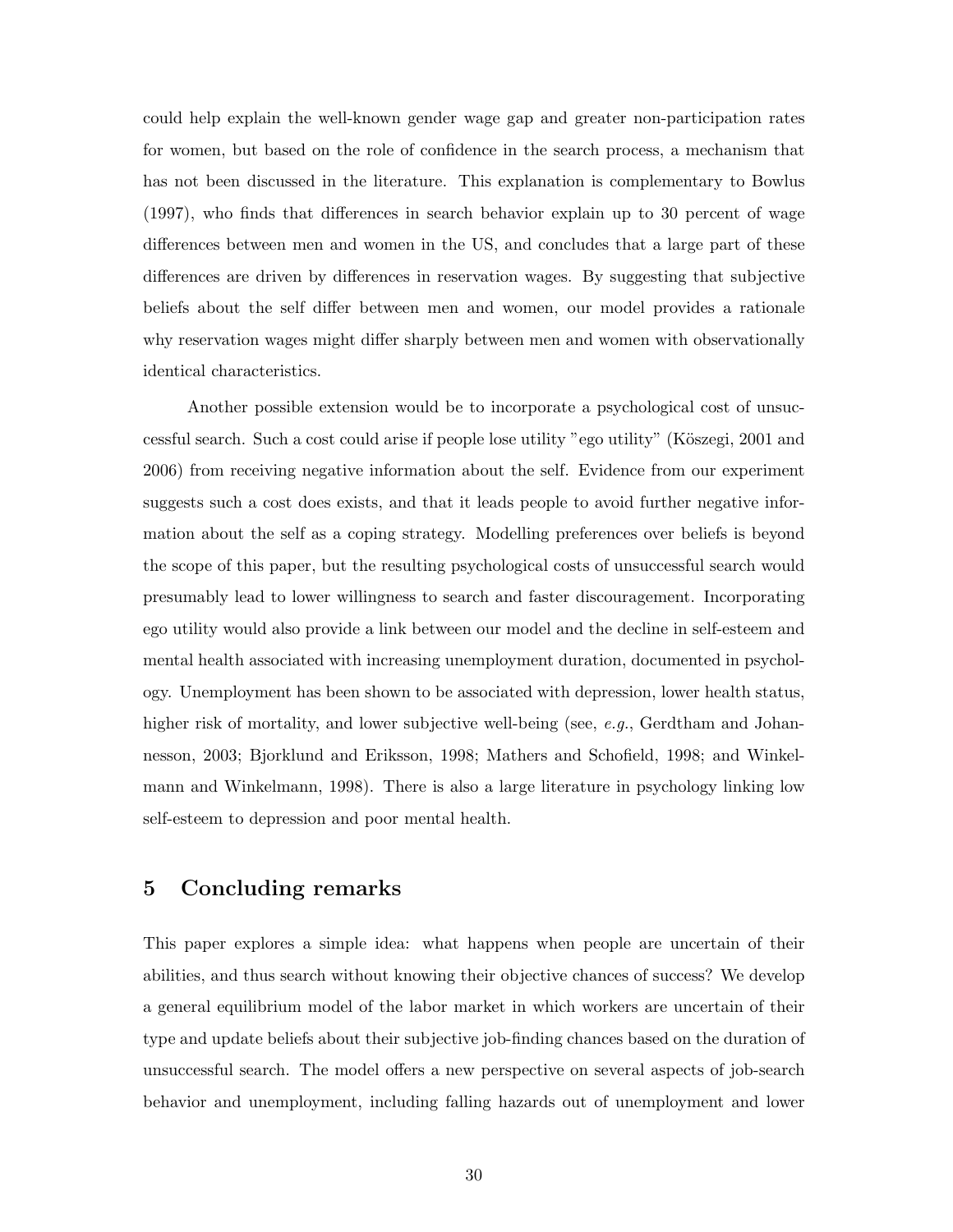wages for individuals with long unemployment history, the phenomenon of discouraged workers, the volatility of unemployment, gender differences in search behavior, and the damaging effects of unemployment on mental health.

The mechanism highlighted in the model is also relevant for search more generally. In most types of search, individuals are probably uncertain of their own abilities, and uncertain of their abilities relative to others. As a result, the process of updating and loss of self-confidence described in our model is likely to be relevant for these search behaviors as well. For example, a young researcher trying unsuccessfully to publish papers in top tier journals may eventually lose confidence in his or her own abilities, and begin to aim lower or even switch to another career. Likewise may a lengthy period of unsuccessful search for a partner in life induce a person to conclude that he is unattractive and therefore quit search for a mate.

Evidence supporting our assumptions comes from a laboratory experiment. In principle, it should also be possible to design surveys that to elicit individuals' beliefs about their relative abilities and job-finding chances, and their certainty about these beliefs. Analogous to our experiment, respondents could be asked how certain they are that they job finding chance in the next month is higher than 60 percent. Questions like this would allow an investigation of how duration of unsuccessful search affects confidence and future search decisions. It would also provide an indication of how confidence and updating varies according to different personal characteristics in the field. We believe that this is a fruitful direction for future research on explaining individual search behavior.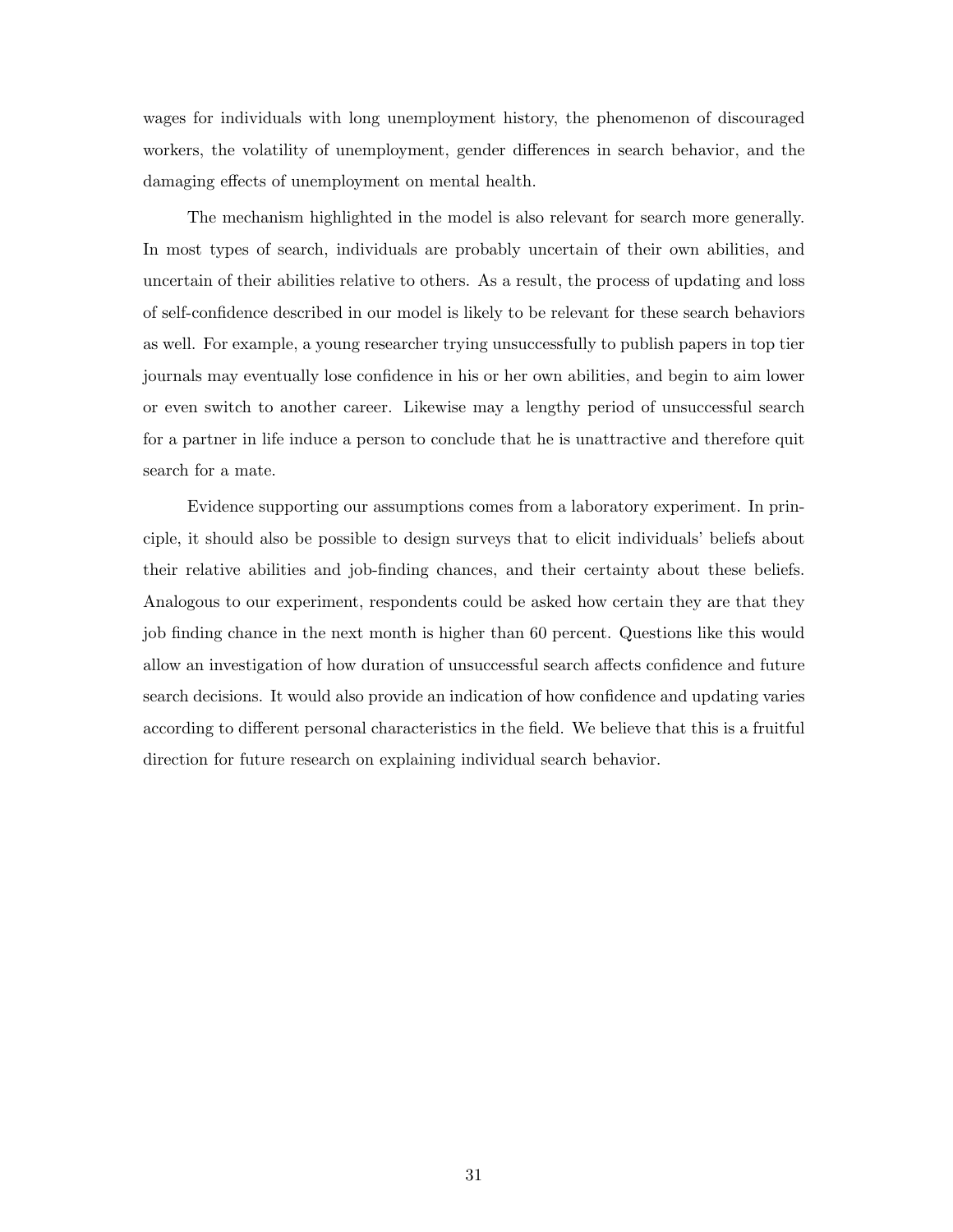## References

- Albrecht, J., and S. Vroman (2005): "Equilibrium Search with Time-Varying Unemployment Benefits," Economic Journal, 115(505), 631–648.
- Andolfatto, D., S. Mongrain, and G. Myers (2005): "Self-Esteem and Labour Market Choices," mimeo, Simon Fraser University.
- Atkinson, A. B., and J. Micklewright (1991): "Unemployment Compensation and Labor Market Transitions: A Critical Review," Journal of Economic Literature, 29(4), 1679–1727.
- BEAN, C. R. (1994): "European Unemployment: A Survey," Journal of Economic Liter $ature, 32(2), 573-619.$
- Berkovitch, E. (1985): "Reputation Effect in Equilibrium Search and Bargaining: A Stigma Theory of Unemployment Duration," Discussion Paper, Northwestern University, Center for Mathematical Studies in Economics and Management, (668).
- Bjorklund, A., and T. Eriksson (1998): "Unemployment and Mental Health: Evidence from research in the Nordic Countries," Scandinavian Journal of Social Welfare, 7, 219–235.
- BLANCHARD, O. J., AND P. A. DIAMOND (1994): "Ranking, Unemployment Duration, and Wages," Review of Economic Studies, 61, 417–434.
- BOWDEN, R. J. (1980): "On the Existence and Secular Stability of  $u$ -v-Loci," *Economica*, 75, 35–50.
- Bowlus, A. J. (1997): "A Search Interpretation of Male-Female Wage Differentials," Journal of Labor Economics, 15(4), 625–657.
- BURDETT, K., AND T. VISHWANATH (1988): "Declining Reservation Wages and Learning," Review of Economic Studies, 55(4), 655–665.
- Calmfors, L., and H. Lang (1995): "Macroeconomic Effects of Active Labour Market Programmes in a Union Wage Setting Model," Economic Journal, 105, 601–619.
- Coles, M. G., and A. Muthoo (2003): "Bargaining in a Non-Stationary Environment," Journal of Economic Theory, 109, 70–89.
- Dubra, J. (2004): "Optimism and Overconfidence in Search," Review of Economic Dynamics, 7, 198–218.
- FALK, A., D. HUFFMAN, AND U. SUNDE (2006): "The Relevance and Implications of Imperfect Self-Knowledge for Search," mimeo, IZA, Bonn.
- Flam, S. D., and A. E. Risa (2003): "Ability, Self-Confidence, and Search," Journal of Institutional and Theoretical Economics, 159, 439–456.
- FRIJTERS, P., AND B. VAN DER KLAAUW (2006): "Job Search with Non-Participation," Economic Journal, 116(508), 45–83.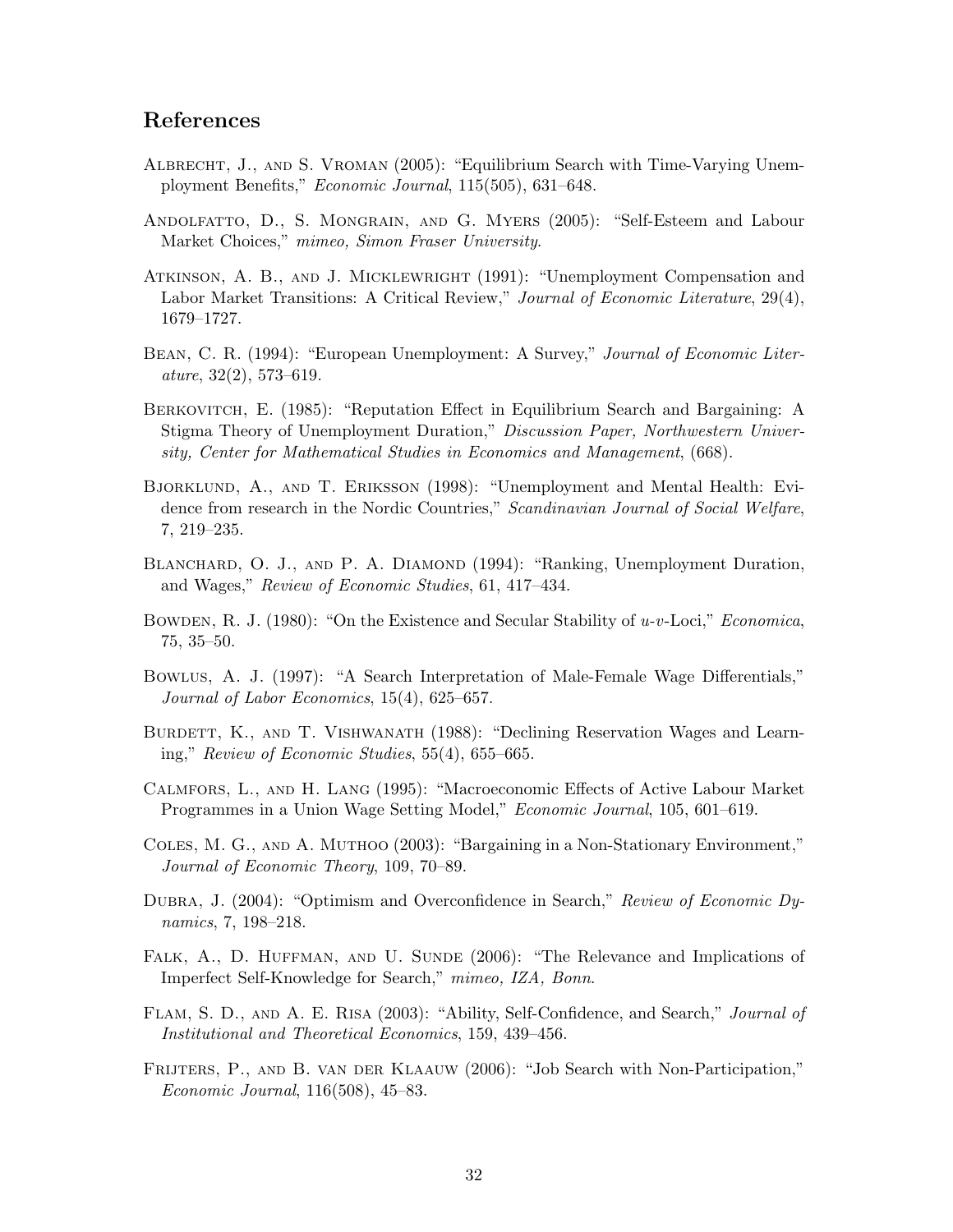- Garibaldi, P., and E. Wasmer (2005): "Equilibrium Search Unemployment, Endogenous Participation, and Labor Market Flows," Journal of the European Economic Association, 3(4), 851–882.
- GERDTHAM, U.-G., AND M. JOHANNESSON (2003): "A Note on the Effect of Unemployment on Mortality," *Journal of Health Economics*, 22(3), 505–518.
- GNEEZY, U., M. NIEDERLE, AND A. RUSTICHINI (2003): "Performance in Competitive Environments: Gender Differences," Quarterly Journal of Economics, 118(3), 1049– 1074.
- GONZALEZ, F., AND S. SHI (2005): "Learning from Unemployment," mimeo, University of Toronto.
- Hey, J. D. (1982): "Search for Rules for Search," Journal of Economic Behavior and Organization,  $3(1)$ ,  $65-81$ .
- (1987): "Still Searching: Search for Rules for Search," Journal of Economic Behavior and Organization, 8(1), 137–144.
- JONES, S. R., AND C. W. RIDDELL (1999): "The Measurement of Unemployment: An Empirical Approach," Econometrica, 67(1), 147–162.
- KÖSZEGI, B. (2001): Essays in Behavioral Economics. Ph.D. Thesis, UC Berkeley.
- (2006): "Ego Utility, Overconfidence, and Task Choice," Journal of the European Economic Assciation, forthcoming.
- Ljungqvist, L., and T. J. Sargent (1998): "The European Unemployment Dilemma," Journal of Political Economy, 106, 514–550.
- Machin, S., and A. Manning (1999): "The Causes and Consequences of Longterm Unemployment in Europe," in *Handbook of Labor Economics*, ed. by O. C. Ashenfelter, and R. Layard, vol. 3.
- MATHERS, C., AND D. SCHOFIELD (1998): "The Health Consequences of Unemployment: The Evidence," Medical Journal of Australia, 168, 178–182.
- MCELHATTAN, R. (1980): "Should Discouraged Workers Be Counted in the Labor Force? A Job Search Approach," Federal Reserve Bank of San Francisco Economic Review, pp. 7–24.
- McKenna, C. J. (1987): "Labor Market Participation in Matching Equilibrium," Economica, 54, 325–333.
- Morgan, P. B. (1985): "Distributions of the Duration and the Value of Job Search with Learning," *Econometrica*, 53(5).
- Mortensen, D. T., and E. Nagypal (2005): "More on Unemployment and Vacancy Fluctuations," IZA Discussion Paper, 1765.
- Norwood, J. L. (1988): "The Measurement of Unemployment," American Economic Review, Papers and Proceedings, 78.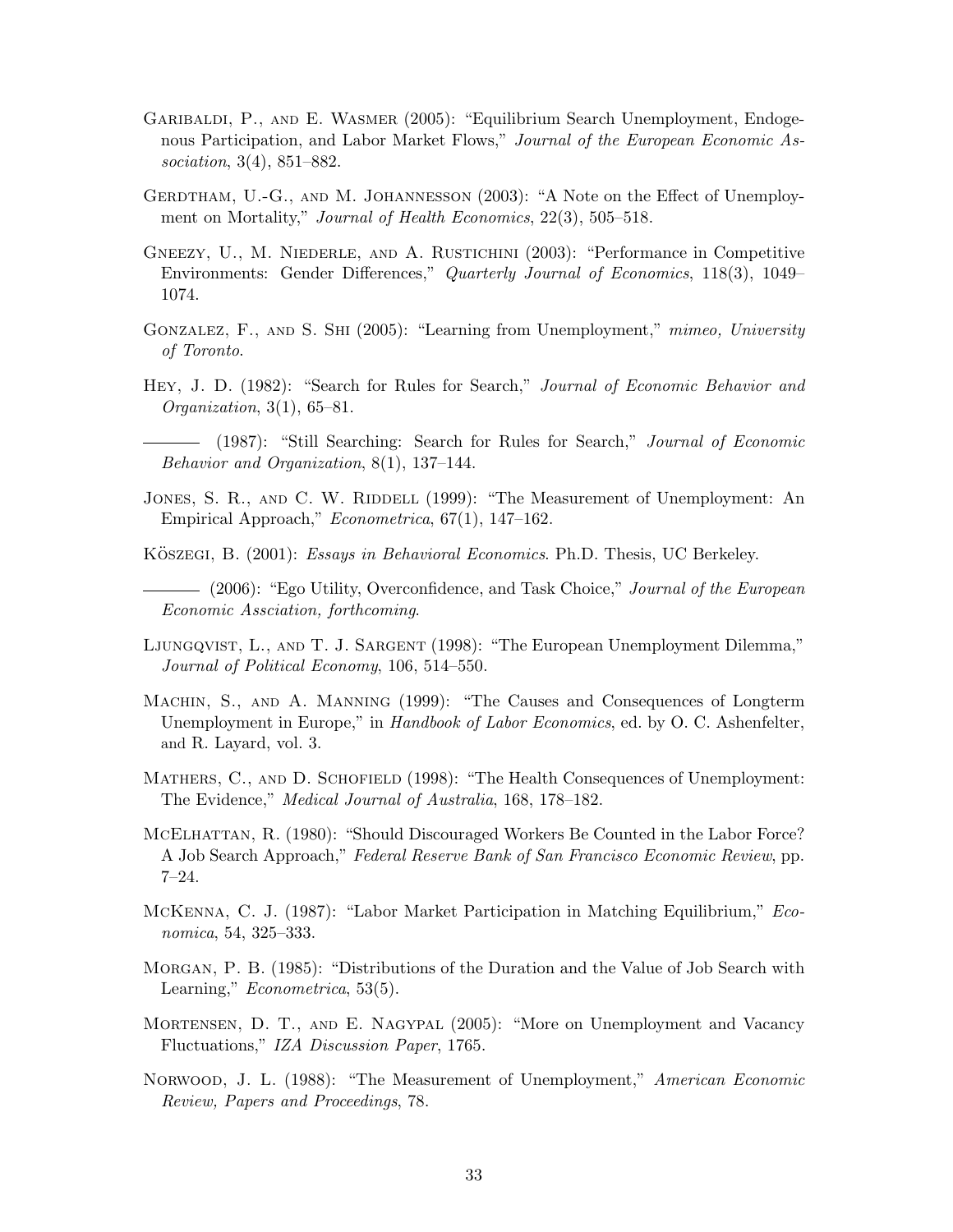- PISSARIDES, C. A. (2000): Equilibrium Unemployment Theory. MIT Press, Cambridge, Massachusetts, 2nd edn.
- PRIES, M., AND R. ROGERSON (2004): "Search Frictions and Labor Market Participation," mimeo, University of Maryland.
- ROSHOLM, M., AND O. TOOMET (2005): "A Search Model of Discouragement," IZA Discussion Paper, 1633.
- Sattinger, M. (1995): "General Equilibrium Effects of Unemployment Compensation with Labor Force Participation," Journal of Labor Economics, 13, 623–652.
- Sen, A. (1997): "Inequality, Unemployment and Contemporary Europe," International Labor Review, 136(2), 155–172.
- Shimer, R. (2005): "The Cyclical Behavior of Equilibrium Unemployment and Vacancies," American Economic Review, 95(1), 25–49.
- SIMON, C. P., AND L. BLUME (1994): *Mathematics for Economists.* W.W.Norton & Company, New York.
- Vishwanath, T. (1989): "Job Search, Stigma Effect, and Escape Rate from Unemployment," Journal of Labor Economics, 7(4), 487–502.
- Winkelmann, L., and R. Winkelmann (1998): "Why are the Unemployed so Unhappy? Evidence from Panel Data," Economica, 65(257), 1-15.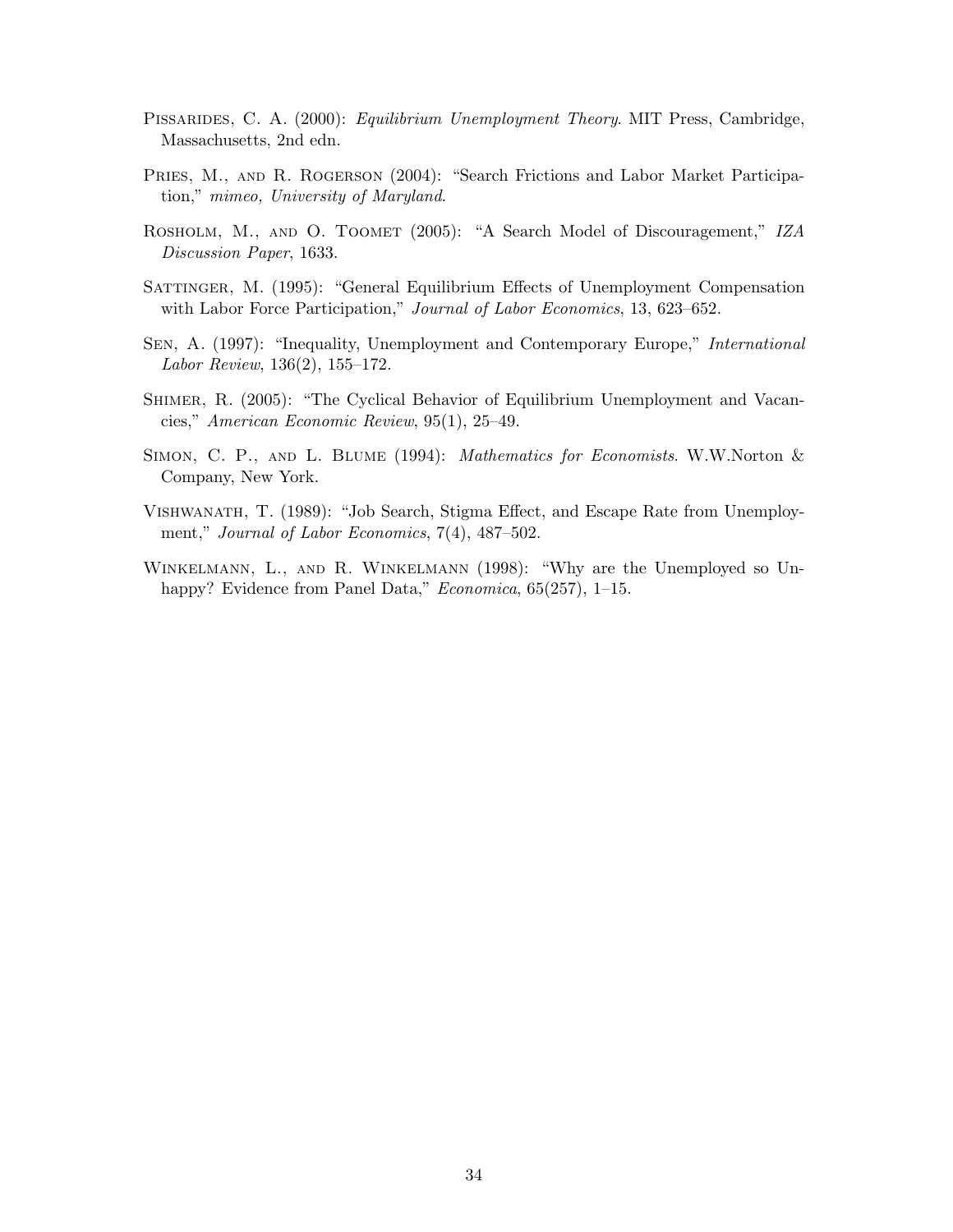### A Appendix: Proof of Claims about the Wage Function

#### A.1 Derivation of Steady State Conditions

The steady state conditions stated in the text can be derived from equating inflows and outflows into the four respective states. Starting with workers who are employed but will be discouraged if they lose their job,  $d_e^j(1-u)$ , the inflows must offset the outflows implied by job loss or retirement. But there are no inflows back into employment for discouraged workers, because the job offer arrival rate for inactive unemployed is assumed to be zero, as is the probability of getting a job offer in the instant  $T$ . Thus, in steady state the mass of employed workers who would be immediately discouraged upon losing their job is zero.<sup>35</sup> This leads to a first steady state condition

$$
d_e^j(1-u) = 0, \t\t(31)
$$

for  $j = l, h$ . Among the discouraged unemployed,  $d_u^j u$ , inflows due to newly discouraged unemployed must equal the outflows into employment or retirement.<sup>36</sup> Thus the following must hold

$$
ua_u^j f_u^j(T) = \rho u d_u^j. \tag{32}
$$

For actively searching unemployed,  $a_u^j u$ , inflows from new births and job losses must equal outflows due to discouragement, new jobs, and retirement

$$
\rho q^{j} + \delta (1 - u) a_{e}^{j} = u a_{u}^{j} f_{u}^{j} (T) + (\rho + \lambda^{j}) u a_{u}^{j} .
$$
 (33)

Inflows into the pool of workers  $a_e^j(1-u)$ , those who are employed but would search actively if they had to, result from new hires. These must equal outflows due to job destruction or death

$$
\lambda^{j}ua_{u}^{j} = (\rho + \delta) (1 - u) a_{e}^{j}. \qquad (34)
$$

If the unemployment rate is also to be stationary, inflows into unemployment due to new births and job loss must be exactly offset by outflows, which arise either due to active searchers finding new employment or due to death

$$
\rho + \delta (1 - u) = \lambda^h u a_u^h + \lambda^l u a_u^l + \rho u \,. \tag{35}
$$

To complete the characterization of the steady state we need an expression for  $f_u^j(T)$ , the density of unemployed individuals of type j who have just reached T. In order to derive this expression we first characterize two cumulative distribution functions. Let  $F_u^j(t)$  denote the cumulative distribution of actively searching unemployed over all unemployment durations t. Let  $F_e^j(t)$  denote the corresponding cumulative distribution for workers who are employed but would search actively upon losing their jobs. To derive expressions for  $F_u^j(t)$  and  $F_e^j(t)$ , consider a discrete time version of the model for small time increments  $\Delta$ , and without loss of generality, consider just one type of worker.<sup>37</sup> The

<sup>&</sup>lt;sup>35</sup> The model can be extended to allow for some low probability that inactive unemployed receive a job offer such that  $(1-u)d_e^j > 0$ .

 $36$  Note that from condition (31) the inflows from job destruction are zero.

 $37$  For simplicity, we suppress indices for types in the following derivation.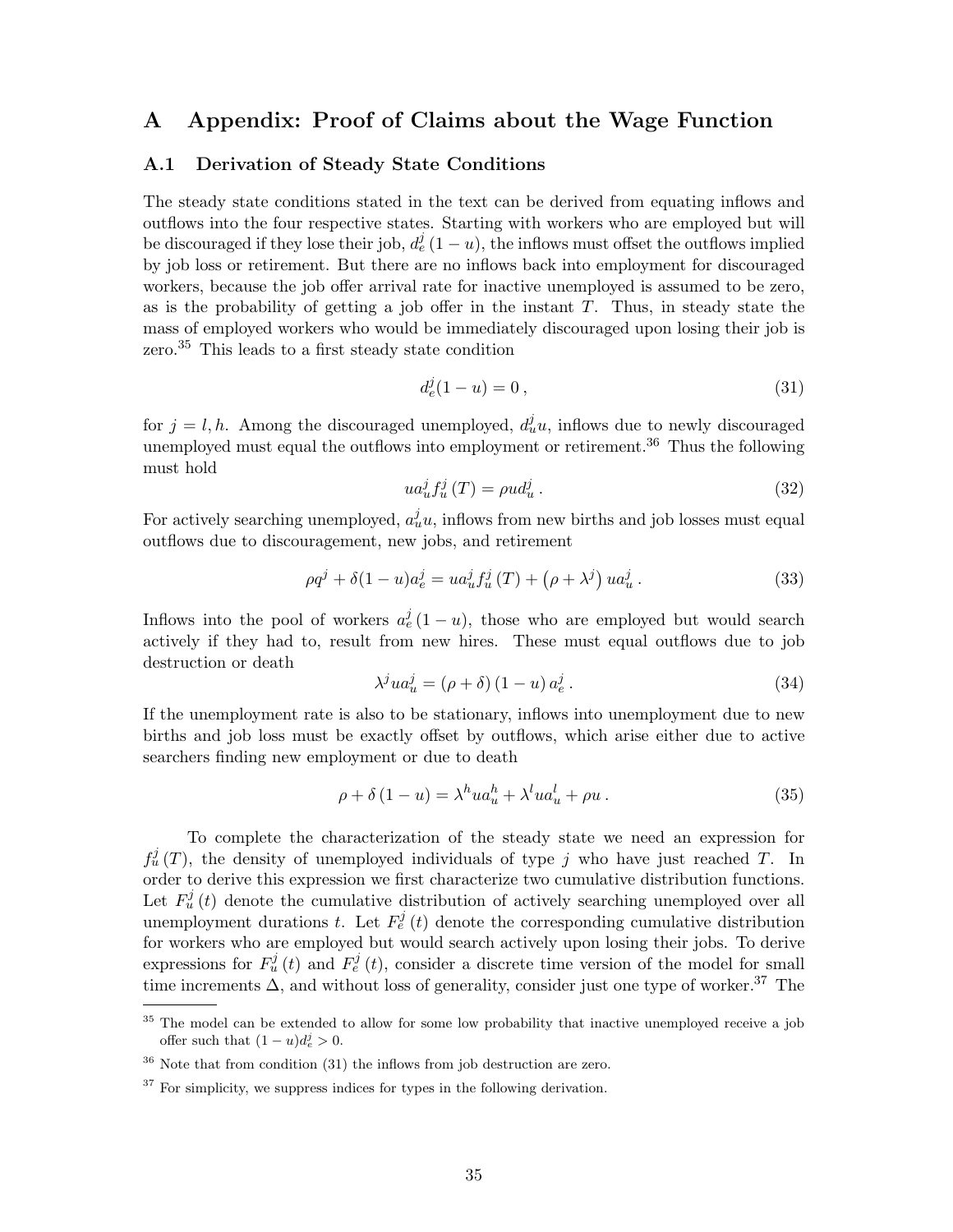mass of 'duration type t' unemployed workers in time period s, denoted  $x_u(t, s)$ , evolves according to

$$
x_u(t, s + \Delta) = x_u(t, s) - \Delta \lambda x_u(t, s) + \Delta \delta x_e(t, s) - \Delta \rho x_u(t, s) .
$$

The first term on the right hand side reflects the fact that, for some unemployed, duration simply increases without a change in their status. The second term reflects outflows into employment, the third captures inflows due to job loss, and the final term reflects exit due to death. Likewise, the mass of 'duration type  $t$ ' employed workers in time period  $s$ , denoted  $x_e(t, s)$ , evolves according to

$$
x_e(t, s + \Delta) = x_e(t, s) + \Delta \lambda x_u(t, s) - \Delta \delta x_e(t, s) - \Delta \rho x_e(t, s) .
$$

The next step is to impose the steady state conditions  $x_k (t, s + \Delta) - x_k (t, s) = 0$ , where  $k = u, e$ , and let  $\Delta \to 0$ . Dropping the time index, rearranging, and using  $x_u(t) =$  $a_uuf_u(t)$  and  $x_e(t) = a_e(1-u) f_e(t)$  one arrives at

$$
0 = -a_u u \frac{d}{dt} f_u(t) - \lambda a_u u f_u(t) + \delta a_e (1 - u) f_e(t) - \rho a_u u f_u(t)
$$
  
\n
$$
0 = \lambda a_u u f_u(t) - \delta a_e (1 - u) f_e(t) - \rho a_e (1 - u) f_e(t)
$$

The solution for  $j \in \{l, h\}$  is then

$$
f_e^j(t) = \frac{\lambda^j a_u}{(\rho + \delta) a_e} \frac{u}{1 - u} f_u^j(t) , \quad \text{and} \quad \frac{d}{dt} f_u^j(t) = -\gamma^j f_u^j(t) ,
$$

where  $\gamma^j = \rho \frac{\rho + \delta + \lambda^j}{\rho + \delta}$  $\frac{\partial^2 \phi + \lambda^2}{\partial \rho + \delta}$ . The solution of this system of differential equations can be shown to be j j

$$
F_u^j(t) = \frac{1 - e^{-\gamma^j t}}{1 - e^{-\gamma^j T}} \quad \text{and} \quad f_u^j(t) = \gamma^j \frac{e^{-\gamma^j t}}{1 - e^{-\gamma^j T}}.
$$
 (36)

Substituting  $T$  into (36) we arrive at the necessary expression for completing the steady state:  $f_u^j(T) = \gamma^j \frac{e^{-\gamma^j T}}{1 - e^{-\gamma^j}}$  $\frac{e^{-\gamma T}}{1-e^{-\gamma T}}$ , which is strictly decreasing in  $T^{38}$ . The conditions (16) and (17) in the text can be derived by solving (33) and (34) and using the expression for  $f_u^j(T)$ . Finally, combining conditions (16) and (17) with (32), one obtains (18).

#### A.2 General Solution of the Wage Function

After some substitution, the wage function given by equation (25) can be expressed as

$$
\dot{w}(t,\theta) - \left[\frac{r+\rho+\delta}{\beta} + \tilde{p}(t,\theta)\right]w(t,\theta) =
$$
  
- 
$$
\left[(r+\rho+\delta+\tilde{p}(t,\theta))y + (r+\rho+\delta)\frac{1-\beta}{\beta}(b-c)\right],
$$

which is equivalent to

$$
\dot{w}(t,\theta) + P(t,\theta) \cdot w(t,\theta) = Q(t,\theta) , \qquad (37)
$$

<sup>&</sup>lt;sup>38</sup> It is straightforward to show that  $\frac{\partial}{\partial t}f^j_u(t) = -\gamma^j f^j_u(t)$ , that  $\frac{\partial}{\partial t}F^j_u(t) = f^j_u(t)$  and that  $F^j_u(0) = 0$  and  $F_u^j(T) = 1.$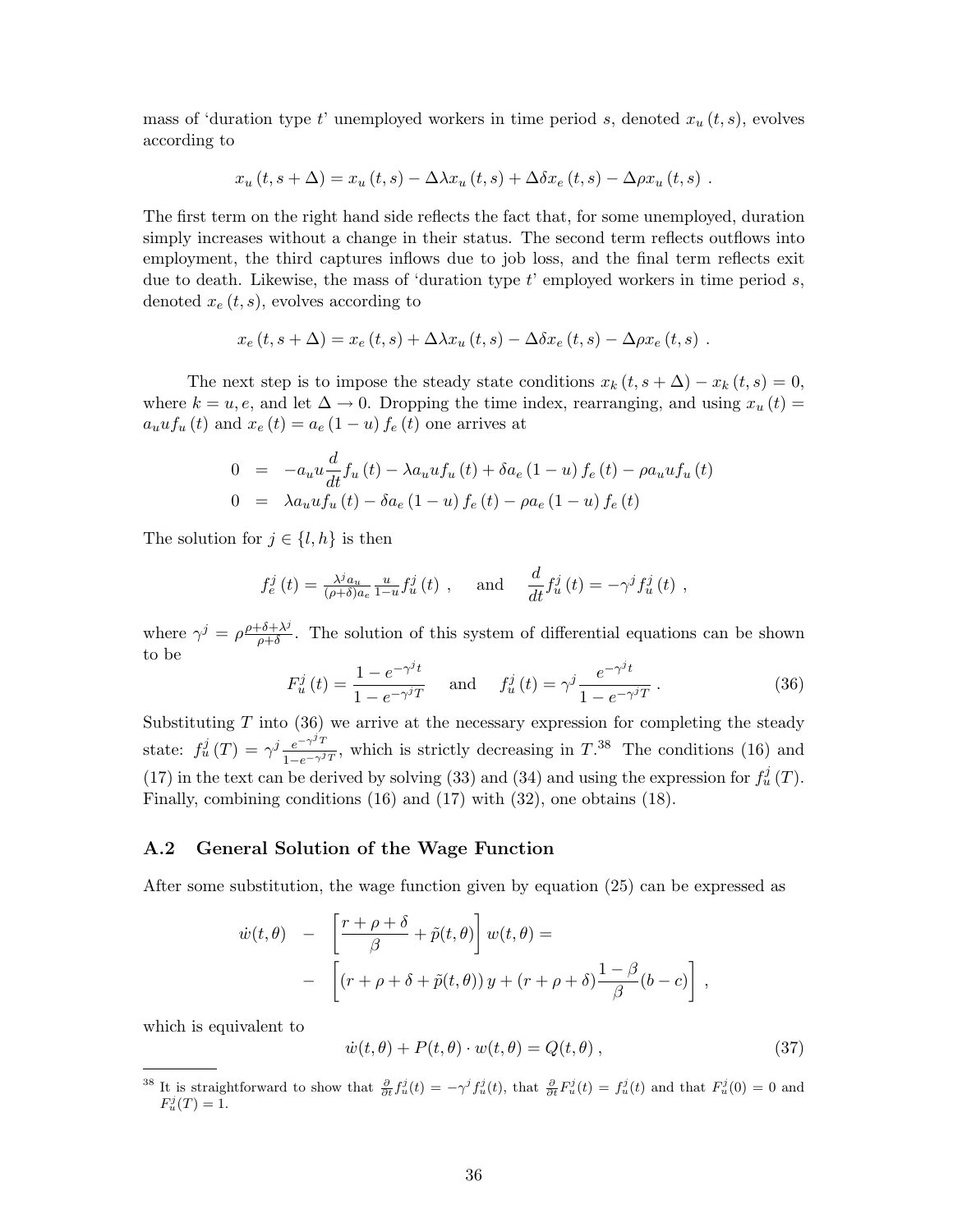where

$$
P(t, \theta) = -\left[\frac{r + \rho + \delta}{\beta} + \tilde{p}(t, \theta)\right]
$$
  
 
$$
Q(t, \theta) = -\left[(r + \rho + \delta + \tilde{p}(t, \theta))y + (r + \rho + \delta)\frac{1 - \beta}{\beta}(b - c)\right]
$$

Using  $e^{\int P(t,\theta)dt}$  as integrating factor (see e.g. Simon and Blume, 1994, pp. 637ff) the solution can be written as a wage function in terms of unemployment duration,

$$
w(t,\theta) = \left[C + \int Q(t,\theta)e^{\int P(t,\theta)dt}dt\right]e^{-\int P(t,\theta)dt},\qquad(38)
$$

.

where C is a constant still to be determined. Condition  $(26)$  provides a terminal condition that the differential equation (37) has to solve because wages are only defined for  $t \in [0, T]$ . Using this, one can determine a unique particular solution for the wage function by setting

$$
C = \frac{Q(T,\theta)}{P(T,\theta)} e^{\int P(T,\theta)dt} - \int Q(T,\theta) e^{\int P(T,\theta)dt} dt.
$$
 (39)

Substituting this expression into (38) yields a unique solution for the wage function conditional on  $T$ ,  $\theta$ , and  $u$ .

#### A.3 Characterization of the Wage Function

**Claim 1.** The wage is strictly decreasing in unemployment duration,  $\dot{w}(t, \theta) < 0 \ \forall t \in$  $[0, T)$ .

Proof. To show the claim, first use conditions (6) and (8) to obtain

$$
(r + \rho + \delta + \tilde{p}(t, \theta)) (W(t) - U(t)) = w(t, \theta) - (b - c) + (\dot{W}(t) - \dot{U}(t)).
$$

Taking time derivatives we have that

$$
(r + \rho + \delta + \tilde{p}(t, \theta)) \left(\dot{W}(t) - \dot{U}(t)\right) + (W(t) - U(t)) \dot{\tilde{p}}(t, \theta) = \dot{w}(t, \theta)
$$

applying an approximation with  $\left(\ddot{W}(t) - \ddot{U}(t)\right)$  $\approx 0$ . From the solution of the bargaining problem,  $(W(t) - U(t)) = \frac{\beta}{(1-\beta)}J(t) = \frac{\beta}{(1-\beta)}$  $y-w(t,\theta)$  $\frac{(-w(t,\theta))}{(r+\rho+\delta)}$ , and  $\left(\dot{W}(t)-\dot{U}(t)\right)$ ´  $=$   $\frac{\beta}{1}$  $\frac{\beta}{(1-\beta)}\dot{J}(t) =$  $-\frac{\beta}{11}$  $\overline{(1-\beta)}$  $\dot{w}(t,\theta)$  $\frac{w(t,\theta)}{r+\rho+\delta}$ . Substituting and collecting terms, one can express the wage increment as

$$
\dot{w}(t,\theta) = \frac{\beta(y - w(t,\theta))\dot{\tilde{p}}(t,\theta)}{r + \rho + \delta + \beta \tilde{p}(t,\theta)}.
$$
\n(40)

The claim follows since  $(W(t) - U(t)) > 0$ , or alternatively  $y - w(t, \theta) > 0$ , and  $\dot{\tilde{p}}(t, \theta) < 0$ for any admissible  $t$  on the support, excluding the last instant of active search when  $\dot{\tilde{p}}(T,\theta) = 0$ . Hence,  $\dot{w}(t,\theta) < 0 \ \forall \ t \in [0,T)$  and  $\dot{w}(T,\theta) = 0$ , which proves the claim.  $\Box$ 

Claim 2. By making the difference in search effectiveness between high and low types  $\phi$ is sufficiently large, one can ensure that the wage is strictly increasing in labor market tightness,  $\frac{\partial w(t,\theta)}{\partial \theta} > 0 \ \forall \ t \in [0,T^*].$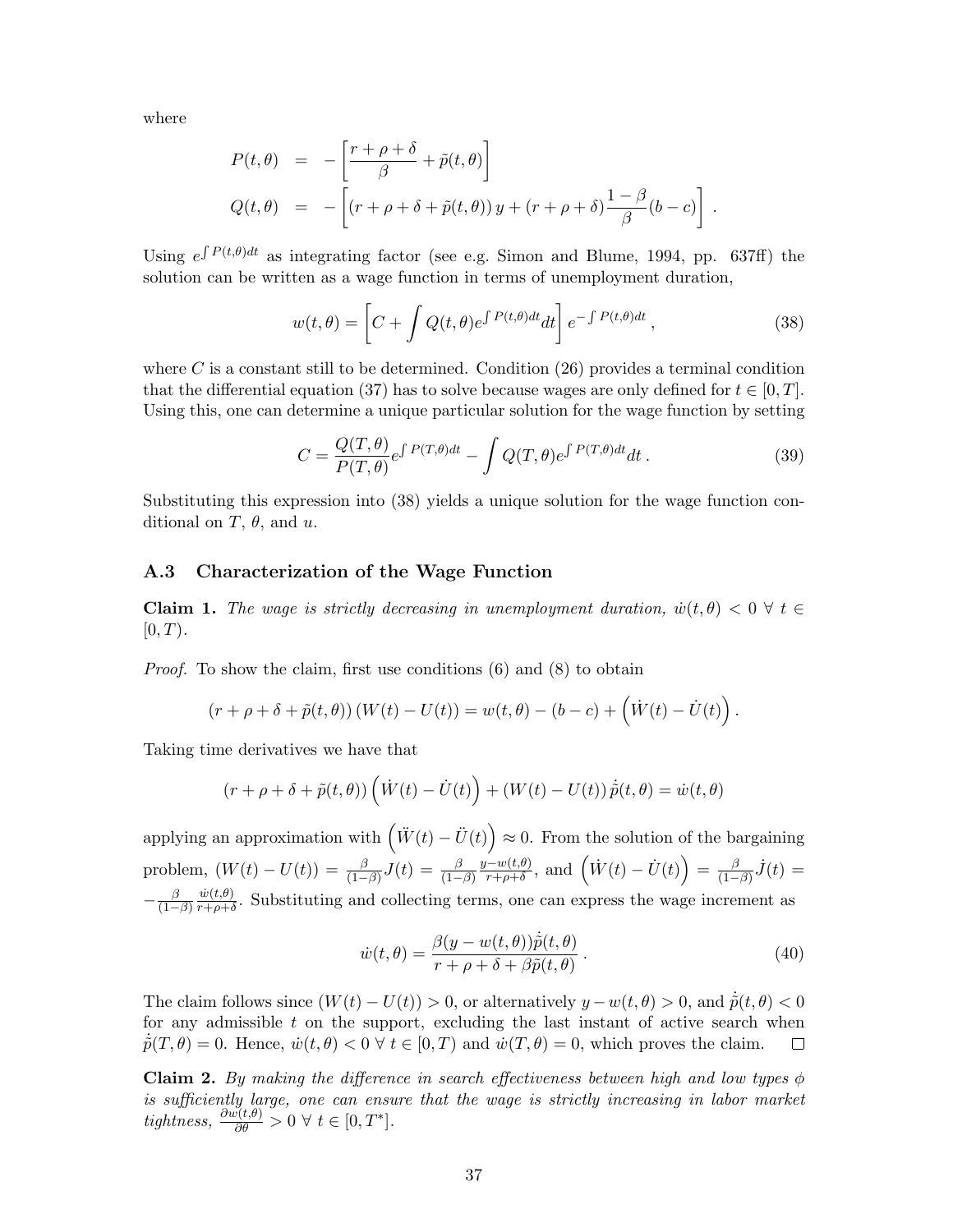*Proof.* First note that, by using the sharing rule given by (23) to eliminate  $W(t) - U(t)$ and substituting, the wage function (24) can be rewritten as

$$
w(t,\theta) = \frac{(\beta + \beta \tilde{p}(t,\theta)) y + (1-\beta)(b-c) + \frac{\beta}{r+\rho+\delta} \dot{w}(t,\theta)}{(1+\beta \tilde{p}(t,\theta))}.
$$

Taking derivatives with respect to  $\theta$ , one obtains that

$$
\frac{\partial w(t,\theta)}{\partial \theta} = \frac{\left[\beta(1-\beta)(y-(b-c)) - \frac{\beta^2}{r+\rho+\delta}\dot{w}(t,\theta)\right]\frac{\partial \tilde{p}(t,\theta)}{\partial \theta} + \frac{\beta}{r+\rho+\delta}\left(1+\beta\tilde{p}(t,\theta)\right)\frac{\partial \dot{w}(t,\theta)}{\partial \theta}}{(1+\beta\tilde{p}(t,\theta))^2}.
$$

But  $\frac{\partial \tilde{p}(t,\theta)}{\partial \theta} > 0$  and  $\dot{w}(t,\theta) < 0$ . One can also show that  $\phi\beta > r + \rho + \delta$  is a sufficient condition for  $\frac{\partial w(t,\theta)}{\partial \theta} > 0$ . But then we have that  $\frac{\partial w(t,\theta)}{\partial \theta} > 0$  for any admissible t. Note, however, that  $\frac{\partial w(t,\theta)}{\partial \theta} > 0$  requires even weaker conditions because of the positive first term in the numerator, and the fact that the parametric condition merely ensures positiveness of the second term, which is a second-order effect.  $\Box$ 

### B Existence and Uniqueness of Equilibrium

Existence of an interior equilibrium can be inferred from an analysis of the loci implied by G as given by condition (27) and H as given by condition (29) in the  $\theta - T$ -space. In fact, given the results in the text and that  $\frac{\partial \tilde{p}(T,\theta)}{\partial \theta} > 0$ , both loci are upward sloping.<sup>39</sup> For a stable equilibrium to exist, it suffices to show that

$$
\left. \frac{d\theta^*}{dT^*} \right|_G > \left. \frac{d\theta^*}{dT^*} \right|_H \Leftrightarrow -\frac{\partial G/\partial T}{\partial G/\partial \theta} > -\frac{\partial H/\partial T}{\partial H/\partial \theta} \; .
$$

But note that as a consequence of rent sharing under Nash bargaining and by the fact that  $E(t|T \to \infty, \theta)$  is finite implying that the wage is bounded from below, we have that  $\frac{\partial \hat{G}}{\partial T}$  $\frac{\partial \dot{G}}{\partial T}\big|>\big|\frac{\partial H}{\partial T}$  $\frac{\partial H}{\partial T}$ . Thus, the direct (negative) effect of a longer unemployment spell on the subjective job finding probability  $\tilde{p}(T, \theta)$  is larger in absolute terms than the indirect effect of a lower expected wage as consequence of a delayed inactivity threshold. Note also that,  $\frac{\partial G}{\partial \theta}$  $\left|\frac{\partial G}{\partial \theta}\right| < \left|\frac{\partial H}{\partial \theta}\right|$  $\frac{\partial H}{\partial \theta}$ , because of the negative effects of labor market tightness on the value of vacancies through congestion and wages that are larger in absolute terms that the effect on subjective job finding probabilities that is mitigated by a (negative) self-perception effect. This can always be ensured by an appropriate assumption on  $\phi$ . The existence of a unique stable equilibrium can be verified by analyzing the remaining conditions studying the loci implied by G as given by condition (27) and u given by condition (16) in the  $u - T$ -space and the loci of H and u implied by conditions (29) and (16) in the  $\theta - u$ -space.

## C Figures

 $39$  With a downward sloping locus G as implied by the alternative assumptions discussed in footnote 23, the existence of a unique interior equilibrium follows immediately.